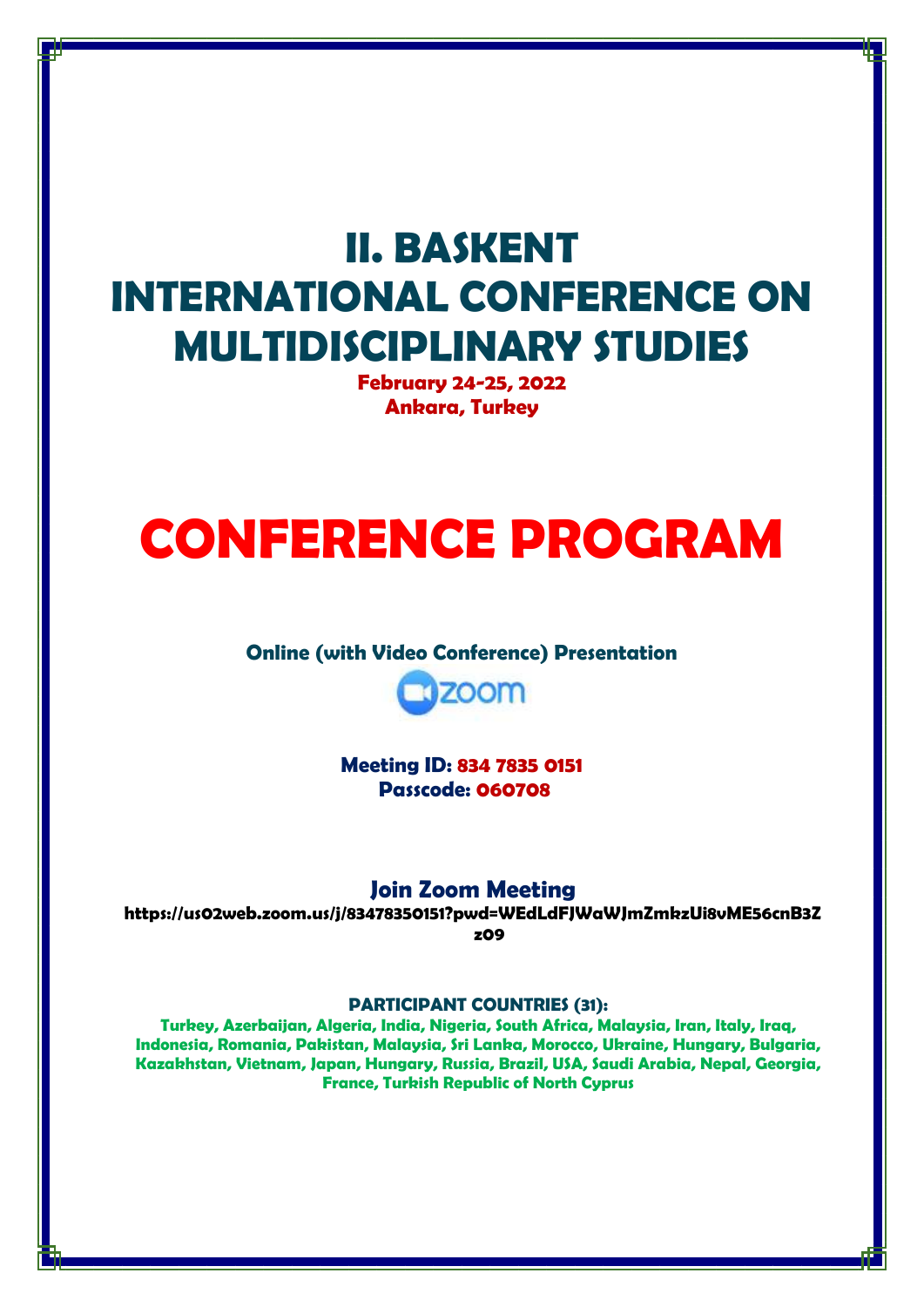

## **ÖNEMLİ, DİKKATLE OKUYUNUZ LÜTFEN / IMPORTANT, PLEASE READ CAREFULLY**

1

#### **Önemli, Dikkatle Okuyunuz Lütfen**

- **Kongremizde Yazım Kurallarına uygun gönderilmi**ş **ve bilim kurulundan geçen bildiriler için online (video konferans sistemi üzerinden) sunum imkanı sa**ğ**lanmı**ş**tır.**
- **Online sunum yapabilmek için https://zoom.us/join sitesi üzerinden giri**ş **yaparak "Meeting ID or Personal Link Name" yerine ID numarasını girerek oturuma katılabilirsiniz.**
- **Zoom uygulaması ücretsizdir ve hesap olu**ş**turmaya gerek yoktur.**
- **Zoom uygulaması kaydolmadan kullanılabilir.**
- **Uygulama tablet, telefon ve PC'lerde çalı**ş**ıyor.**
- **Her oturumdaki sunucular, sunum saatinden 15 dk öncesinde oturuma ba**ğ**lanmı**ş **olmaları gerekmektedir.**
- **Tüm kongre katılımcıları canlı ba**ğ**lanarak tüm oturumları dinleyebilir.**
- **Moderatör – oturumdaki sunum ve bilimsel tartı**ş**ma (soru-cevap) kısmından sorumludur.**

#### **Dikkat Edilmesi Gerekenler- TEKNİK BİLGİLER**

- **Bilgisayarınızda mikrofon oldu**ğ**una ve çalı**ş**tı**ğ**ına emin olun.**
- **Zoom'da ekran payla**ş**ma özelli**ğ**ine kullanabilmelisiniz.**
- **Kabul edilen bildiri sahiplerinin mail adreslerine Zoom uygulamasında olu**ş**turdu**ğ**umuz oturuma ait ID numarası gönderilecektir.**
- **Katılım belgeleri kongre sonunda tarafınıza pdf olarak gönderilecektir**
- **Kongre programında yer ve saat de**ğ**i**ş**ikli**ğ**i gibi talepler dikkate alınmayacaktır**

#### **IMPORTANT, PLEASE READ CAREFULLY**

- **To be able to attend a meeting online, login via https://zoom.us/join site, enter ID "Meeting ID or Personal Link Name" and solidify the session.**
- $\checkmark$  The Zoom application is free and no need to create an account.
- **The Zoom application can be used without registration.**
- $\checkmark$  The application works on tablets, phones and PCs.
- **The participant must be connected to the session 15 minutes before the presentation time.**
- **All congress participants can connect live and listen to all sessions.**
- **Moderator is responsible for the presentation and scientific discussion (question-answer) section of the session.**

#### **Points to Take into Consideration - TECHNICAL INFORMATION**

- **Make sure your computer has a microphone and is working.**
- **You should be able to use screen sharing feature in Zoom.**
- $\checkmark$  Attendance certificates will be sent to you as pdf at the end of the congress.
- $\checkmark$  Requests such as change of place and time will not be taken into consideration in the congress **program.**

#### **Before you login to Zoom please indicate your name\_surname and HALL number,**

#### **exp. Hall-1, Awais Khan**



**Meeting ID: 834 7835 0151 Passcode: 060708**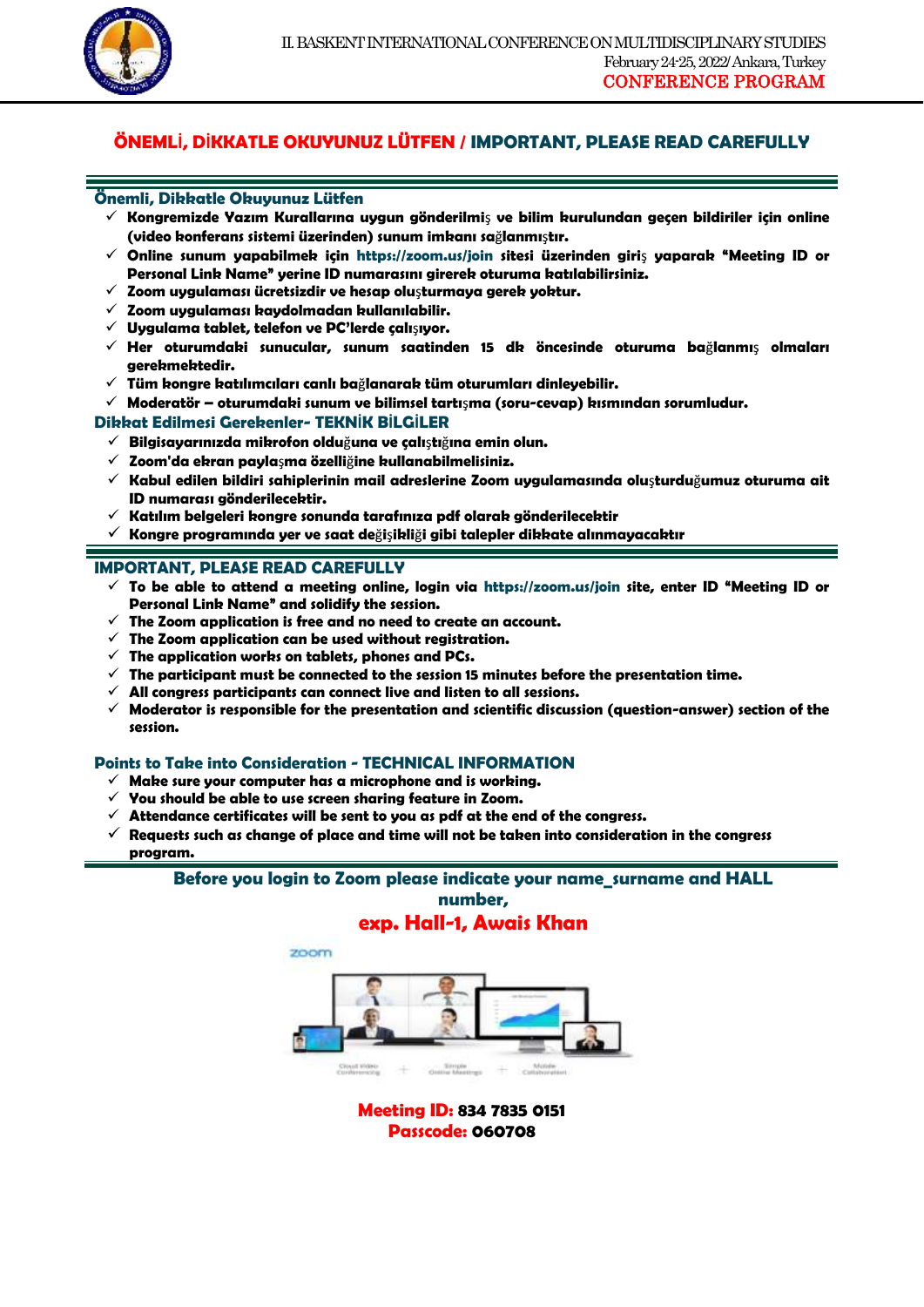

# **Face to Face PRESENTATIONS**

1

#### **25.02.2022**

**Moderator: Mukadder Güneri**

#### **Ankara Local Time: 14:00 – 17:00**

#### **Place: Alba Hotel Ankara**

#### **Adres: Kızılay, Kocatepe Mahallesi, Yüksel Cd. No:19, 06000 Ankara**

| Author(s)                                                                                              | <b>Title</b>                                                                                                                             | <b>Affiliation</b>                                                         |
|--------------------------------------------------------------------------------------------------------|------------------------------------------------------------------------------------------------------------------------------------------|----------------------------------------------------------------------------|
| Mutlu BEKTAŞ<br>Enes SAĞLAM<br>Tuba BUĞDAYCI AVŞAR                                                     | DEVELOPMENT OF NITINOL MATERIAL<br><b>SMART DETECTOR VEST</b>                                                                            | Yeşilırmak Elektrik Dağıtım A.Ş.,<br>Atakum / Samsun                       |
| Mustafa AKTAŞ<br>Ahmet AKTAŞ<br>Sedanur BİLGİN<br>Fatma Nur ERDOĞMUŞ<br>Melis ÖDER                     | <b>SMART FAN MANAGEMENT</b><br><b>ALGORITHM DESIGN FOR</b><br>CONTROLLING POLLUTION ON<br>CONDENSER SURFACE IN COOLING<br><b>SYSTEMS</b> | Gazi University, Ankara, Türkiye<br>Nurdil SoğutmaA.Ş., Ankara,<br>Türkiye |
| Büşra Nur KESKİN<br>Kürşat YILDIZ                                                                      | A NEW HYBRID MULTI-CRITERIA<br>DECISION MAKING APPROACH FOR<br><b>GREEN LOGISTICS SITE SELECTION</b>                                     | Gazi University, Ankara, Turkey                                            |
| Mukadder Güneri                                                                                        | WAR OF INDEPENDENCE AND ANKARA                                                                                                           | Bağımsız Araştırmacı                                                       |
| Mukadder Güneri                                                                                        | <b>TO COMPARE</b>                                                                                                                        | Bağımsız Araştırmacı                                                       |
| <b>Güliz YAVUZ</b><br>Ercüment ÇOLAK                                                                   | <b>EVALUATION OF MUS SPECIES</b><br>DISTRIBUTED IN TURKEY IN TERMS OF<br><b>TRADITIONAL MORPHOMETRICS</b>                                | Kırşehir Ahi Evran University,<br>Kırşehir, Turkey                         |
| Mustafa AKTAŞ<br>Serhat KARYEYEN<br>Alperen OKUR<br>Süleyman ERTEN<br>Melis ÖDER<br>Fatma Nur ERDOĞMUŞ | NUMERICAL ANALYSIS OF AIR CURTAIN<br>DESIGN PARAMETERS FOR OPEN TYPE<br>REFRIGERATED DISPLAY CABINETS                                    | Gazi University, Ankara, Turkey<br>Nurdil SoğutmaA.Ş., Ankara,<br>Türkiye  |
| Elnara Musayeva                                                                                        | POSITION OF ISLAMIC ART IN THE<br>HISTORY OF CONTEMPRORARY ART                                                                           | Türkiye                                                                    |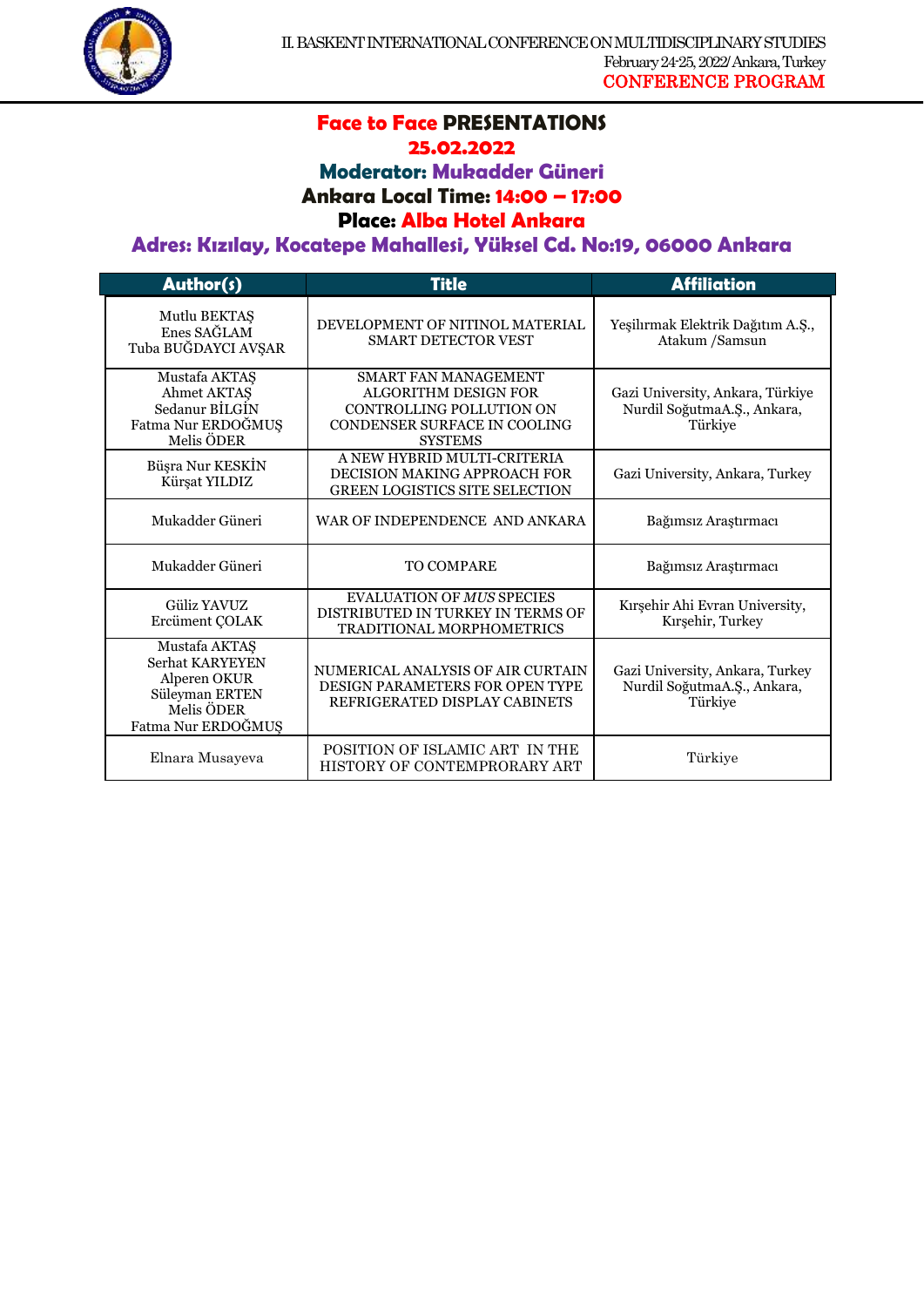

#### **Session 1 / Hall-1 24.02.2022**

1

## **Moderator: Assoc. Prof. Dr. Chandrakant Naikodi**

**Meeting ID: 834 7835 0151 / Passcode: 060708**

| <b>Author(s)</b>                                                                                                                                                                                           | <b>Title</b>                                                                                                         | <b>Affiliation</b>                                                                                                                  |
|------------------------------------------------------------------------------------------------------------------------------------------------------------------------------------------------------------|----------------------------------------------------------------------------------------------------------------------|-------------------------------------------------------------------------------------------------------------------------------------|
| Iqra Javid<br>Sibaram Khara                                                                                                                                                                                | RESOURCE ALLOCATION AND<br>INTERFERENCE MANAGEMENT<br>STRATEGIES FOR DEVICE TO DEVICE<br>COMMUNICATION IN 5G NETWORK | Sharda University, Greater Noida,<br>India                                                                                          |
| Saptadeepa Kalita<br>R.C. Singn<br>Ali Imam Abidi                                                                                                                                                          | AN EFFECTIVE APPROACH FOR<br>DENTAL CARIES CLASSIFICATION<br>USING DEEP CONVOLUTIONAL<br>NEURAL NETWORKS             | Sharda University, Greater Noida,<br>India                                                                                          |
| Assoc. Prof. Dr.<br>Chandrakant Naikodi                                                                                                                                                                    | <b>IDENTIFYING RELIGION OF</b><br>HISTORICAL MONUMENTS THROUGH<br><b>IMAGE PROCESSING</b>                            | Davangere University, Karnataka,<br>India                                                                                           |
| Assoc. Prof. Dr.<br>Chandrakant Naikodi                                                                                                                                                                    | <b>IDENTIFYING GENDER OF</b><br>HISTORICAL STATUES THROUGH<br><b>IMAGE PROCESSING</b>                                | Davangere University, Karnataka,<br>India                                                                                           |
| Sandhya Gupta                                                                                                                                                                                              | CHARGE CARRIERS DYNAMICS IN<br>LOW VISCOSITY IONIC LIQUID<br>DOPED POLYMER ELECTROLYTES                              | Sharda University, Greater Noida,<br>India                                                                                          |
| Touraj Farsadi<br>Mohammad Rahmanian                                                                                                                                                                       | FIBER OPTIMIZATION OF VARIABLE<br>STIFFNESS DOUBLY CURVED<br>PANELS IN NONLINEAR FREE<br><b>VIBRATION</b>            | Adana Alparslan Turkes Bilim ve<br>Teknoloji University, Adana,<br>Turkiye<br>Gebze Technical University, 41400,<br>Kocaeli, Turkey |
| All participants must join the conference 15 minutes before the session time.<br>Every presentation should last not longer than 10-12 minutes.<br>Kindly keep your cameras on till the end of the session. |                                                                                                                      |                                                                                                                                     |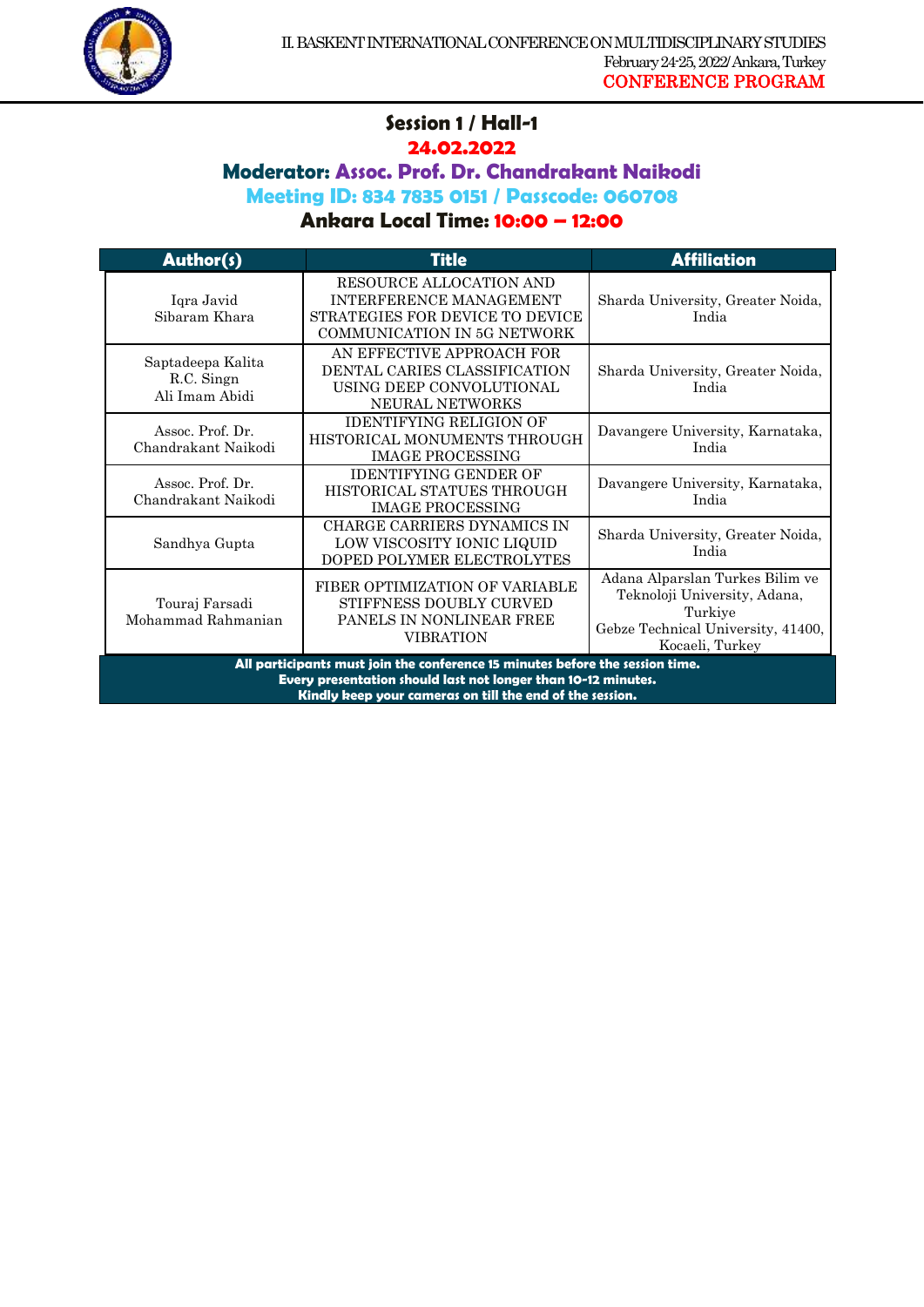

#### **Session 1 / Hall-2 24.02.2022**

1

**Moderator: Dr. Mohamed MILOUDI**

#### **Meeting ID: 834 7835 0151 / Passcode: 060708**

## **Ankara Local Time: 10:00 – 12:00**

| Author(s)                                                                                                                                      | <b>Title</b>                                                                                                                                                                                   | <b>Affiliation</b>                                                                                      |
|------------------------------------------------------------------------------------------------------------------------------------------------|------------------------------------------------------------------------------------------------------------------------------------------------------------------------------------------------|---------------------------------------------------------------------------------------------------------|
| Dr. Mohamed MILOUDI<br>Dr. Houcine MILOUDI<br>Prof. Dr. Abdelber BENDAOUD<br>Prof. Dr. Abdelkader RAMI<br>Dr. Nassireddine BENHADDA            | EMC PRINCIPLE OF MODELING<br>SOURCES OF DISTURBANCES IN<br>ELECTRONIC POWER SYSTEMS                                                                                                            | APELEC Laboratory, AZUR<br>University                                                                   |
| Y. AIT FERHAT<br>H. CHORFI<br>I. ABACHA<br>L. BENCHIKH<br>M. KEBAILI                                                                           | THE CALCULATION OF THE SIF<br>THAT GOVERNS THE FRACTURE<br>PHENOMENON IN FGM<br>MATERIALS THROUGH THE<br>METHOD OF THE INTERACTION<br>INTEGRAL M IN A THIN PLATE<br>CONTAINING A CENTRAL CRACK | Mechanical research center<br>(CRM) Constantine, ALGERIA                                                |
| Karan PANCHAL<br>Shreeranjita KOWSHIK<br>Sudhanya NADIGER<br>Arumuga PERUMAL D<br>Sasithra Devi ANBALAGAN                                      | SIMULATION OF 2D AND 3D<br>INCOMPRESSIBLE FLOWS IN A U-<br><b>SHAPED CAVITY</b>                                                                                                                | NIT Karnataka, Surathkal,<br>Mangalore, India<br>VIT University, Chennai, India                         |
| Lilia BENCHIKH<br>Maya KEBAILI<br>Ilyes ABACHA<br><b>Yazid AIT FERHAT</b>                                                                      | CHARACTERIZATION of EL DISS<br>and EL RETMA CELLULOSE<br>FIBERS AND THEIR EFFECT ON<br>RHEOLOGICAL PROPERTIES OF<br><b>EVOH BASED COMPOSITES</b>                                               | Université les frères Mentouri 1,<br>Campus Chaab Erssas,<br>Constantine, Algérie                       |
| Benmeziane - Derradji Farida<br>Aoun Sara1, Achraf Cherifi<br>Djermoune-Arkoub Lynda                                                           | TURMERIC AND GINGER<br>FUNCTIONAL PROPERTIES:<br><b>COMPARATIVE STUDY</b>                                                                                                                      | Chadli Bendjedid University of<br>El-Tarf, Algeria                                                      |
| Mehadjia BEZZERROUKI<br>Ahmed AMIRI<br>Djaffar AIT KACI<br>Kouider MADANI<br>Abderrahmane SAHLI<br>Hamida FEKIRINI                             | <b>IMPACT STRENGTH OF</b><br>GEOMETRIC DESIGN AT A SINGLE<br>LAP ADHESIVELY BONDED<br><b>JOINTS</b>                                                                                            | University of Djillali Liabes,<br>Faculty of technology, LMPM<br>Laboratory, Sidi-Bel-Abbes,<br>Algeria |
| Iméne LARICHE<br>Mehadjia BEZZERROUKI<br>Abderrahmane SAHLI<br>Mohammed Baghdadi<br><b>Boualem SERIER</b>                                      | EFFECT OF REPAIR NATURE ON<br>THE MECHANICAL BEHAVIOR OF<br><b>CRACKED STRUCTURES</b><br>REPAIRED BY COMPOSITE PATCH                                                                           | University of Djillali Liabes,<br>Faculty of technology, LMPM<br>Laboratory, Sidi-Bel-Abbes,<br>Algeria |
| All participants must join the conference 15 minutes before the session time.<br>Every presentation should last not longer than 10-12 minutes. |                                                                                                                                                                                                |                                                                                                         |

**Kindly keep your cameras on till the end of the session.**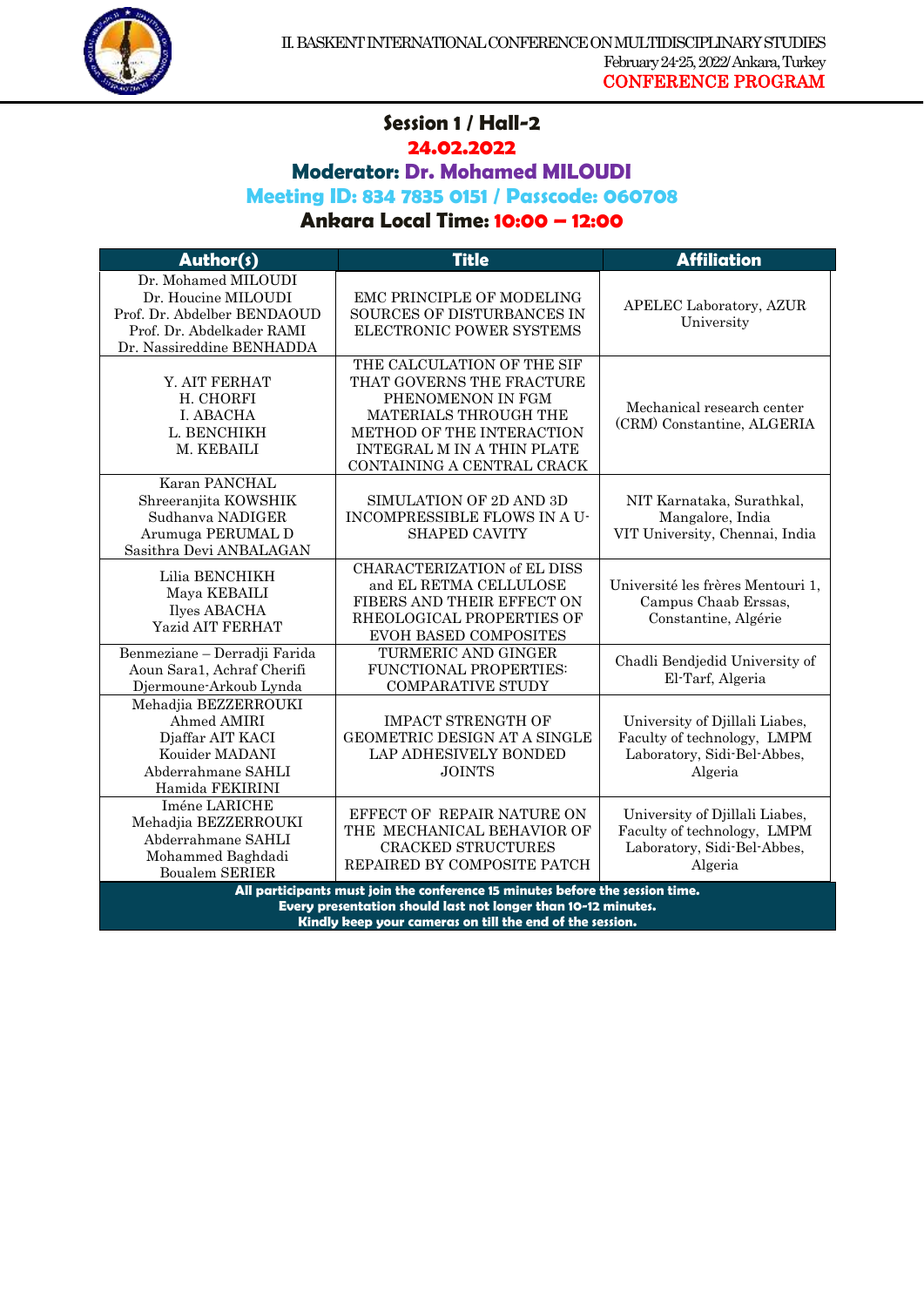

#### **Session 1 / Hall-3 24.02.2022**

1

**Moderator: Dr. Rodolfo Reda**

**Meeting ID: 834 7835 0151 / Passcode: 060708**

| Author(s)                                                                                                                                                                                                                                                                     | Title                                                                                                                                                                                          | <b>Affiliation</b>                                                                                                     |
|-------------------------------------------------------------------------------------------------------------------------------------------------------------------------------------------------------------------------------------------------------------------------------|------------------------------------------------------------------------------------------------------------------------------------------------------------------------------------------------|------------------------------------------------------------------------------------------------------------------------|
| Rodolfo Reda<br>Alessio Zanza<br>Maurilio D'Angelo<br>Dario Di Nardo<br>Luca Testarelli                                                                                                                                                                                       | NEW APPLICATIONS OF<br>ULTRASOUND IMAGING IN<br><b>DENTISTRY</b>                                                                                                                               | Sapienza University of<br>Rome, Rome 00161, Italy                                                                      |
| Major Giurgiu Gheorghe<br>Prof. Dr. Cojocaru Manole                                                                                                                                                                                                                           | THE LINK BETWEEN THE ALTERED<br>GUT MICROBIOTA AND CHRONIC<br>SPONTANEOUS URTICARIA: IMPACT<br>OF ALERGIPLANT                                                                                  | Deniplant-Aide Sante<br>Medical Center,<br>Biomedicine, Bucharest,<br>Romania                                          |
| Nida Syed<br>Amber Ilyas<br>Basir Syed<br>Aftab Ahmed<br>Shamshad Zarina<br>Zehra Hashim                                                                                                                                                                                      | NOVEL SYNERGISTIC COMBINATION<br>TREATMENT FOR TRIPLE NEGATIVE<br>BREAST CANCER                                                                                                                | University of Karachi,<br>Karachi 75270, Pakistan                                                                      |
| Nicole Barbosa Bettiol<br>Simone Cecilio Hallak Regalo<br>Flávia Argentato Cecilio<br>Ligia Maria Napolitano Gonçalves<br>Paulo Batista de Vasconcelos<br>Claire Genoveze Gauch Lopes<br>Lilian Mendes Andrade<br>Isabela Hallak Regalo<br>Selma Siéssere<br>Marcelo Palinkas | <b>IMPACT OF INTERVERTEBRAL DISC</b><br>DEGENERATION ON MAXIMAL<br>MOLAR BITE FORCE AND MASSETER<br>AND TEMPORALIS MUSCLES<br><b>THICKNESS</b>                                                 | University of São Paulo,<br><b>Brazil</b>                                                                              |
| Flávia Argentato Cecilio<br>Simone Cecilio Hallak Regalo<br>Nicole Barbosa Bettiol<br>Ligia Maria Napolitano Gonçalves<br>Paulo Batista de Vasconcelos<br>Claire Genoveze Gauch Lopes<br>Lilian Mendes Andrade<br>Isabela Hallak Regalo<br>Selma Siéssere<br>Marcelo Palinkas | <b>INTERVERTEBRAL DISC</b><br><b>DEGENERATION: AN</b><br>ELECTROMYOGRAPHIC ANALYSIS OF<br>THE MASSETER AND TEMPORALIS<br>MUSCLES DURING MANDIBULAR<br><b>TASKS</b>                             | University of São Paulo,<br><b>Brazil</b>                                                                              |
| Declan Chibueze Onyechege<br>Norashidah Mohamed Nor<br>Wan Azman Saini Bin Wan Ngah<br>Mohd Naseem Bin Niaz Ahmad                                                                                                                                                             | EMPIRICAL INVESTIGATION ON<br>SOCIOECONOMIC DETERMINANTS<br>OF TUBERCULOSIS IN NIGERIA: AN<br>ARDL APPROACH                                                                                    | Universiti Putra Malaysia,<br>Selangor, MALAYSIA                                                                       |
| OLARIU IOANA<br>VLAIA LAVINIA<br>CONEAC GEORGETA<br><b>MUT ANA MARIA</b><br>PREDA MARIUS<br>VLAIA VICENȚIU                                                                                                                                                                    | PRELIMINARY STUDY ON THE<br>FORMULATION AND PHYSICAL AND<br>RHEOLOGICAL EVALUATION OF<br><b>SOME BIOCOMPATIBLE</b><br>HYDROPHILIC CREAMS WITH<br>CENTELLA ASIATICA OIL FOR<br>DERMATOLOGIC USE | "Victor Babeș" University of<br>Medicine and Pharmacy,<br>Faculty of Pharmacy,<br>Department II, Timișoara,<br>România |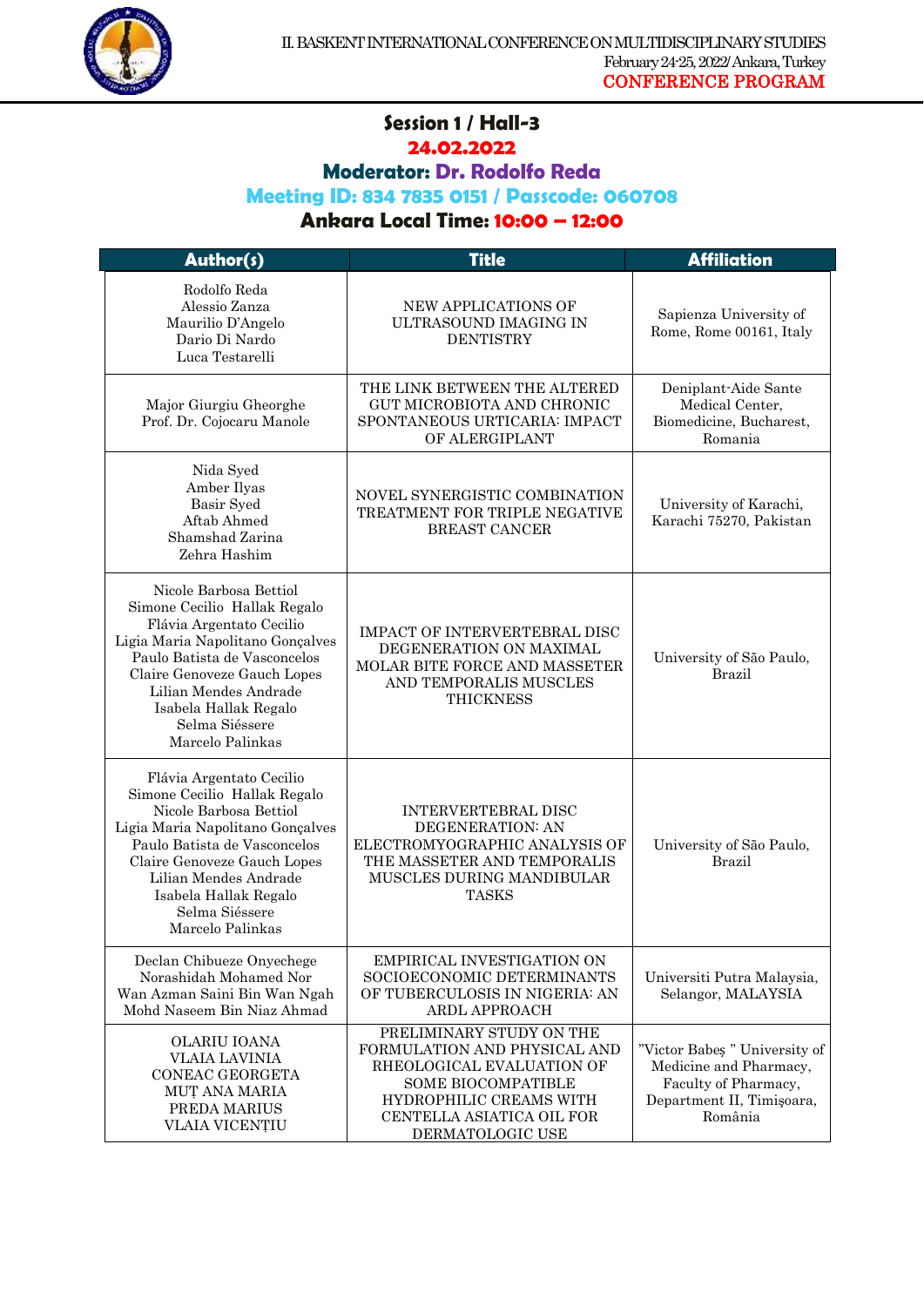

Olga Yuschkovska Alexander Plakida Alyona Filonenko

THE USE OF NORDIC WALKING IN THE REHABILITATION OF PATIENTS WITH CORONARY HEART DISEASE

1

Odessa National Medical University, Odessa, Ukraine

**All participants must join the conference 15 minutes before the session time. Every presentation should last not longer than 10-12 minutes. Kindly keep your cameras on till the end of the session.**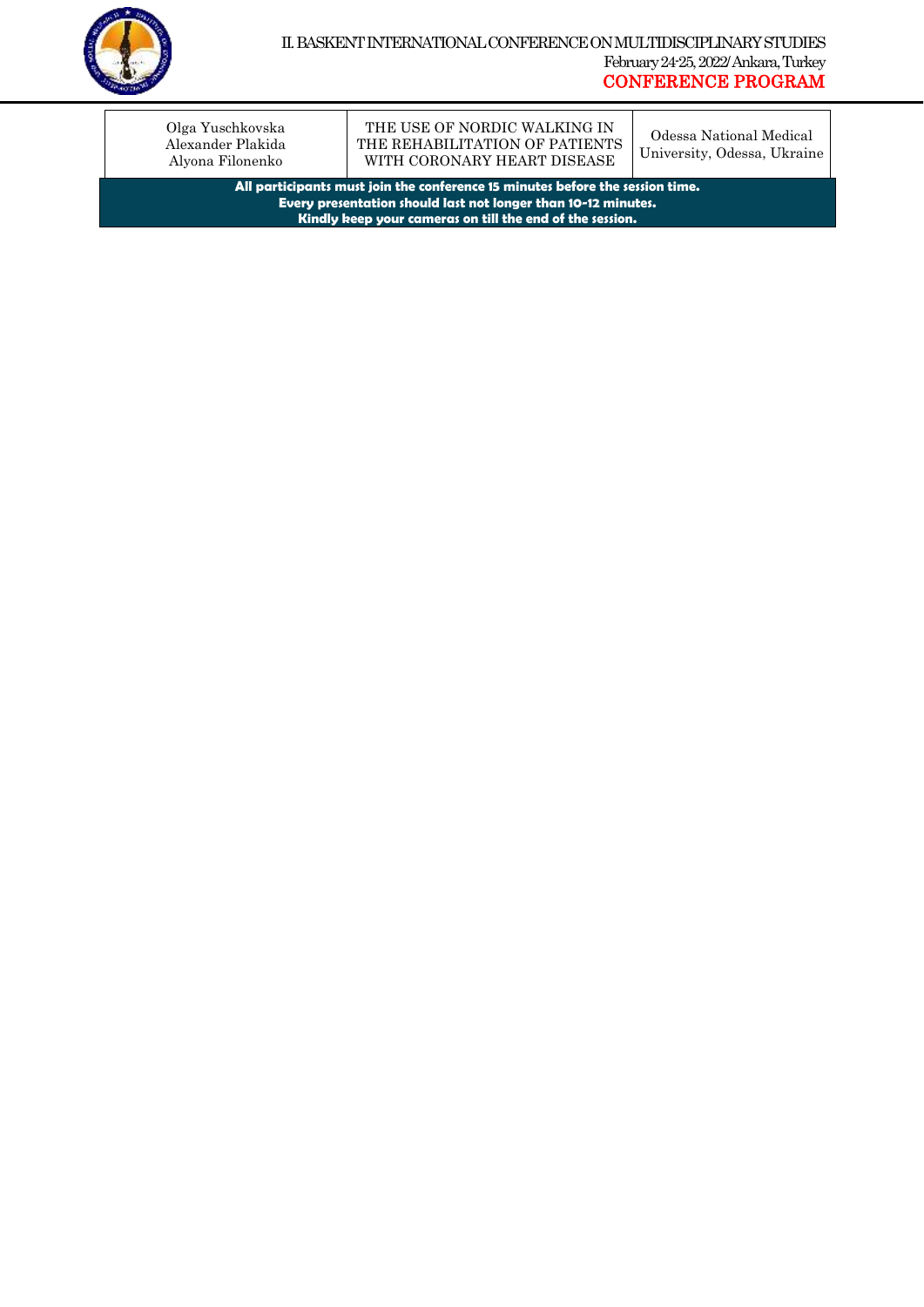

#### **Session 1 / Hall-4 24.02.2022**

1

**Moderator: Assoc. Prof. Dr. Erkan ARI**

**Meeting ID: 834 7835 0151 / Passcode: 060708**

| Author(s)                                                                                                                                                                                                  | <b>Title</b>                                                                                                                | <b>Affiliation</b>                                                             |
|------------------------------------------------------------------------------------------------------------------------------------------------------------------------------------------------------------|-----------------------------------------------------------------------------------------------------------------------------|--------------------------------------------------------------------------------|
| Assoc. Prof. Dr. Erkan ARI<br>Prof. Dr. Veysel YILMAZ                                                                                                                                                      | MODERATING IMPACT OF<br>ENVIRONMENTAL AND ENERGY<br>BENEFIT IN THE ACCEPTANCE OF<br>NUCLEAR POWER PLANTS                    | Dumlupinar University, Kütahya<br>Eskisehir Osmangazi University,<br>Eskişehir |
| Assoc. Prof. Dr. Erkan ARI<br>Prof. Dr. Veysel YILMAZ                                                                                                                                                      | <b>INVESTIGATION OF TRAM PASSENGER</b><br>SATISFACTION BY PARTIAL LAST<br>SQUARE STRUCTURAL EQUALITY<br>MODELING (PLS-SEM)  | Dumlupinar University, Kütahya<br>Eskisehir Osmangazi University,<br>Eskişehir |
| Kağan Cenk MIZRAK<br>Serdar KIZILCAN                                                                                                                                                                       | CABIN SUPERVISORS FROM THE<br>PERSPECTIVE OF CABIN OFFICERS IN<br>TERMS OF LEADERSHIP: CASE<br><b>STUDIES</b>               | Usak University, Usak, Turkey.                                                 |
| Assoc. Prof. Dr. Dilek ÇİL                                                                                                                                                                                 | THE RELATIONSHIP BETWEEN<br>URBANIZATION AND CO2: EVIDENCE<br>FROM THE EU MEMBER TRANSITION<br><b>ECONOMIES (1995-2018)</b> | Trabzon University, Trabzon,<br>Turkey                                         |
| Çiğdem KARIŞ<br>Dilek CIL<br>Sinem KOÇAK                                                                                                                                                                   | FOREIGN DIRECT INVESTMENT AND<br>LOGISTICS SECTOR: TODA-YAMAMOTO<br>CASUALITY FOR TURKEY                                    | Trabzon University, Trabzon,<br>Turkey                                         |
| Sinem KOÇAK                                                                                                                                                                                                | THE EFFECT OF INTERNET USE ON<br><b>CO2 EMISSIONS: THE CASE OF</b><br>TURKEY                                                | Trabzon, Turkey                                                                |
| Çiğdem KARIŞ                                                                                                                                                                                               | TOURISM AND TRADE OPENNESS<br>NEXUS: PANEL CASUALITY ANALYSIS<br>FOR COMMONWEALTH OF<br><b>INDEPENDENT STATES</b>           | Trabzon University, Trabzon,<br>Turkey                                         |
| Ersin YAVUZ                                                                                                                                                                                                | ANALYSIS OF THE RELATIONSHIP<br>BETWEEN PUBLIC INVESTMENT<br>EXPENDITURES AND CARBON<br><b>EMISSIONS</b>                    | Pamukkale University, Denizli,<br>Türkiye                                      |
| Mehmet Çanakcı<br>Ali Oğuz DİRİÖZ                                                                                                                                                                          | CONSUMER BEHAVIOR PURCHASING<br>PROCESS AND MOTIVATION                                                                      | Inonu University                                                               |
| Nazım Ankaralıgil                                                                                                                                                                                          | A DESCRIPTIVE STUDY ON THE<br>CHANGE PROCESS OF AUDIOVISUAL<br>MEDIA OWNERSHIP IN TURKEY                                    | İzmir Kâtip Çelebi University                                                  |
| All participants must join the conference 15 minutes before the session time.<br>Every presentation should last not longer than 10-12 minutes.<br>Kindly keep your cameras on till the end of the session. |                                                                                                                             |                                                                                |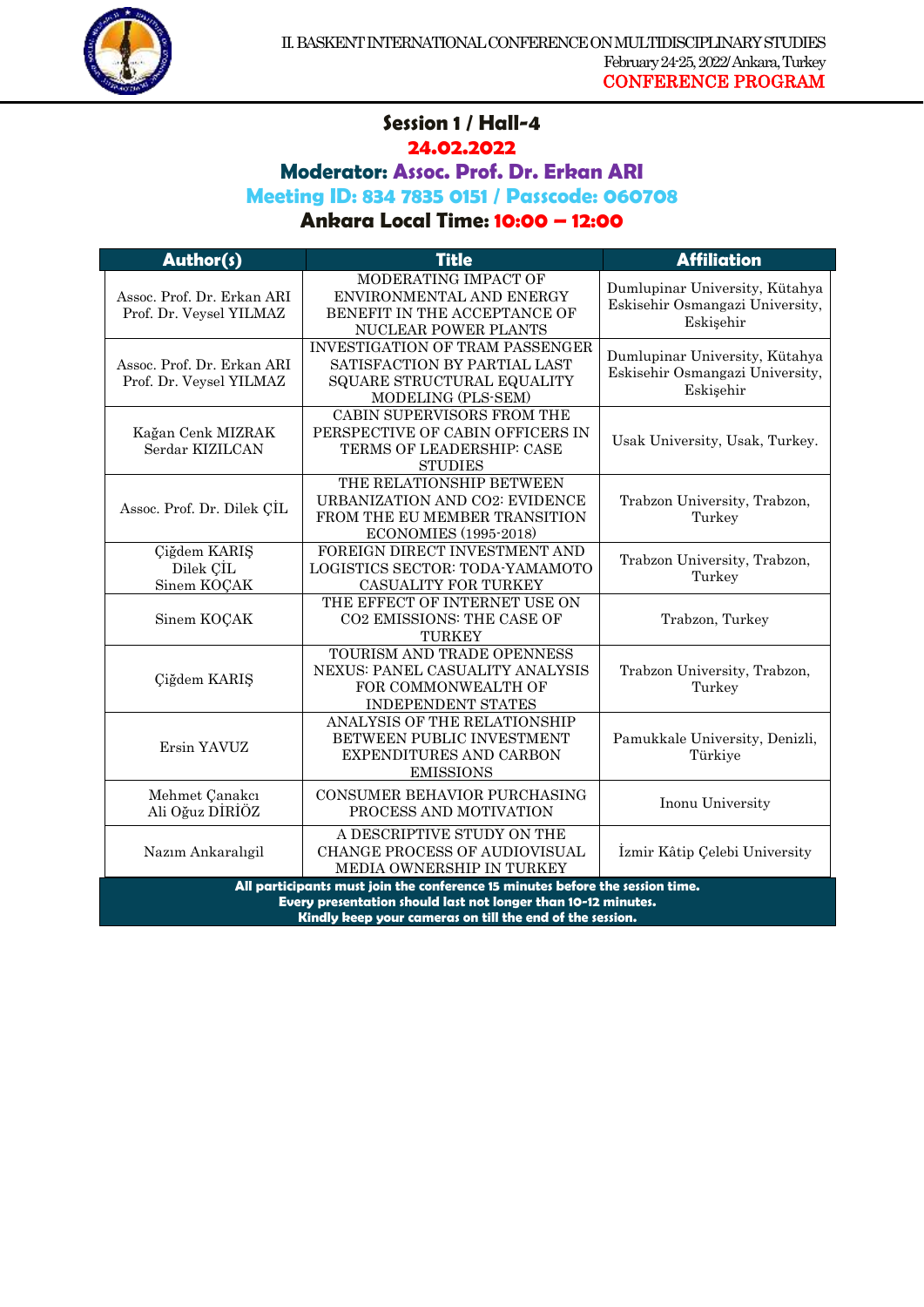

## **Session 1 / Hall-5 24.02.2022**

1

**Moderator: Assoc. Prof. Dr. Hulya DOGAN**

**Meeting ID: 834 7835 0151 / Passcode: 060708**

| Author(s)                                                  | <b>Title</b>                                                                                                                                                                                               | <b>Affiliation</b>                                        |
|------------------------------------------------------------|------------------------------------------------------------------------------------------------------------------------------------------------------------------------------------------------------------|-----------------------------------------------------------|
| İlknur GÜMÜŞ<br>Hamza NEGIS<br>Cevdet ŞEKER                | AGRICULTURAL IMPORTANCE OF SOIL<br>CRUSTING AND PREVENTION                                                                                                                                                 | Selçuk University, Konya, Turkey                          |
| Hakan Bozdoğan                                             | EAST TO WEST MORPHOMETRY IN<br><b>GREEN LACEWINGS</b><br>(NEUROPTERA:CHRYSOPIDAE)                                                                                                                          | Kırşehir Ahi Evran University,<br>Kırşehir, Turkey        |
| Hakan Bozdoğan                                             | <b>COMPARISON OF GOLDEN-EYED</b><br>(NEUROPTERA: CHRYSOPIDAE)<br>PHENOLOGY OF NORTHERN<br>DISTRICTS OF HATAY PROVINCE                                                                                      | Kırşehir Ahi Evran University,<br>Kırşehir, Turkey        |
| Levent YAZICI<br>Assoc. Prof. Dr. Hulya<br><b>DOGAN</b>    | THE EFFECT OF CLIMATE CHANGE ON<br><b>FIELD CROPS</b>                                                                                                                                                      | Yozgat Bozok University, Yozgat,<br>Turkey                |
| Assoc. Prof. Dr. Hulya<br><b>DOGAN</b><br>Levent YAZICI    | CURRENT SITUATION OF SUGAR BEET<br>PRODUCTION IN THE YOZGAT REGION                                                                                                                                         | Yozgat Bozok University, Yozgat,<br>Turkey                |
| Furkan TAS<br>Inanç ÖZGEN<br>Ercan AYDOĞMUŞ<br>İbrahim KOÇ | <b>INVESTIGATION OF EFFECTS OF NEW</b><br><b>GENERATION ORGANIC FERTILIZERS</b><br>BY PYROLYSIS METHOD ON SOME<br>PHENOLOGICAL PARAMETERS OF<br>STRAWBERRY PLANT AND NEMATODE<br>TROPHIC STRUCTURE IN SOIL | Fırat University, Elazığ Türkiye                          |
| İlker YÜCE<br>Yeter CILESIZ<br>Tolga KARAKÖY               | THE EVALUATION OF AGRO-<br>MORPHOLOGICAL CHARACTERISTICS<br>OF SOME COCKSFOOT (Dactylis<br>glomerata ssp. glomerata L.) GENOTYPES<br>IN SIVAS ECOLOGICAL CONDITIONS                                        | Sivas Bilim ve Teknoloji<br>Üniversitesi, Sivas, Türkiye  |
| Yeter CILESIZ<br>İlker YÜCE<br>Tolga KARAKÖY               | EVALUATION OF THE PERFORMANCE<br>OF SOME SAINGA (Onobrychis sativa)<br>VARIETIES IN TERMS OF AGRO-<br>MORPHOLOGICAL PROPERTIES IN<br>SIVAS ECOLOGICAL CONDITIONS                                           | Sivas Bilim ve Teknoloji<br>University, Sivas, Türkiye    |
| Batuhan ORAL<br>Levent EFIL                                | DETERMINATION OF POPULATION<br>DEVELOPMENT AND DAMAGE STATUS<br>OF DIAMINDBACK MOTH (PLUTELLA<br>XYLOSTELLA L.) (LEPIDOPTERA:<br>PLUTELLIDAE) IN WINTER<br>VEGETABLE AREAS OF CANAKKALE<br><b>PROVINCE</b> | Çanakkale Onsekiz Mart<br>University, Çanakkale / Türkiye |
| Betül GÜL<br>Cevdet SEKER                                  | DETERMINATION OF SOIL<br>COMPACTION IN SEMI-DRUG APPLE<br><b>GARDENS</b>                                                                                                                                   | Selçuk University, Konya, Turkey                          |
|                                                            | All participants must join the conference 15 minutes before the session time.<br>Every presentation should last not longer than 10-12 minutes.<br>Kindly keep your cameras on till the end of the session. |                                                           |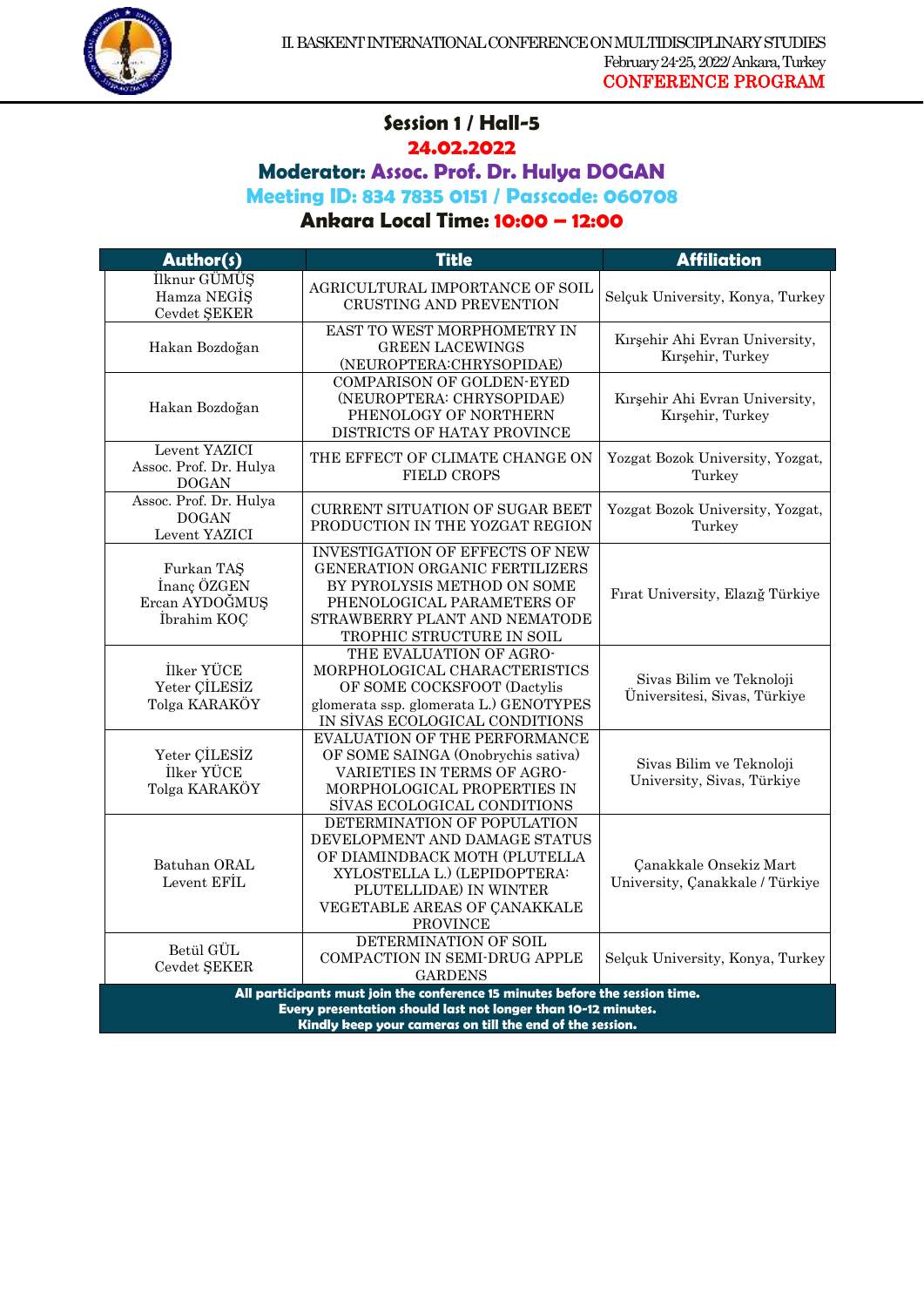

#### **Session 1 / Hall-6 24.02.2022**

1

**Moderator: Assist. Prof. Dr. Özcan ERİŞEK**

**Meeting ID: 834 7835 0151 / Passcode: 060708**

| Author(s)                                                                                                                                          | <b>Title</b>                                                                                                                                               | <b>Affiliation</b>                                                                                          |
|----------------------------------------------------------------------------------------------------------------------------------------------------|------------------------------------------------------------------------------------------------------------------------------------------------------------|-------------------------------------------------------------------------------------------------------------|
| Zemfira GADIROVA                                                                                                                                   | EDUCATIONAL REFORM AND THE<br>ROLE OF GREAT LEADER HEYDAR<br>ALIYEV IN AZERBAIJANI<br><b>EDUCATION</b>                                                     | Azerbaijan State Pedagogical<br>University, Azerbaijan, Baku.                                               |
| Mustafa Fatih AKAY<br>İlkay Doğan TAŞ                                                                                                              | THE EFFECT OF AUTOBIOGRAPHY<br>AND BIOGRAPHY ACTIVITY FOR<br>VOCATIONAL HIGH SCHOOL<br><b>STUDENTS ON LIFE</b><br><b>SATISFACTION</b>                      | Kırıkkale University, Kırıkkale,<br>Türkiye                                                                 |
| Kübra KILIÇ                                                                                                                                        | <b>INVESTIGATION OF THE EFFECTS</b><br>OF SECONDARY SCHOOL<br>STUDENTS' SCIENTIFIC<br>EPISTEMOLOGICAL BELIEFS ON<br>PERMANENT SCIENCE<br><b>MOTIVATION</b> | Yüzüncü Yıl University                                                                                      |
| Assist. Prof. Dr. Özcan<br><b>ERISEK</b>                                                                                                           | <b>LEARNING STRATEGIES AND</b><br>VOCABULARY LEARNING                                                                                                      | Atatürk University                                                                                          |
| Hanne Erdoğan<br>Şafak Uluçıanr Sağır                                                                                                              | <b>TEACHER'S OPINIONS ON</b><br>CONTEXT-BASED LEARNING                                                                                                     | Amasya University                                                                                           |
| Şafak Uluçıanr Sağır<br>Damla KIRPIKSIZ ZILE                                                                                                       | TEACHERS' VIEWS ON THE<br>RELATIONSHIP OF LIFE STUDIES<br><b>COURSE WITH OTHER COURSES</b>                                                                 | Amasya University                                                                                           |
| Hasan Basri Memduhoğlu<br>Seray Marakçı                                                                                                            | STUDENTS' IMAGES AND<br>PERCEPTIONS AGAINST<br>DISTANCE EDUCATION: A<br>METAPHOR ANALYSIS                                                                  | Siirt University, Siirt, Türkiye                                                                            |
| Hasan Basri Memduhoğlu<br>Hasan YILDIRIM                                                                                                           | PERCEPTIONS OF CANDIDATES<br>TEACHERS REGARDING SCHOOL<br><b>CULTURE</b>                                                                                   | Siirt University, Siirt, Türkiye                                                                            |
| Prof. Dr. Cevat Celep<br>Assist. Prof. Dr. Ayça Kaya                                                                                               | THE EFFECTS OF THE<br>ADMINISTRATORS' TEACHER<br><b>INFLUENCING BEHAVIORS ON</b><br>TEACHERS' ORGANIZATIONAL<br><b>COMMITMENT</b>                          | Girne American University, Girne,<br>Turkish Republic of North Cyprus<br>Halic University, İstanbul, Turkey |
| Dr. Mehmet CİHANGİR                                                                                                                                | THE AMBASSADORS AND THE<br>SEFARETNAMES IN OTTOMAN                                                                                                         | Dicle University, Diyarbakır/Türkiye                                                                        |
| AIAIAII participants must join the conference 15 minutes before the session time.<br>Every presentation should last not longer than 10-12 minutes. |                                                                                                                                                            |                                                                                                             |
| Kindly keep your cameras on till the end of the session.                                                                                           |                                                                                                                                                            |                                                                                                             |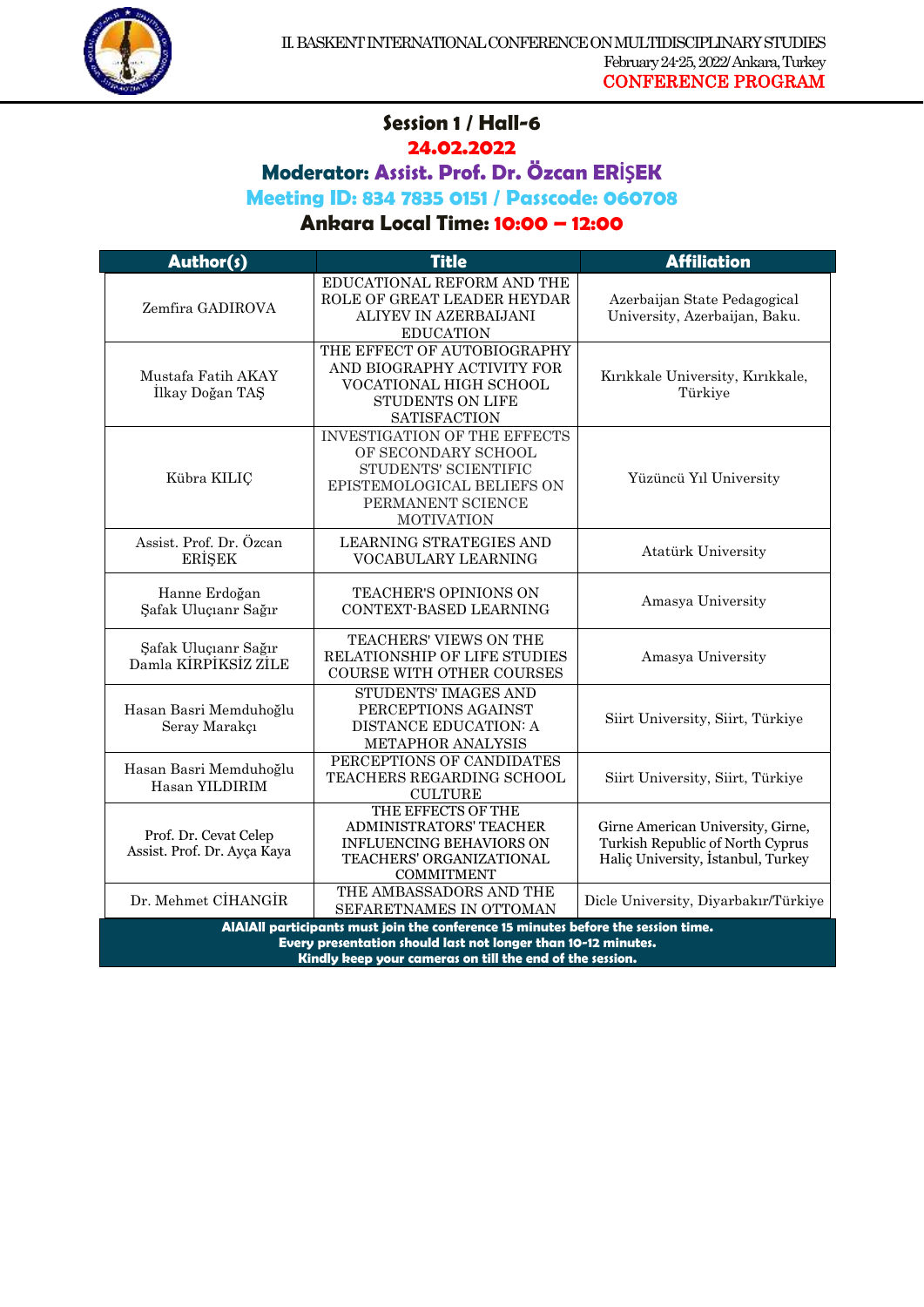

#### **Session 2 / Hall-1 24.02.2022**

1

**Moderator: Dr. Naeema Arzeen**

**Meeting ID: 834 7835 0151 / Passcode: 060708**

| Author(s)                                                                                                                                                                                                   | <b>Title</b>                                                                                                                                                                          | <b>Affiliation</b>                                              |
|-------------------------------------------------------------------------------------------------------------------------------------------------------------------------------------------------------------|---------------------------------------------------------------------------------------------------------------------------------------------------------------------------------------|-----------------------------------------------------------------|
| Dr. Naeema Arzeen<br>Dr. Saima Arzeen                                                                                                                                                                       | <b>RELATIONSHIP OF REJECTION</b><br>SENSITIVITY, PARENTAL<br>BONDING, AND ATTACHMENT<br><b>STYLES WITH RELATIONSHIP</b><br>SATISFACTION AMONG ADULT<br><b>ADOPTEES</b>                | Lecturer, NUML, Islamabad,<br>Pakistan                          |
| Dr. Naeema Arzeen<br>Dr. Saima Arzeen                                                                                                                                                                       | AGE AND GENDER RELATED<br>DIFFERENCES IN ICT SELF-<br>EFFICACY, SELF-DIRECTED<br>LEARNING, E-LEARNING<br>READINESS, AND STUDENT<br><b>ENGAGEMENT AMONG STUDENTS</b>                   | Lecturer, NUML, Islamabad,<br>Pakistan                          |
| Prof. A. Sathiya Susuman                                                                                                                                                                                    | <b>CORRELATES OF BIRTH PARITY</b><br>AND CHILDHOOD SURVIVAL IN<br><b>TANZANIA</b>                                                                                                     | University of the Western Cape,<br>Cape Town, South Africa      |
| Dr. Naseem Akhter                                                                                                                                                                                           | A TREND OF NON-TRADITIONAL<br><b>MARRIAGES IN PAKISTAN (AN</b><br>ANALYSIS FROM ISLAMIC<br>PERSPECTIVE)                                                                               | Shaheed Benazir Bhutto Women<br>University, Peshawar, Pakistan. |
| Dr. Naseem Akhter                                                                                                                                                                                           | THE SHRINE OF KAKA SAHIB AND<br>ITS ROLE IN DEVELOPING PEACE<br>& HARMONY (AN ANALYSIS OF<br>THE OPINIONS OF THE STUDENTS<br>OF SHAHEED BENAZIR BHUTTO<br>WOMEN UNIVERSITY, PESHAWAR) | Shaheed Benazir Bhutto Women<br>University, Peshawar, Pakistan. |
| Dr. U.K.Thalgaspitiya                                                                                                                                                                                       | EMOTIONAL INTELLIGENCE AND<br><b>WORK-LIFE BALANCE</b>                                                                                                                                | University of Sri<br>Jayewardenepura, Sri Lanka                 |
| "All participants must join the conference 15 minutes before the session time.<br>Every presentation should last not longer than 10-12 minutes.<br>Kindly keep your cameras on till the end of the session. |                                                                                                                                                                                       |                                                                 |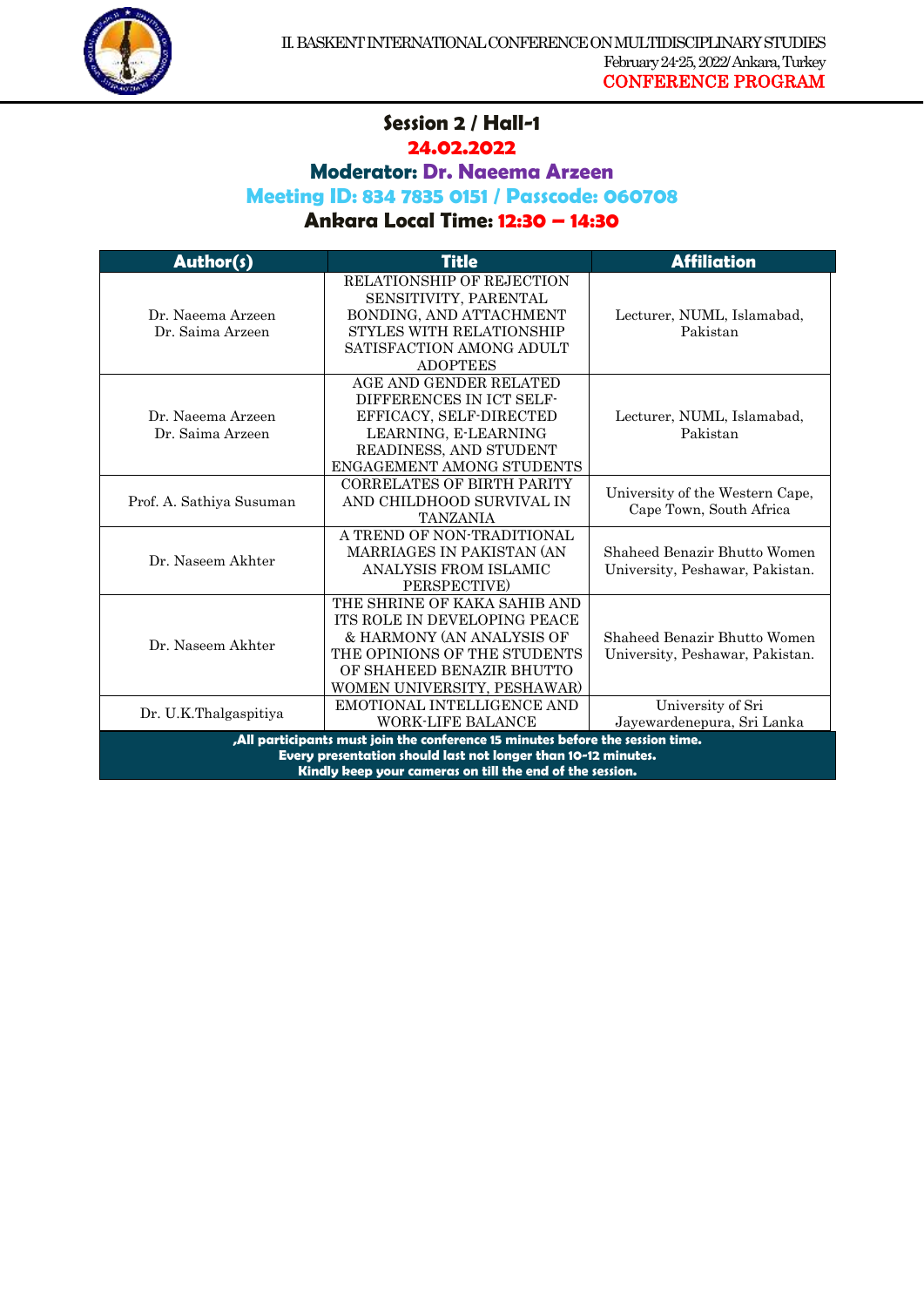

## **Session 2 / Hall-2 24.02.2022**

1

**Moderator: Dr. Dinesha Siriwardhane**

**Meeting ID: 834 7835 0151 / Passcode: 060708**

| Author(s)                                                                                                                                                                                                  | <b>Title</b>                                                                                                            | <b>Affiliation</b>                                                                                                     |
|------------------------------------------------------------------------------------------------------------------------------------------------------------------------------------------------------------|-------------------------------------------------------------------------------------------------------------------------|------------------------------------------------------------------------------------------------------------------------|
| Ly Dai Hung                                                                                                                                                                                                | EFFICIENT CAPITAL<br><b>ACCUMULATION ACROSS</b><br><b>ECONOMIES</b>                                                     | Vietnam Institute of Economics,<br>Hanoi                                                                               |
| <b>Faisal ZULHUMADI</b><br>Wan Nadzri OSMAN<br>Mazri YAAKOB<br>Firzana ROSLAN                                                                                                                              | <b>DISASTER PREPAREDNESS OF</b><br>NANOTECHNOLOGY RESEARCH<br>CENTRE IN MALAYSIA: A CASE<br><b>STUDY</b>                | Universiti Utara Malaysia                                                                                              |
| Tamar Barbakadze                                                                                                                                                                                           | TAXATION AS AN INSTRUMENT OF<br>FISCAL AND STIMULATING POLICY                                                           | Tbilisi State University, Tbilisi,<br>Georgia.                                                                         |
| Vikram Bansal<br>Deepthi. B                                                                                                                                                                                | A STUDY ON THE AWARENESS OF<br>MUTUAL FUND INVESTMENT: A<br>CASE STUDY OF TELANGANA                                     | Jawaharlal Nehru University, New<br>Delhi, India                                                                       |
| Olena BUDIAKOVA                                                                                                                                                                                            | BIOECONOMY: INTERDISCIPLINARY<br><b>RESEARCH</b>                                                                        | Kyiv National University of<br>Technologies and Design, Kyiv,<br>Ukraine                                               |
| Dinesha Siriwardhane                                                                                                                                                                                       | HOW HEALTH MATTERS TO THE<br>WEALTH OF A NATION? CASE OF A<br>DEVELOPING COUNTRY                                        | University of Sri Jayewardenepura,<br>Sri Lanka                                                                        |
| Dinesha Siriwardhane                                                                                                                                                                                       | <b>SOCIO-ECONOMIC DRIVERS OF</b><br>INTERNATIONAL CONTRACT<br>LABOUR MIGRATION: CASE OF A<br>DEVELOPING COUNTRY CONTEXT | University of Sri Jayewardenepura,<br>Sri Lanka                                                                        |
| Fakarudin Kamarudin<br>Nazratul Aina Mohamad<br>Anwar                                                                                                                                                      | UNBOXING THE BANKS'<br>PRODUCTIVITY AND IMPACT OF<br>COUNTRY GOVERNANCE NEXUS                                           | Universiti Putra Malaysia                                                                                              |
| <b>Ihor PONOMARENKO</b>                                                                                                                                                                                    | MARKETING STRATEGY<br>IMPLEMENTATION IN THE DIGITAL<br><b>ENVIRONMENT</b>                                               | Kyiv National University of<br>Technologies and Design, Faculty of<br>Management and Business Design,<br>Kiyv, Ukraine |
| Zulnaidi Yaacob                                                                                                                                                                                            | ANALYSING THE POST-PANDEMIC<br><b>FACTORS OF BUSINESS</b><br>DIGITALIZATION AMONG SME IN<br><b>MALAYSIA</b>             | Universiti Sains Malaysia                                                                                              |
| All participants must join the conference 15 minutes before the session time.<br>Every presentation should last not longer than 10-12 minutes.<br>Kindly keep your cameras on till the end of the session. |                                                                                                                         |                                                                                                                        |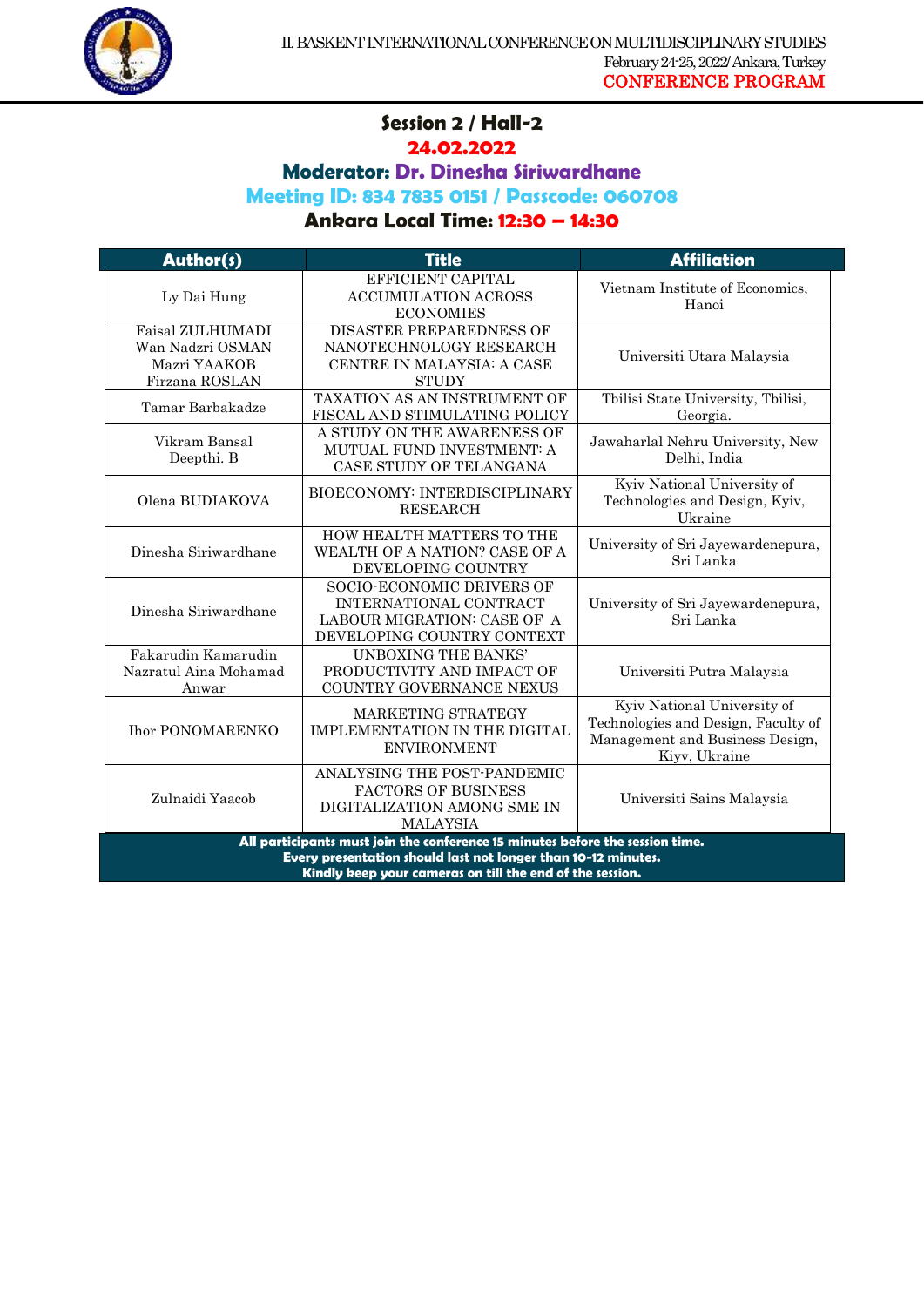

#### **Session 2 / Hall-3 24.02.2022**

1

# **Moderator: Bharath Goudar**

## **Meeting ID: 834 7835 0151 / Passcode: 060708**

| Author(s)                                                                                                                                                                                                  | <b>Title</b>                                                                                                                           | <b>Affiliation</b>                                                                                                                        |
|------------------------------------------------------------------------------------------------------------------------------------------------------------------------------------------------------------|----------------------------------------------------------------------------------------------------------------------------------------|-------------------------------------------------------------------------------------------------------------------------------------------|
| Messaoudi ABDERRAZEK<br>Laszlo Peter KISS                                                                                                                                                                  | BUCKLING OF BEAMS BY MEANS OF<br>A GREEN FUNCTION TECHNIQUE                                                                            | University of Miskolc, Institute of<br>Applied Mechanics, Miskolc,<br>Hungary                                                             |
| Govinda Prasad Dhungana<br>Vijay Kumar                                                                                                                                                                     | ODD INVERTED WEIBULL-G FAMILY:<br>MODEL, PROPERTIES AND<br><b>APPLICATIONS</b>                                                         | Tribhuvan University, Birendra<br>Multiple Campus, Chitwan,<br>Nepal<br>Deen Dayal Upadhyaya<br>Gorakhpur University,<br>Gorakhpur, India |
| Vakeel A. Khan<br>Zahid Rahman                                                                                                                                                                             | ON THE SOME NEW CLASSES OF<br><b>RIESZ I-CONVERGENT FUZZY</b><br><b>SEQUENCE SPACES</b>                                                | Aligarh Muslim University,<br>Aligarh, INDIA                                                                                              |
| Ilias Lai<br>Nadir Rezzoug                                                                                                                                                                                 | ON A DEGREE OF PRIMITIVE<br><b>SEQUENCES</b>                                                                                           | ENS Vieux Kouba, Algiers,<br>Algeria<br>University of Tiaret, Algeria                                                                     |
| <b>Bharath Goudar</b>                                                                                                                                                                                      | <b>QUADRATIC COMBINED</b><br>CONVECTIVE FLOW AROUND YAWED<br>CYLINDER IN PRESENCE OF TIME<br>VARIATIONS AND MAGNETIC<br><b>EFFECTS</b> | Karnatak University, Dharwad-<br>580 003, India.                                                                                          |
| H. F. Shankar                                                                                                                                                                                              | INFLUENCE OF LIQUID HYDROGEN<br>DIFFUSION ON NONLINEAR MIXED<br>CONVECTIVE CIRCULATION AROUND<br>A YAWED CYLINDER                      | Karnatak University, Dharwad-<br>580 003, India                                                                                           |
| <b>Bharath Goudar</b>                                                                                                                                                                                      | <b>QUADRATIC COMBINED</b><br>CONVECTIVE FLOW AROUND YAWED<br>CYLINDER IN PRESENCE OF TIME<br>VARIATIONS AND MAGNETIC<br><b>EFFECTS</b> | Karnatak University, Dharwad-<br>580 003, India.                                                                                          |
| Schehrazad SELMANE                                                                                                                                                                                         | MATHEMATICAL APPROACHES TO<br>SCORPION STINGS PREDICTION AND<br>CONTROL                                                                | University of Science and<br>Technology Houari Boumediene<br>Algeria                                                                      |
| All participants must join the conference 15 minutes before the session time.<br>Every presentation should last not longer than 10-12 minutes.<br>Kindly keep your cameras on till the end of the session. |                                                                                                                                        |                                                                                                                                           |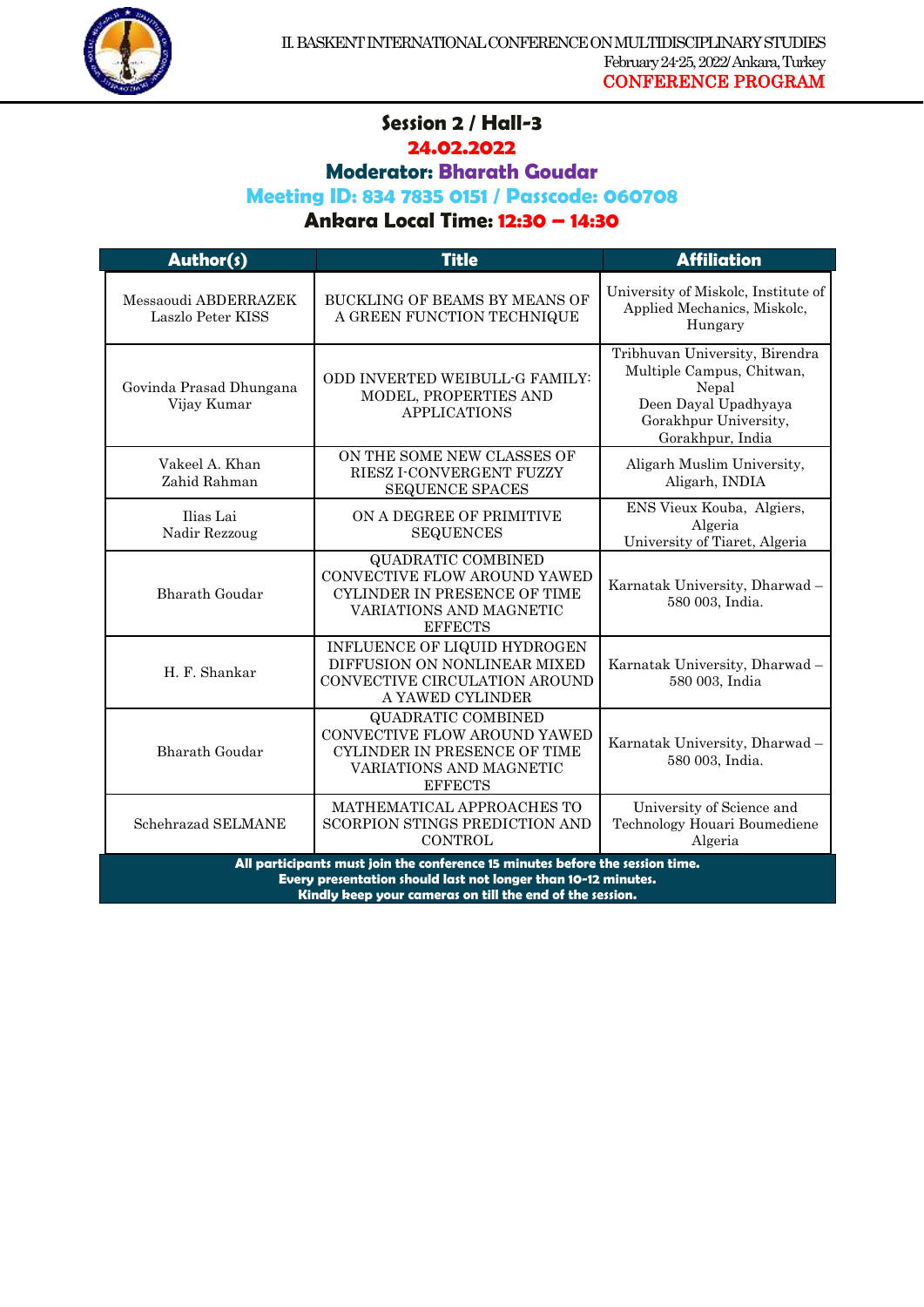

#### **Session 2 / Hall-4 24.02.2022**

1

**Moderator: Lect. Damla Zeynep ÜTEBAY**

**Meeting ID: 834 7835 0151 / Passcode: 060708**

| Author(s)                                                                                                                                                                                                  | <b>Title</b>                                                                                                                                                                    | <b>Affiliation</b>                                    |
|------------------------------------------------------------------------------------------------------------------------------------------------------------------------------------------------------------|---------------------------------------------------------------------------------------------------------------------------------------------------------------------------------|-------------------------------------------------------|
| Ensar BAKI                                                                                                                                                                                                 | THE RIGHT TO FOOD IN NATIONAL<br>AND INTERNATIONAL LAW                                                                                                                          | Ankara Yıldırım Beyazıt<br>University, Ankara, Turkey |
| Av. Dr. Selin Başer                                                                                                                                                                                        | A COMPARATIVE EVALUATION OF THE<br>CRIME OF GENOCIDE IN TERMS OF<br>INTERNATIONAL LAW AND TURKISH<br>LAW                                                                        | Istanbul, Türkiye                                     |
| Hasan HARMANCI                                                                                                                                                                                             | THE OUTLOOK OF LITERARY<br><b>CURRENTS IN CONTINENTAL EUROPE</b><br>AND THE ARAB WORLD                                                                                          | Muş Alparslan University, Muş,<br>Türkiye             |
| Assoc. Prof. Dr. Yilmaz<br><b>SECIM</b><br>İrem DEMİRYÜREK                                                                                                                                                 | KONYA CIRCASSIAN CULINARY<br><b>CULTURE</b>                                                                                                                                     | Necmettin Erbakan University                          |
| Assoc. Prof. Dr. Yilmaz<br><b>SECIM</b><br>Kübranur SORUÇ                                                                                                                                                  | ANALYSIS OF COMMENTS AND E-<br><b>COMPLAINTS ON ETHNIC</b><br>RESTAURANT MENUS OPERATING IN<br><b>ISTANBUL</b>                                                                  | Necmettin Erbakan University                          |
| Damla Zeynep ÜTEBAY                                                                                                                                                                                        | FROM TRADITIONAL FOODS "ALMOND<br>PASTE"                                                                                                                                        | Trakya University, Edirne, Turkey                     |
| Celalettin Adil BEŞORAK                                                                                                                                                                                    | A STUDY OF RESEARCH FOR<br>DETERMINING THE LEVEL OF COPING<br>WITH STRESS AND PSYCHOLOGICAL<br>RESILIENCE OF SEAMEN, LONG<br>DISTANCE TRUCK DRIVERS AND THEIR<br><b>SPOUSES</b> | Nişantaşı Üniversitesi, İstanbul,<br>Türkiye          |
| All participants must join the conference 15 minutes before the session time.<br>Every presentation should last not longer than 10-12 minutes.<br>Kindly keep your cameras on till the end of the session. |                                                                                                                                                                                 |                                                       |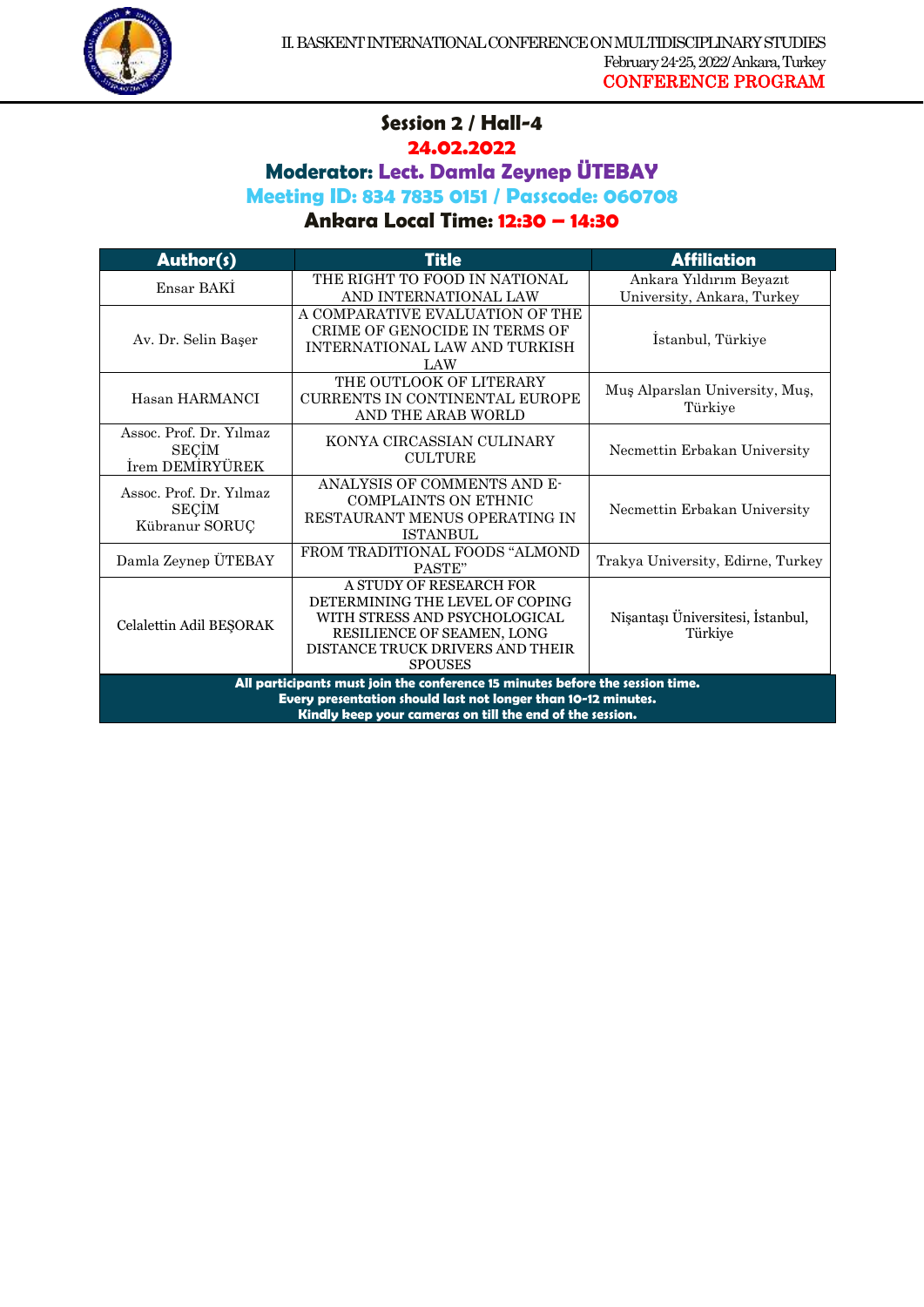

#### **Session 2 / Hall-5 24.02.2022**

1

**Moderator: Assoc. Prof. Dr. Arzu YİĞİT** 

**Meeting ID: 834 7835 0151 / Passcode: 060708**

**Ankara Local Time: 12:30 – 14:30**

| Author(s)                                                                      | <b>Title</b>                                                                                                                                                                | <b>Affiliation</b>                                                                          |
|--------------------------------------------------------------------------------|-----------------------------------------------------------------------------------------------------------------------------------------------------------------------------|---------------------------------------------------------------------------------------------|
| Assist. Prof. Dr. Ali<br>ÖZDEMİR                                               | A RARE COMPLICATION IN<br>PILONIDAL SINUS DISEASE: MALIGN<br><b>DEGENEREATION</b>                                                                                           | Recep Tayyip Erdoğan University                                                             |
| Assoc. Prof. Dr. Arzu YIĞİT<br>Assoc. Prof. Dr. Vahit YİĞİT                    | BED UTILIZATION PERFORMANCE BY<br>REGION IN TURKEY BEFORE AND<br>DURING THE COVID 19 PANDEMIC                                                                               | Süleyman Demirel University                                                                 |
| Assoc. Prof. Dr. Arzu YİĞİT<br>Assoc. Prof. Dr. Vahit YİĞİT                    | ECONOMIC EVALUATIONS OF<br>REMOTE PATIENT MONITORING<br><b>SYSTEM: EXAMPLE OF</b><br>HYPERTENSION DISEASE                                                                   | Süleyman Demirel University                                                                 |
| Sevcan Ipek<br>Ufuk Utku Güllü                                                 | ECHOCARDIOGRAPHIC FINDINGS IN<br>CHILDREN WITH ACUTE<br><b>BRONCHIOLITIS</b>                                                                                                | Kahramanmaras Sutcu Imam<br>University                                                      |
| Neziha ULUSOYLAR<br><b>ERKEN</b><br>Filiz ARAZ<br>Ertuğrul ERKEN<br>Birol ÖZER | THE EFFECT OF TREATMENT COST<br>AND METHODS ON SURVIVAL IN<br>HEPATOCELLULAR CARCINOMA                                                                                      | Gaziantep University<br><b>Baskent University</b><br>Kahramanmaras Sutcu Imam<br>University |
| Mine ARGALI DENIZ<br>Muhammed Furkan ARPACI                                    | THE IMPORTANCE OF CADAVER<br>STUDIES IN ANATOMY THESIS                                                                                                                      | Suleyman Demirel University<br>urgut Ozal University                                        |
| Muhammed Furkan ARPACI<br>Mine ARGALI DENIZ                                    | EFFECT OF TELEREHABILITATION<br>IN STROKE PHYSIOTHERAPY                                                                                                                     | Turgut Ozal University<br>Suleyman Demirel University                                       |
| Uzm. Fzt. Elif Özlem ŞAHİN<br>Assist. Prof. Dr. Manolya<br>ACAR                | THE VALIDITY AND RELIABILITY OF<br>THE TURKISH VERSION OF THE<br><b>INFLAMMATORY ARTHRITIS</b><br>FACILITATORS AND BARRIERS TO<br>PHYSICAL ACTIVITY<br><b>QUESTIONNAIRE</b> | <b>Baskent University</b>                                                                   |
| Ayşegül DURAK                                                                  | <b>COMPARISON OF FEMALE AND MALE</b><br>IN THE FORMATION OF METABOLIC<br><b>SYNDROME</b>                                                                                    | Ankara University Faculty of<br>Medicine Biophysics Department,<br>Ankara, Turkey           |
| Selin KALENDER<br>Vahit YİĞİT                                                  | COST-EFFECTIVENESS ANALYSIS OF<br>SECOND-LINE TREATMENT OPTIONS<br>OF MULTIPLE SCLEROSIS DISEASE                                                                            | Suleyman Demirel University,<br>Isparta, TURKEY                                             |
| Fatih Kaya<br>Mehmet Demir<br>Mustafa Çiçek<br>Sibel Ateşoğlu Karabaş          | <b>INVESTIGATION OF BODY</b><br><b>COMPOSITION AND OBESITY</b><br>PREVALANCE OF HIGH SCHOOL<br>STUDENTS BY BIOELECTRIC<br><b>IMPEDANCE ANALYSIS METHOD</b>                  | Kahramanmaraş Sütçü İmam<br>University                                                      |
|                                                                                | All participants must join the conference 15 minutes before the session time.<br>Every presentation should last not longer than 10-12 minutes.                              |                                                                                             |

**Kindly keep your cameras on till the end of the session.**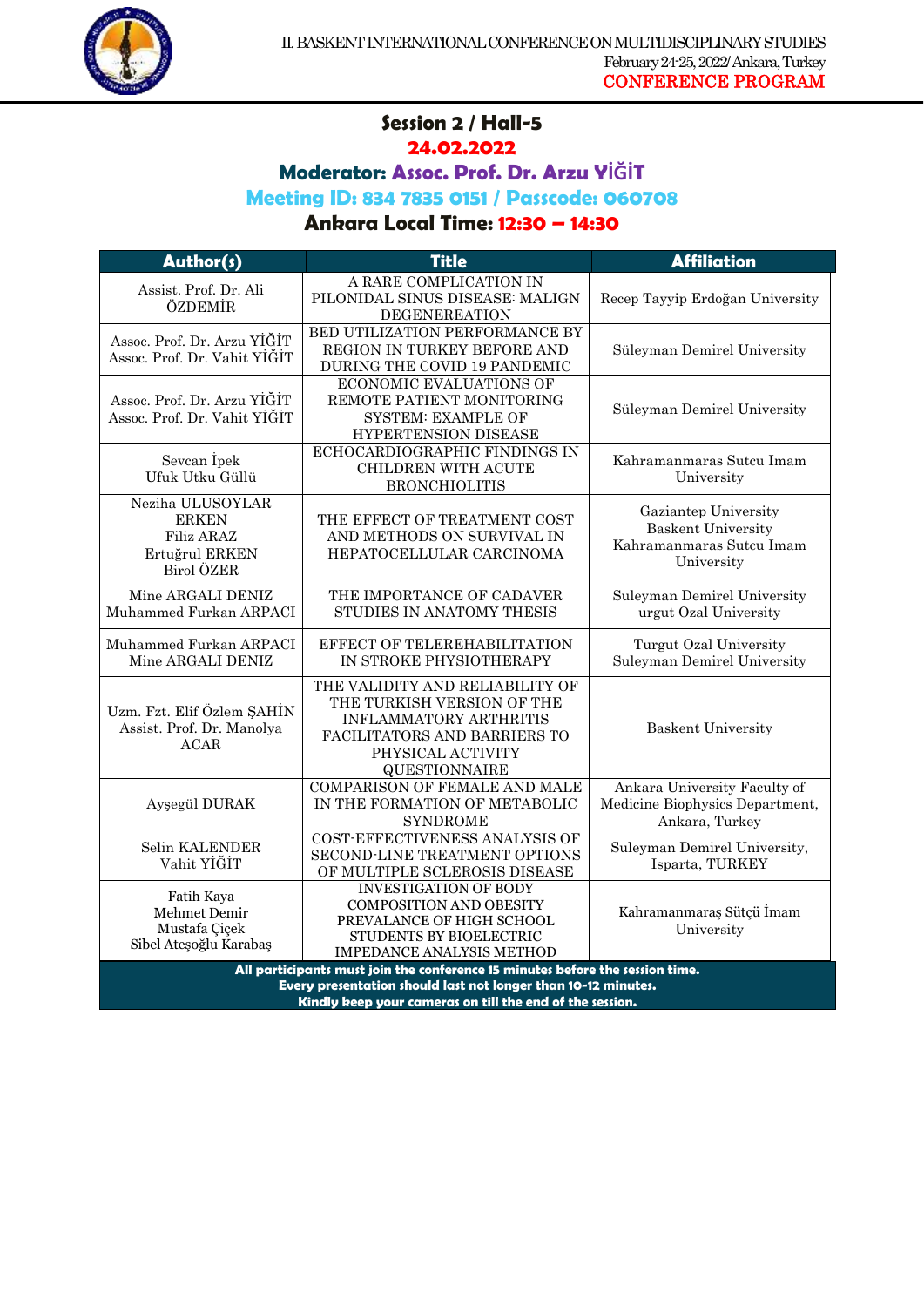

#### **Session-2 / Hall-6 24.02.2022**

1

**Moderator: Dr. Ahmet Erhan AKAN**

**Meeting ID: 834 7835 0151 / Passcode: 060708**

| Author(s)                                                                          | <b>Title</b>                                                                                                                                                                                               | <b>Affiliation</b>                                                                          |
|------------------------------------------------------------------------------------|------------------------------------------------------------------------------------------------------------------------------------------------------------------------------------------------------------|---------------------------------------------------------------------------------------------|
| Ahmet Erhan AKAN                                                                   | INVESTIGATION of ENERGY and CO <sub>2</sub><br>REDUCTION POTENTIAL of<br>UNDERFLOOR COOLING SYSTEM<br>INTEGRATED INTO GEOTHERMAL<br><b>HEAT PUMP</b>                                                       | Tekirdağ Namık Kemal<br>University, Tekirdag, Turkey.                                       |
| Berna CERI<br>Tarkan KOCA                                                          | EXPERIMENTAL EXAMINATION OF<br>THE EFFECT OF TURBULATOR USE ON<br><b>CHIMNEY GAS OUTPUT</b><br>TEMPERATURE IN GAS FUEL BOILER                                                                              | Mimsan Endüstri Kazanları A.Ş.,<br>Malatya, Türkiye<br>İnönü University Malatya,<br>Türkiye |
| Ayşegül Balikci<br>Tarkan Koca                                                     | <b>IMPACT OF OUTPUT PIPE DIAMETER</b><br>AND FLOW SPEEDS ON CYLON<br><b>PERFORMANCE</b>                                                                                                                    | Mimsan Endüstri Kazanları A.Ş.,<br>Malatya, Türkiye<br>İnönü University Malatya,<br>Türkiye |
| Ebru Tanboğa Korkmaz<br>Assoc. Prof. Dr. Fatih<br>Ahmet Çelik                      | STUDY ON GaASN NANO-STRUCTURE<br>MODEL VIA DFT COMPUTATIONAL<br><b>METHOD: A GEOMETRIC</b><br>OPTIMIZATION AND MOLECULAR<br>DYNAMICS PROCESS                                                               | <sup>1</sup> Bitlis Eren University                                                         |
| Serhat OSMANOĞLU<br>Aslıhan HAYIRKUS<br>Oğuzhan TAŞ<br>Harun GÜÇLÜ<br>Murat YAZICI | DESIGNING A SELF HEALING<br>ALUMINUM HONEYCOMB CORE<br>SANDWICH PANEL WITH PLACING<br>POLYMER RESIN IMPREGNATED FOAM<br><b>INTO CORE CELLS</b>                                                             | Bursa Uludağ University<br>Konya Teknik University, Konya,<br>Türkiye                       |
| Büşra Tansu CEYLAN<br>Aycan KARAMAN<br>Murat YAZICI                                | <b>INVESTIGATION OF SELF-HEALING OF</b><br><b>CRACKS BY JOULE EFFECT IN</b><br><b>CONTINUOUS CARBON FIBER</b><br>REINFORCED POLYPROPYLENE<br><b>COMPOSITES</b>                                             | Bursa Uludağ University                                                                     |
|                                                                                    | All participants must join the conference 15 minutes before the session time.<br>Every presentation should last not longer than 10-12 minutes.<br>Kindly keep your cameras on till the end of the session. |                                                                                             |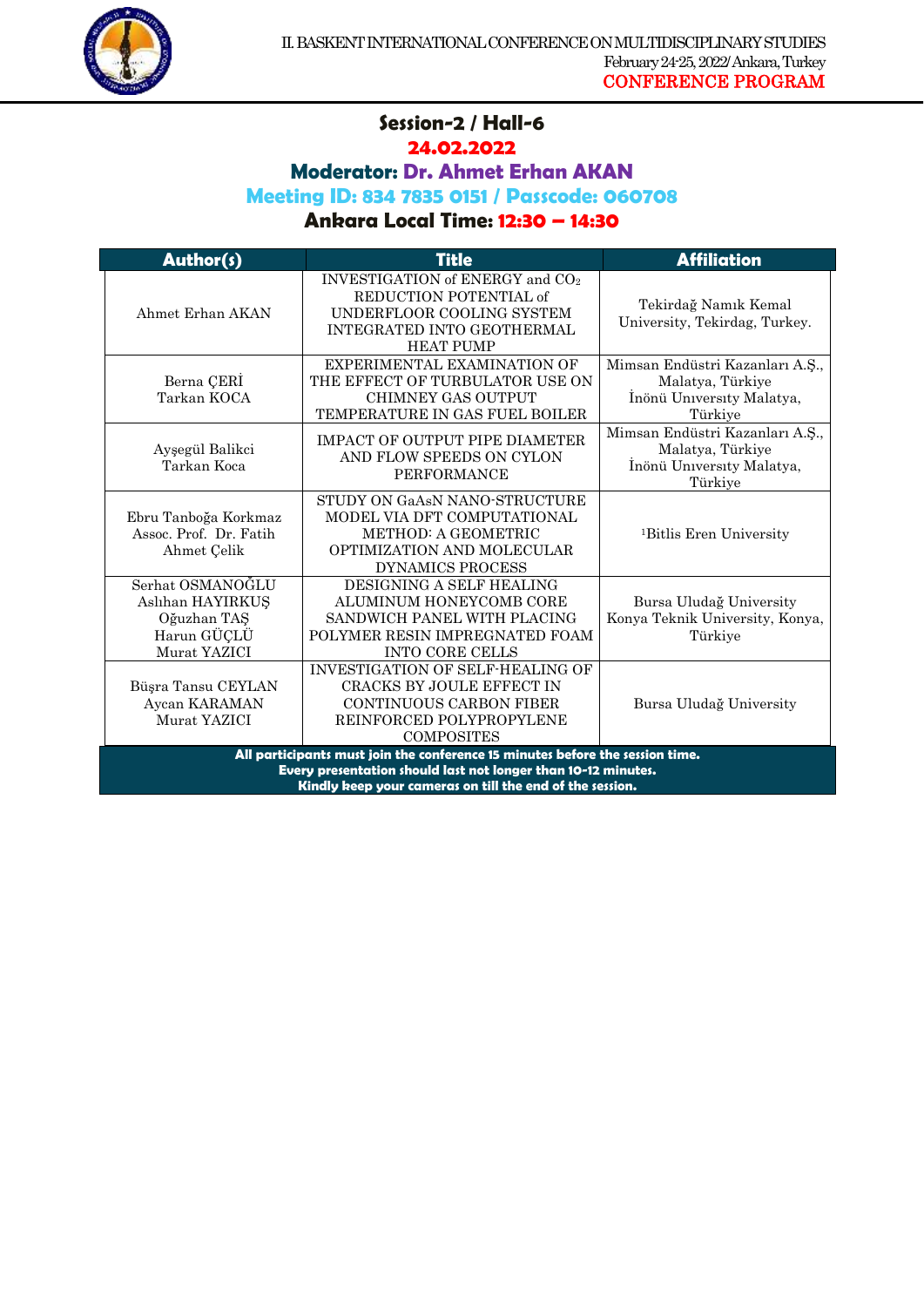

#### **Session 3 / Hall-1 24.02.2022**

1

## **Moderator: Assoc. Prof. Dr. Hristina Runcheva Tasev**

**Meeting ID: 834 7835 0151 / Passcode: 060708**

| Author(s)                                                                                                                                                                                                  | <b>Title</b>                                                                                                                          | <b>Affiliation</b>                                |
|------------------------------------------------------------------------------------------------------------------------------------------------------------------------------------------------------------|---------------------------------------------------------------------------------------------------------------------------------------|---------------------------------------------------|
| Advocate Nikita Dobhal                                                                                                                                                                                     | DENIAL OF 3D MARK FOR LIPSTICK                                                                                                        | Advocate in District Court                        |
| Ishu Dobhal                                                                                                                                                                                                | <b>BY EU</b>                                                                                                                          | Dehradun, Uttarakhand, India                      |
| SALAKO, Oluwaseun Adewale<br>ADEWALE, Adeseun, Adeshile                                                                                                                                                    | THE EFFECT OF LOCAL<br><b>GOVERNMENT AUTONOMY ON</b><br>LOCAL GOVERNMENT SERVICE<br>DELIVERY IN YEWA SOUTH LOCAL<br><b>GOVERNMENT</b> | Federal Polytechnic Ilaro, Ogun<br>State, Nigeria |
| Vorya Shabrandi                                                                                                                                                                                            | RUSSIAN FOREIGN POLICY DURING<br>PUTIN'S PRESIDENCY IN FRONT OF<br>IRAN IN POST- JCPOA(SANCTIONS)                                     | Guilan University, IRAN                           |
| Assoc. Prof. Dr. Hristina<br>Runcheva Tasev                                                                                                                                                                | <b>MACEDONIAN MEDIA LANDSCAPE:</b><br>LEGAL AND POLITICAL<br><b>CHALLENGES FOR TRADITIONAL</b><br>AND ONLINE MEDIA                    | Ss Cyril and Methodius University<br>Skopje       |
| <b>FASASI ABIODUN WAKEEL</b><br><b>ADEWALE ADESEUN</b><br><b>ADESILE</b>                                                                                                                                   | PERFORMANCE APPRAISAL AND<br>CAREER ADVANCEMENT IN<br>NIGERIAN PUBLIC SERVICE                                                         | UNIVERSITY OF BENIN,<br>NIGERIA                   |
| Silviana DEWI<br>Bahtiar EFFENDI                                                                                                                                                                           | HALAL BEHAVIOR IN TRAVELING                                                                                                           | Halal Center Of IAIN Pekalongan                   |
| Hidayatul SIBYANI<br>Kuat ISMANTO                                                                                                                                                                          | HALAL BEHAVIOR IN STOCK<br><b>INVESTING</b>                                                                                           | Halal Center Of IAIN Pekalongan                   |
| All participants must join the conference 15 minutes before the session time.<br>Every presentation should last not longer than 10-12 minutes.<br>Kindly keep your cameras on till the end of the session. |                                                                                                                                       |                                                   |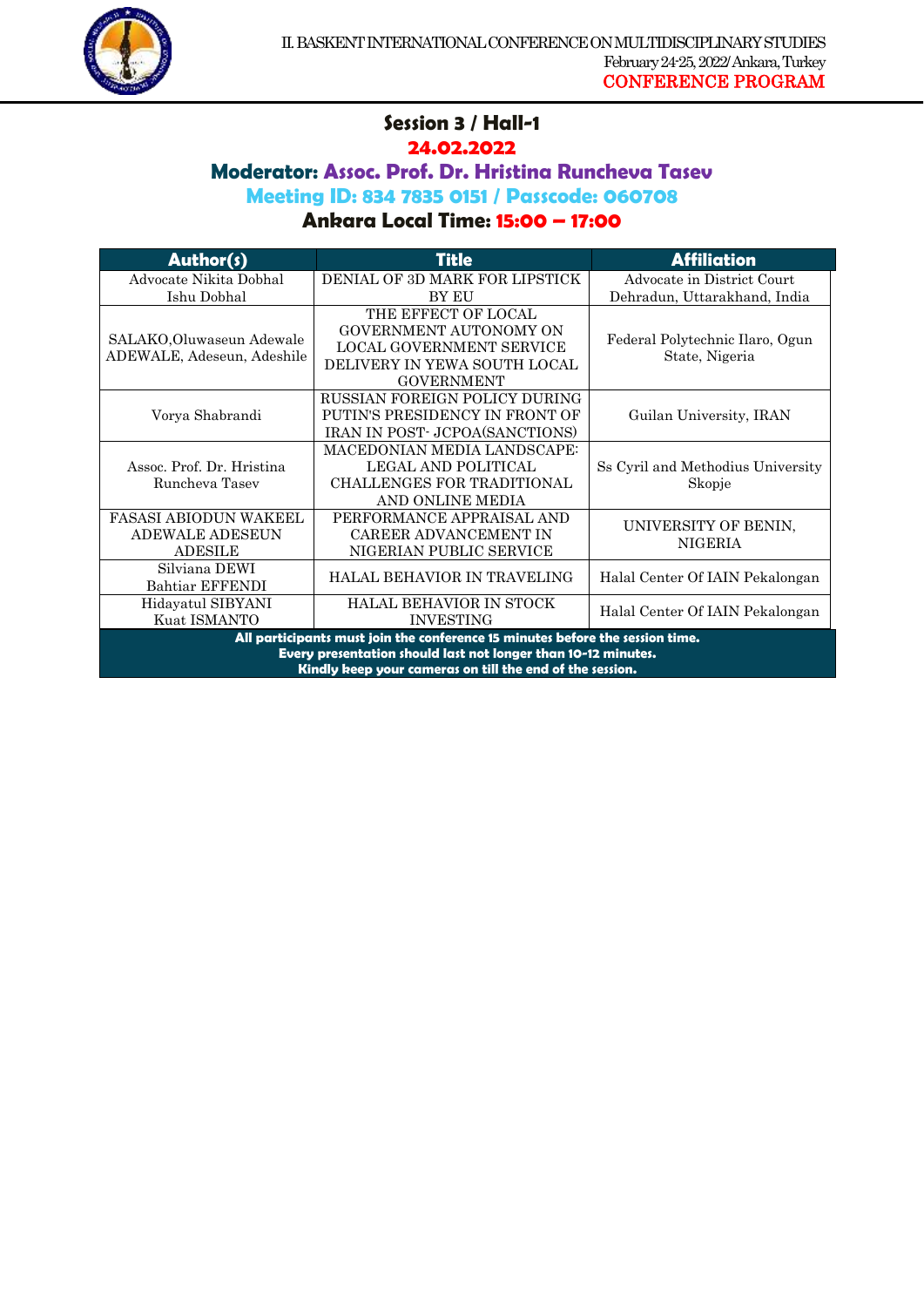

#### **Session 3 / Hall-2 24.02.2022**

1

# **Moderator: Prof. Matthew Chidozie OGWU**

**Meeting ID: 834 7835 0151 / Passcode: 060708**

| Author(s)                                                                                | <b>Title</b>                                                                                                                                                             | <b>Affiliation</b>                                                                                                                      |
|------------------------------------------------------------------------------------------|--------------------------------------------------------------------------------------------------------------------------------------------------------------------------|-----------------------------------------------------------------------------------------------------------------------------------------|
|                                                                                          | STATE OF THE GENETIC RESOURCES                                                                                                                                           |                                                                                                                                         |
| Matthew Chidozie OGWU<br>Osamede Pearl, OSAWARU                                          | OF WEST AFRICAN OKRA<br>(ABELMOSCHUS CAILLEI [A. CHEV.]<br>STEVELS.): A TAXON WITH<br>INDUSTRIAL POTENTIALS                                                              | Appalachian State University,<br><b>USA</b>                                                                                             |
| Matthew Chidozie OGWU                                                                    | SYSTEMATICS AND TAXONOMIC<br>STATUS OF SOME CRITICAL<br>VASCULAR PLANT GROUPS OF THE<br>CENTRAL APENNINES, ITALY:<br>TOWARDS CLARIFICATION AND<br>SUSTAINABLE MANAGEMENT | Appalachian State University,<br><b>USA</b>                                                                                             |
| Le Tran Thanh Liem<br>Pham Van Trong Tinh<br>Nguyen Thi Bach Kim<br>Nguyen Thi Kim Phuoc | RESEARCH ON THE FINANCIAL<br>EFFICIENCY OF THE CULTIVATED<br>MAIZE ON PADDY RICE FARMING<br>LAND IN SOC TRANG PROVINCE,<br><b>VIETNAM</b>                                | Can Tho University, Can Tho<br>City, Vietnam                                                                                            |
| Stella Gyudorova<br>Plamen Glogov<br>Grud Popov                                          | STUDY OF THE REGENERATIVE<br>ABILITIES OF MANNA ASH IN<br>ARTIFICIAL AUSTRIAN PINE<br>PLANTATIONS IN THE REGION OF<br>SOFIA, BULGARIA                                    | Bulgarian Academy of Sciences                                                                                                           |
| Boban Stanković                                                                          | RUDERAL FLORA IN THE AREA OF<br>THE CITY OF JAGODINA (SERBIA)                                                                                                            | City of Jagodina, Department of<br>Environmental Protection, Serbia                                                                     |
| Assia BOUHOUDAN<br>Mustapha KHADDOR                                                      | MYCOTOXINS OF PENICILLIUM<br>AURANTIOGRISEUM AS A<br>PROMISING SOURCE FOR ANTI-<br><b>CANCER THERAPY</b>                                                                 | Abdelmalek Essaadi University,<br>Tetouan, Morocco                                                                                      |
| BELKHODJA Hamza<br><b>KIARI</b> Fatima<br><b>BELARBI</b> Maria<br>DOUHI Nadjet           | PHYTOCHEMICAL<br>CHARACTERIZATION AND<br>DEMONSTRATION OF THE<br>ANTIOXIDANT AND ANTIMICROBIAL<br>POWER OF POLYPHENOLIC<br>EXTRACTS OF JUGLANS REGIA<br>(COMMON WALNUT)  | University of Mustapha<br>Stambouli, Mascara, ALGERIA                                                                                   |
| Kübra YAZİCİ<br>Aysegul HANNIGAN                                                         | THE IMPORTANCE OF RUDERAL<br>PLANTS IN THE URBAN ECOSYSTEM                                                                                                               | Yozgat Bozok University, Yozgat,<br>Turkey<br>Atatürk Horticultural Central<br>Research                                                 |
| Aysegul HANNIGAN<br>Kübra YAZİCİ                                                         | NATURAL AND CULTURAL<br>RESOURCE VALUE OF ALLIUM<br><b>SPECIES IN TURKEY</b>                                                                                             | Atatürk Horticultural Central<br>Research<br>Yozgat Bozok University, Yozgat,<br>Turkey                                                 |
| Mehmet Zeki KOÇAK<br>Mustafa Güven KAYSİM<br>Muhittin KULAK                              | DIFFERENT GROWTH CONDITIONS<br>AFFECTING THE GERMINATION OF<br>FLAXSEEDS (LINUM USITATISSIMUM<br>L.)                                                                     | Department of Herbal and<br>Animal Production, Vocational<br>School of Technical Sciences,<br>Igdir University, 76000, Igdir,<br>Turkey |
| Muhittin KULAK<br>Mustafa Güven KAYSİM                                                   | DROUGHT STRESS MEMORY AND<br>NANOPARTICLES IN PLANTS                                                                                                                     | Igdir University, Vocational<br>School of Technical Sciences,<br>Department of Herbal and<br>Animal Production, Igdir, Turkey           |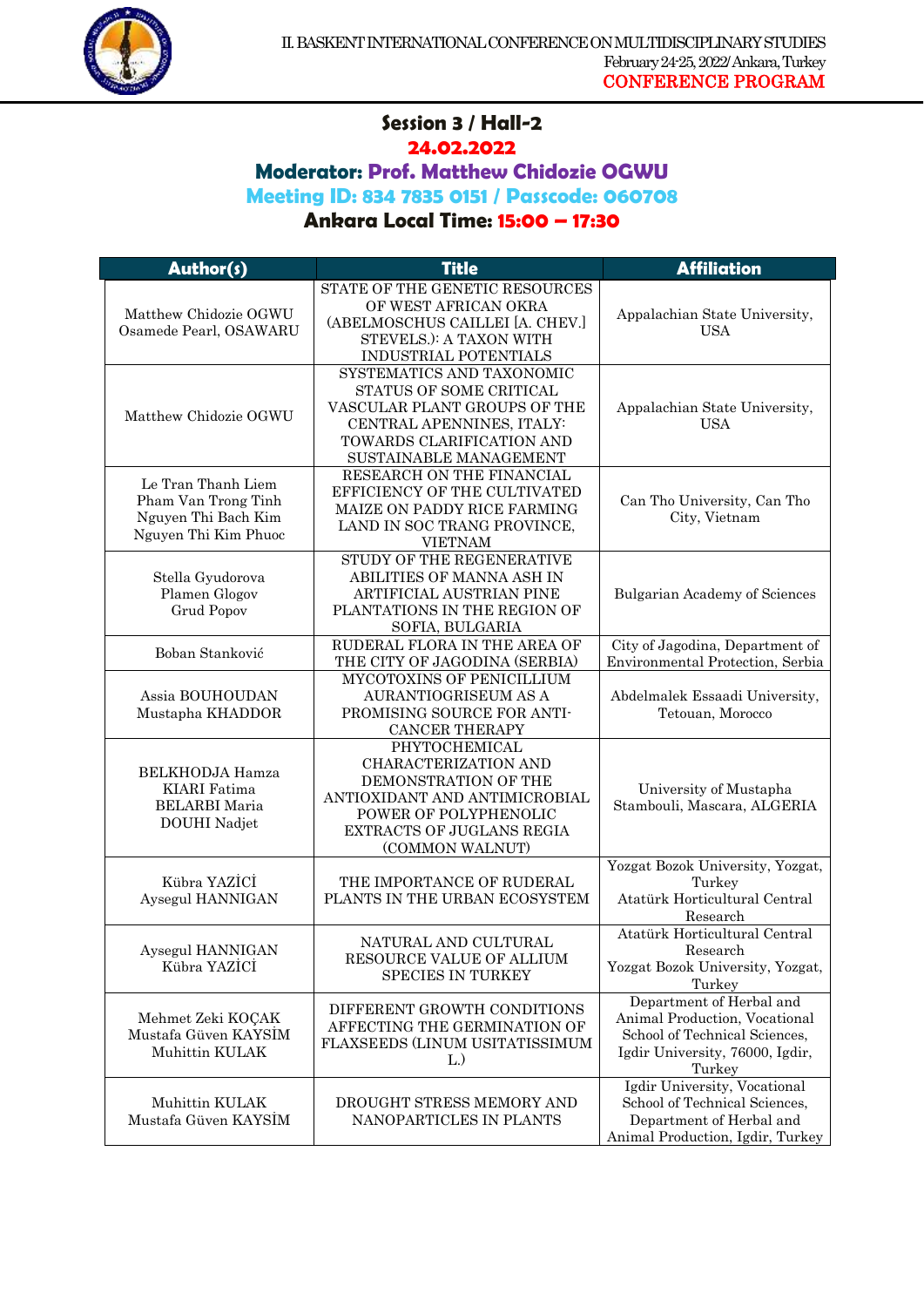

**All participants must join the conference 15 minutes before the session time. Every presentation should last not longer than 10-12 minutes. Kindly keep your cameras on till the end of the session.**

1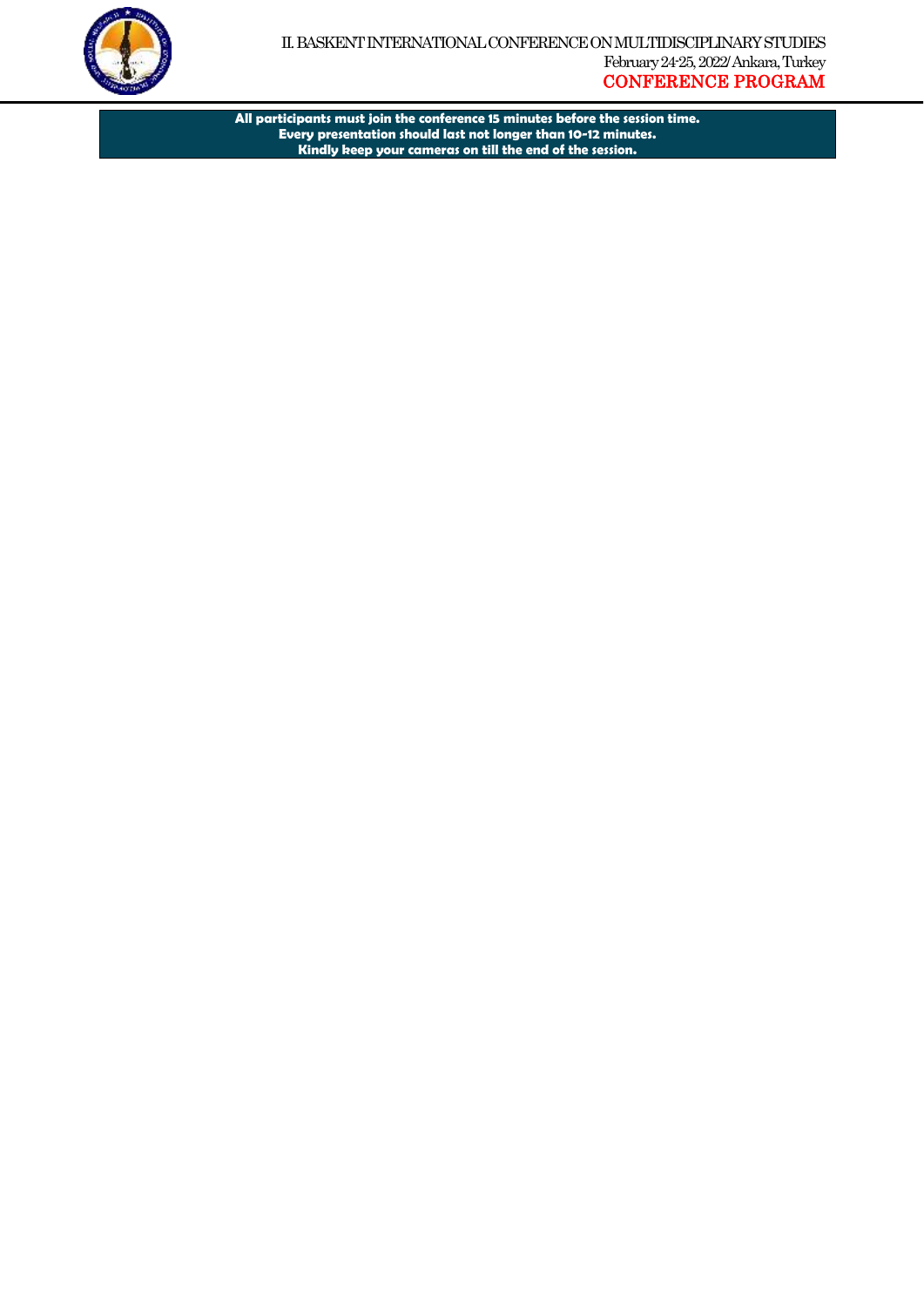

## **Session 3 / Hall-3 24.02.2022**

1

**Moderator: Assoc. Prof. M. As. Michailov**

**Meeting ID: 834 7835 0151 / Passcode: 060708**

| Author(s)                                                                                                                                                                                                  | <b>Title</b>                                                                                                            | <b>Affiliation</b>                                                                                                       |
|------------------------------------------------------------------------------------------------------------------------------------------------------------------------------------------------------------|-------------------------------------------------------------------------------------------------------------------------|--------------------------------------------------------------------------------------------------------------------------|
| Assist. Prof. Dr. Abbas R. Ali<br>Zaid N. Aladeen                                                                                                                                                          | ENVIRONMENTAL IMPACTS OF<br><b>CEMENT DUST ON THE</b><br>AGRICULTURAL SOIL NEAR KIRKUK<br>CEMENT FACTORY, NORTHERN IRAQ | University of Kirkuk, College of<br><b>Education for Humanities</b><br>Science, Department of<br>Geography, Kirkuk, Iraq |
| Assoc. Prof. M. As. Michailov                                                                                                                                                                              | ABOUT APPROACHES FOR WATER<br><b>FLOW ASSESSMENTS</b>                                                                   | SWU "Neofit Rilski" – Bulgaria                                                                                           |
| Nikolay Kolev<br>Vanya Koleva<br>Teodora Koynova<br>Asya Dragoeva                                                                                                                                          | VISITORS IN NATURE PARKS -<br><b>ECOSYSTEM SERVICE CONSUMERS</b><br>AND ENVIRONMENTAL<br><b>VOLUNTEERING</b>            | Konstantin Preslavsky<br>University of Shumen, Shumen,<br>Bulgaria                                                       |
| Asma ADDA<br>Salah BEZARI<br>Hadjira MAOUZ                                                                                                                                                                 | <b>SELECTION OF ENERGY RECOVERY</b><br>DEVICE FOR DESALINATION PLANT                                                    | University of Dr Yahia Fares<br>Medea, Medea 26000, Algeria                                                              |
| Salah BEZARI<br>Mohamed Lebbi<br>Asma ADDA<br>Azzedine BOUTELHIG                                                                                                                                           | HEATING TUNNEL GREENHOUSE<br>WITH A ACTIVE SOLAR STORAGE                                                                | URAER, Ghardaïa 47133, Algeria                                                                                           |
| Mohamed RAOUI<br>Naima BOUCHENAFA-SAIB                                                                                                                                                                     | ONE-STEP SYNTHESIS OF NiCoS@rGO<br>AS FUNCTIONAL ELECTRO-<br>CATALYST FOR OXYGEN EVOLUTION<br><b>REACTION</b> (OER)     | Faculté de Technologie<br>Université Blida 1, B.P. 270 route<br>de Soumaa, Blida 09000, Algérie                          |
| All participants must join the conference 15 minutes before the session time.<br>Every presentation should last not longer than 10-12 minutes.<br>Kindly keep your cameras on till the end of the session. |                                                                                                                         |                                                                                                                          |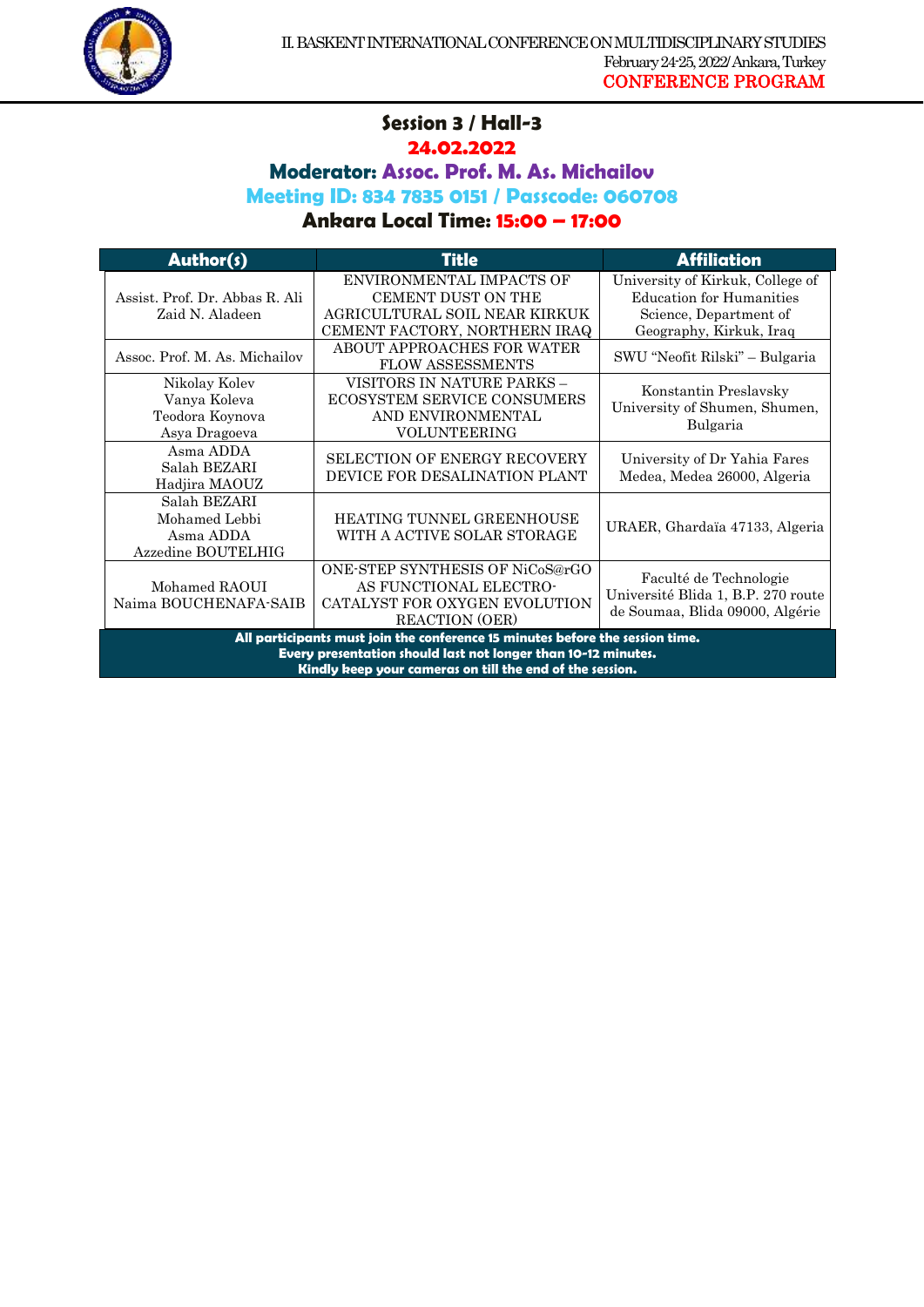

#### **Session 3 / Hall-4 24.02.2022**

1

**Moderator: Assoc. Prof. Dr. Hasan ÇİFTÇİ**

**Meeting ID: 834 7835 0151 / Passcode: 060708**

| Author(s)                                                  | <b>Title</b>                                                                                                                           | <b>Affiliation</b>                                 |
|------------------------------------------------------------|----------------------------------------------------------------------------------------------------------------------------------------|----------------------------------------------------|
| Yavuz Selim Balcıoğlu                                      | DETECTION OF DEPRESSION AND<br>ANXIETY SYMPTOMS VIA TWITTER<br>AFTER COVID-19 WITH MACHINE<br><b>LEARNING</b>                          | Gebze Technical University                         |
| Yavuz Selim Balcıoğlu                                      | PREDICTION WITH MACHINE<br>LEARNING AND COMPARISON OF<br>LAND PRICES IN THE METAVERSE<br>UNIVERSE.                                     | Gebze Technical University                         |
| Assist. Prof. Dr. Ayşen<br>BAKKALOĞLU                      | <b>EVALUATION OF CRYPTO</b><br><b>CURRENCY IN TERMS OF MONEY</b><br>THEORIES AND DIGITAL MONEY                                         | Nisantaşı University                               |
| Fulya ZARALI                                               | INTUITIONISTIC FUZZY EDAS<br><b>METHOD FOR SUPPLIER</b><br>SELECTION IN SUSTAINABLE<br><b>SUPPLY CHAINS</b>                            | Kayseri University                                 |
| Abdulvahap BAYDAŞ<br>Murat BAYAT<br>Mehmet Emin YAŞAR      | AN EMPIRICAL RESEARCH ON THE<br>DETERMINATION OF THE<br>RELATIONSHIP BETWEEN GREEN<br>PRODUCT CONSUMPTION AND<br>VOLUNTARY SIMPLE LIFE | Düzce University                                   |
| Serhat ATA<br>Abdulvahap BAYDAŞ<br>Mehmet Emin YAŞAR       | EVALUATION OF THE EFFECT OF<br><b>CONSUMER'S ADVERTISING</b><br>PERCEPTION ON BRAND<br>PREFERENCE IN TERMS OF<br>PERSONALITY TRAITS    | Düzce University                                   |
| Alperen Mustafa Yiğit<br>Ercan Yıldız                      | REASONS FOR NOT BEING A<br>MEMBER OF A UNION: A RESEARCH<br>IN THE BANKING INDUSTRY                                                    | Ordu University                                    |
| Yavuz YAYLA                                                | THORSTEIN VEBLEN: TECHNOLOGY<br>AND ALIENATION TO "THE<br>INSTINCT OF WORKMANSHIP"                                                     | Ondokuz Mayıs University                           |
| Farid HUSEYNOV                                             | MOBILE APPLICATION ACCESS<br>FREQUENCY AND USAGE<br>DURATION ACCORDING TO<br>DEMOGRAPHIC FACTORS                                       | Gebze Technical University, Kocaeli,<br>Turkey     |
| <b>Farid HUSEYNOV</b>                                      | INSTALLATION AND UTILIZATION<br>RATE OF MOBILE APPLICATIONS<br>ACCORDING TO DEMOGRAPHIC<br><b>FACTORS</b>                              | Gebze Technical University, Kocaeli,<br>Turkey     |
| Prof. Dr. Sedat Cereci<br>Assoc. Prof. Dr. Hasan<br>CIFTCI | TECHNOLOGY in INFORMATION and<br><b>COMMUNICATION EDUCATION</b>                                                                        | Hatay Mustafa Kemal University<br>Haran University |
| Prof. Dr. Sedat Cereci<br>Assoc. Prof. Dr. Hasan<br>CIFTCI | <b>CINEMATIC TIME</b>                                                                                                                  | Hatay Mustafa Kemal University<br>Haran University |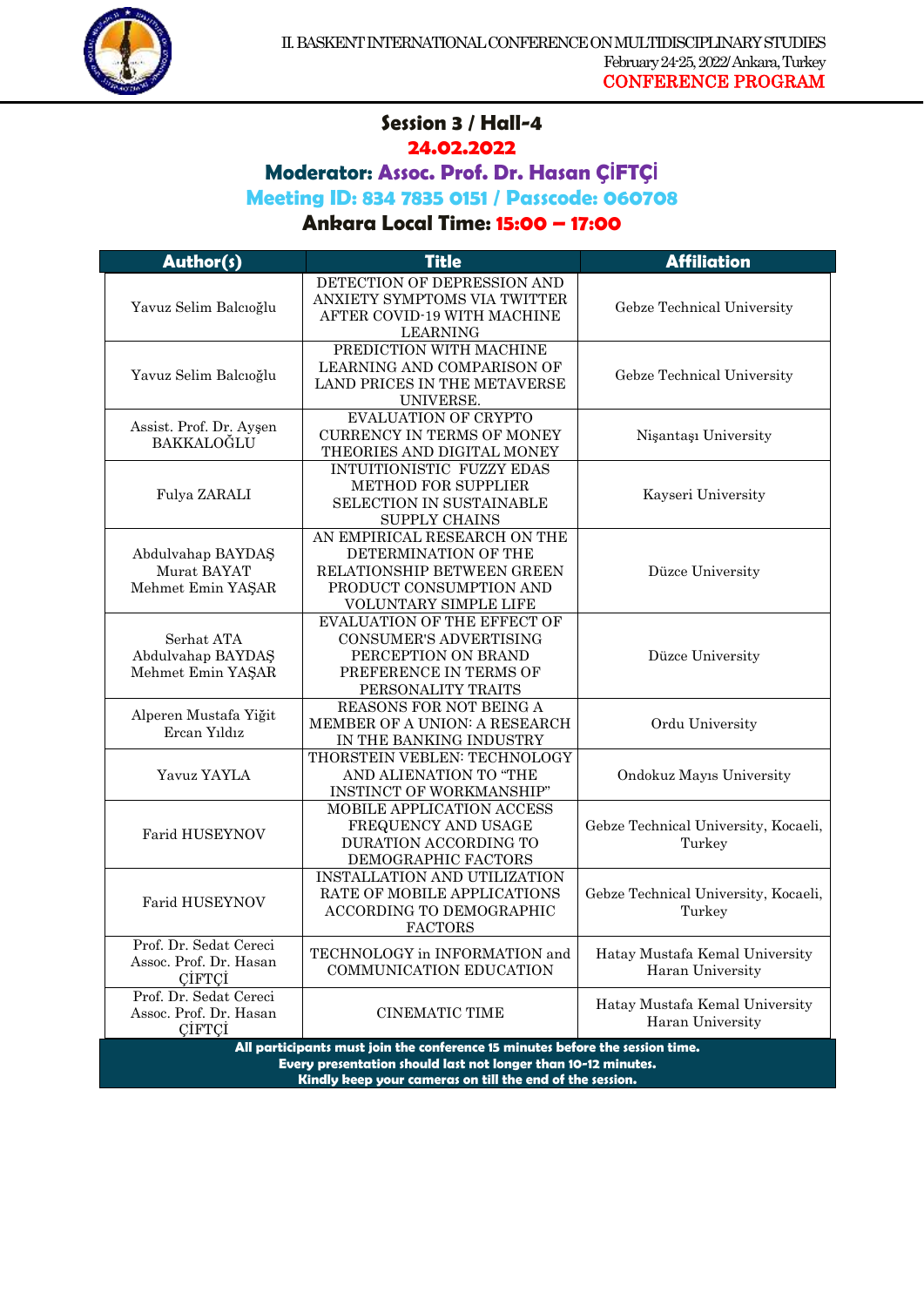

# **Session 3 / Hall-5**

1

# **24.02.2022**

**Moderator: Hakan Büyükçelebi**

#### **Meeting ID: 834 7835 0151 / Passcode: 060708**

| Author(s)                                                                                                                                                                                                      | <b>Title</b>                                                                                                                                                            | <b>Affiliation</b>                                                                           |
|----------------------------------------------------------------------------------------------------------------------------------------------------------------------------------------------------------------|-------------------------------------------------------------------------------------------------------------------------------------------------------------------------|----------------------------------------------------------------------------------------------|
| Mehmet ILKIM<br>Nalan R. AYVAZOĞLU<br>Süleyman ŞAHİN                                                                                                                                                           | THE INVESTIGATION OF SPORTS<br><b>CLUB ADMINISTRATORS'</b><br>ATTITUDES TOWARDS THE<br>PARTICIPATION OF INDIVIDUALS<br>WITH DISABILITIES IN PHYSICAL<br><b>ACTIVITY</b> | Inonu University, Malatya, Turkey                                                            |
| Mehmet ILKIM<br>Ramazan TOPUZ                                                                                                                                                                                  | PARTICIPATION IN PHYSICAL<br><b>ACTIVITIES AND</b><br>TRANSPORTATION PROBLEMS OF<br>MILD MENTALLY DISABLED<br>INDIVIDUALS (EXAMPLE OF<br><b>MALATYA YESILYURT)</b>      | Inonu University, Malatya, Turkey                                                            |
| Hakan Büyükçelebi<br>Mahmut Açak                                                                                                                                                                               | THE EFFECT OF CENTRAL<br>DEFENSIVE MIDFIELDERS ON<br><b>TEAM SUCCESS</b>                                                                                                | İnonu University, Malatya, Turkey<br>Canakkale Onsekiz Mart University,<br>Çanakkale, Turkey |
| Abdullah Altunhan<br>Hakan Büyükçelebi                                                                                                                                                                         | <b>DOES THE BALL POSSESSION</b><br><b>BRING THE SUCCESS?</b>                                                                                                            | Mardin Artuklu University, Mardin,<br>Turkey<br>Inonu University, Malatya, Turkey            |
| Prof. Dr. Sebnem ASLAN<br>Ars. Gör. Havva Nur ATALAY                                                                                                                                                           | A CONTENT ANALYSIS ON THE<br>THESIS WRITTEN ABOUT<br>ETHICAL LEADERSHIP IN TURKEY                                                                                       | Selcuk University, Konya, Turkey                                                             |
| Prof. Dr. ŞEBNEM ASLAN<br>Adem BILGIN                                                                                                                                                                          | TOXIC LEADERSHIP CONCEPT:<br><b>CONTENT ANALYSIS</b>                                                                                                                    | Selçuk University, Konya, Turkey                                                             |
| Setenay C. CEVHER TEMEL<br>Gülbin ÖZÇELİKAY                                                                                                                                                                    | THE PLACE OF PHARMACEUTICAL<br>ETHICS IN THE LITERATURE                                                                                                                 | Ankara Üniversitesi                                                                          |
| Serkan DÜZ                                                                                                                                                                                                     | <b>EXAMINATION OF THE INTERNET</b><br>ADDICTION LEVELS OF SPORTS<br><b>SCIENCES FACULTY STUDENTS</b>                                                                    | Inonu University, Malatya, Turkey                                                            |
| Serkan DÜZ                                                                                                                                                                                                     | <b>EXAMINATION OF</b><br>ASSERTIVENESS LEVELS OF<br>SPORTS SCIENCES FACULTY<br><b>STUDENTS</b>                                                                          | Inonu University, Malatya, Turkey                                                            |
| AIAIAII participants must join the conference 15 minutes before the session time.<br>Every presentation should last not longer than 10-12 minutes.<br>Kindly keep your cameras on till the end of the session. |                                                                                                                                                                         |                                                                                              |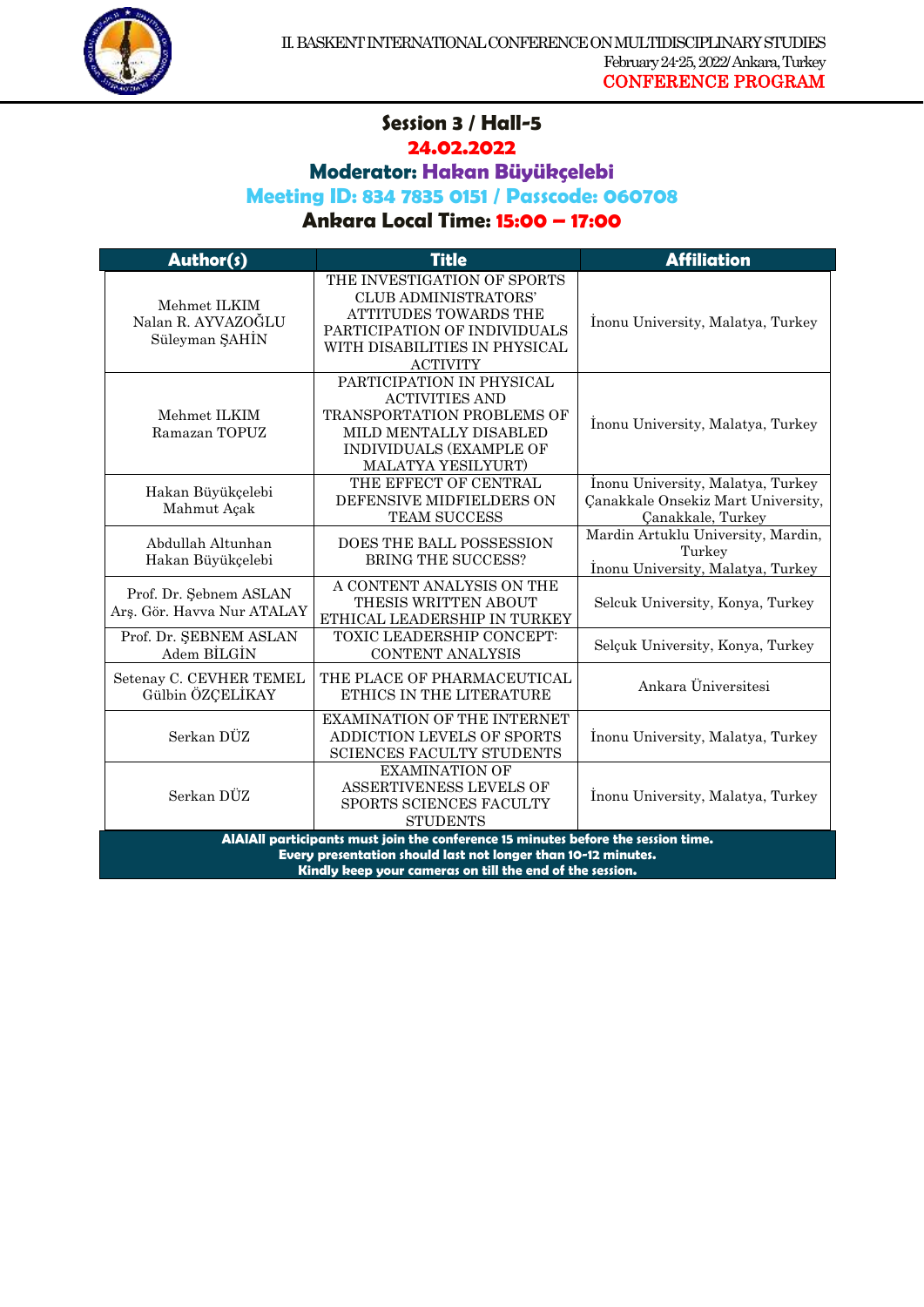

#### **Session-3 / Hall-6 24.02.2022**

1

# **Moderator: Prof. Dr. Hüseyin DOĞRAMACIOĞLU**

**Meeting ID: 834 7835 0151 / Passcode: 060708**

| Author(s)                                                                                                                                                                                                  | Title                                                                       | <b>Affiliation</b>                                                 |
|------------------------------------------------------------------------------------------------------------------------------------------------------------------------------------------------------------|-----------------------------------------------------------------------------|--------------------------------------------------------------------|
| Prof. Dr. Hüseyin<br>DOĞRAMACIOĞLU<br>Prof. Dr. Nuran ÖZLÜK                                                                                                                                                | THE CEREMONIES IN THE<br>NEWSPAPER OF HÂKIMIYET-I<br><b>MILLIYE</b>         | Kilis 7 Aralık University<br>Bolu Abant Izzet Baysal<br>University |
| Prof. Dr. Hüseyin<br>DOĞRAMACIOĞLU<br>Prof. Dr. Nuran ÖZLÜK                                                                                                                                                | THE OFFICIAL HOLIDAYS IN THE<br>NEWSPAPER OF HÂKIMIYET-I<br><b>MILLIYE</b>  | Kilis 7 Aralık University<br>Bolu Abant Izzet Baysal<br>University |
| Prof. Dr. Kadir ÖZKÖSE                                                                                                                                                                                     | OTTOMAN DOMINATION IN SUDAN                                                 | Sivas Cumhuriyet University                                        |
| Gerenfil Quliyeva                                                                                                                                                                                          | TBILISI LITERATURAL<br>ENVIRONMENT IN RESEARCH                              | Baku State University, Bakü,<br>Azerbaijan                         |
| Elmira Məhərrəmova                                                                                                                                                                                         | NİZAMİ GENCEVİNİN DÜNYA<br>EDEBIYYATININ BANISIDIR                          | ADPU, Azerbaijan                                                   |
| Ayten Mehdiyeva                                                                                                                                                                                            | THE HISTORICAL MONUMENTS OF<br>AZERBAIJAN: ZENGILAN MAIDEN<br><b>TOWERS</b> | ADPU, Azerbaijan                                                   |
| Kamal Salayev                                                                                                                                                                                              | ARMENIA'S POLICY OF FALSE<br>GENOCIDE AGAINST AZERBAIJAN                    | Institute of Caucasus Studies of<br>ANAS                           |
| All participants must join the conference 15 minutes before the session time.<br>Every presentation should last not longer than 10-12 minutes.<br>Kindly keep your cameras on till the end of the session. |                                                                             |                                                                    |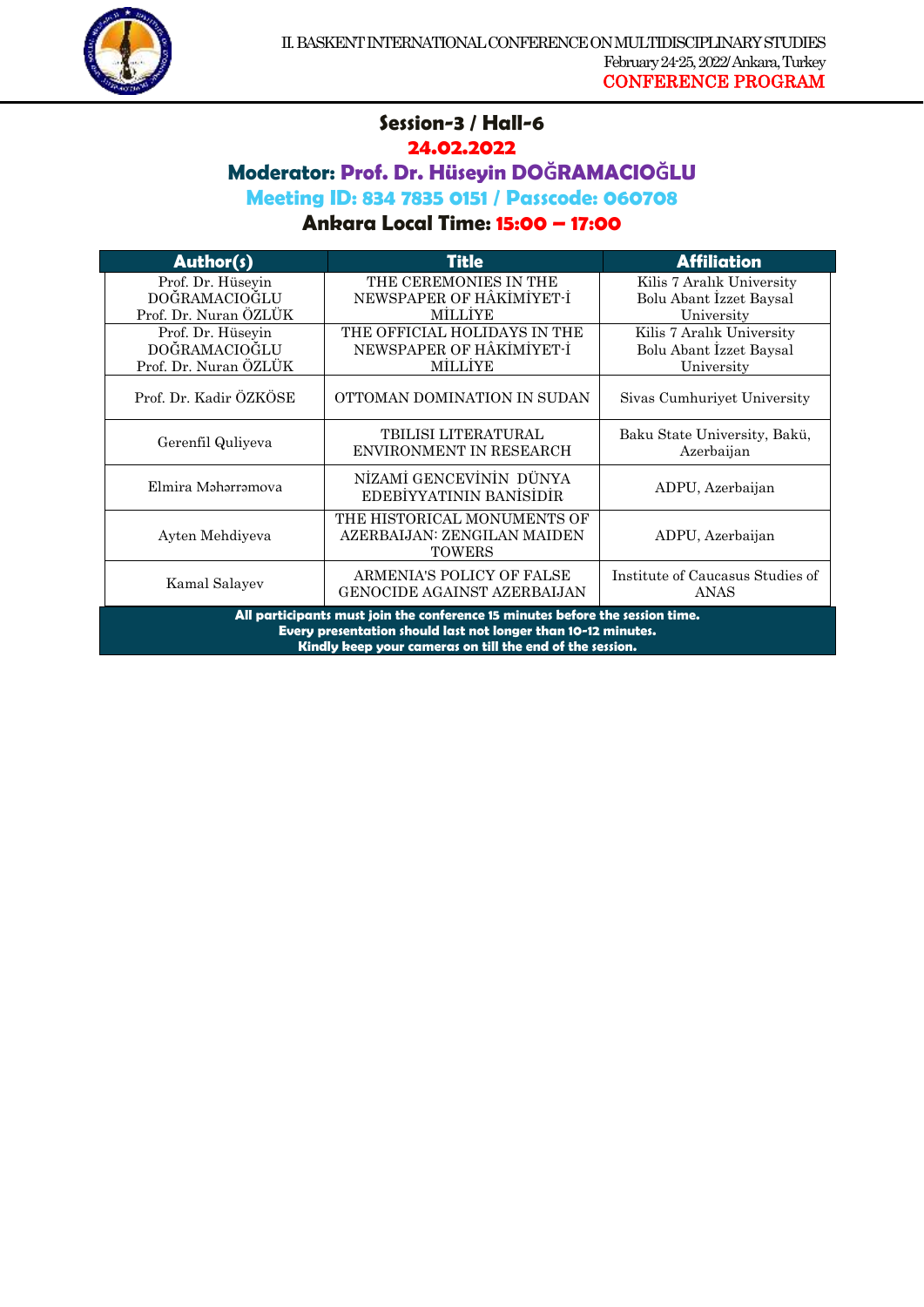

# **Session 1 / Hall-1**

1

## **25.02.2022**

## **Moderator: Asst. Prof. Dr. Rozina Khattaka**

**Meeting ID: 834 7835 0151 / Passcode: 060708**

| Author(s)                                                                                                                                                                                                  | Title                                                                                                                                                                          | <b>Affiliation</b>                                                                               |
|------------------------------------------------------------------------------------------------------------------------------------------------------------------------------------------------------------|--------------------------------------------------------------------------------------------------------------------------------------------------------------------------------|--------------------------------------------------------------------------------------------------|
| Mastoura Mohamed<br>Edrees Abdou                                                                                                                                                                           | DRY GRINDING SYNTHESIS AND<br>DOCKING STUDY OF<br>CYCLOPENTANONE-SULFUR<br>CONTAINING COMPOUNDS WITH ANTI-<br>PROLIFERATIVE ACTIVITY FOR HepG-2<br>and A-549 CANCER CELL LINES | Chemistry Department, Faculty of<br>Science, King Khalid University,<br>Abha 61413, Saudi Arabia |
| Reda Abdel Hameed<br>Sawsan E. Mohamad<br>Freah Alshammary                                                                                                                                                 | RECYCLING AND APPLICATIONS OF<br><b>EXPIRED DRUGS MATERIALS FOR</b><br>CORROSION PROTECTION OF METALS<br><b>AND ALLOYS</b>                                                     | University of Ha'il, 1560, Hail,<br><b>KSA</b>                                                   |
| Zulfiqar Ali Khan                                                                                                                                                                                          | DESIGNED SYNTHESIS OF BIS-<br>THIOBARBITURIC ACID HYBRID<br>STRUCTURES AS POTENT UREASE<br><b>INHIBITORS</b>                                                                   | Government College University,<br>Faisalabad-38000, Pakistan                                     |
| Widya Pintaka Bayu<br>Putra<br>Samsul Bahri                                                                                                                                                                | HAPLOTYPE DIVERSITY IN THE CLOWN<br>KNIFEFISH (CHITALA CHITALA) BASED<br>ON PARTIAL CYTOCHROME OXIDASE<br>SUBUNIT I (COI) GENE: A META-<br>ANALYSIS STUDY                      | National Research and Innovation<br>Agency of Indonesia                                          |
| Asst. Prof. Dr. Rozina<br>Khattaka<br>Asst. Prof. Dr.<br>Muhammad Sufaid<br>Khanb                                                                                                                          | ROLE OF CHELATE IN THE REDOX<br><b>KINETICS OF</b><br>DICYANOBIS(DIIMINE)IRON(III) IN THE<br><b>AQUEOUS MEDIUM</b>                                                             | Shaheed Benazir Bhutto Women<br>University,<br>Peshawar 25000, Pakistan                          |
| Asst. Prof. Dr. Rozina<br>Khattaka                                                                                                                                                                         | TBA CATALYSIS IN THE ELECTRON<br>TRANSFER KINETICS OF FERRICYPYR-<br>IODIDE AND FERRICYPHEN-IODIDE IN<br><b>AQUEOUS MEDIUM</b>                                                 | Shaheed Benazir Bhutto Women<br>University,<br>Peshawar 25000, Pakistan                          |
| Dr. Mouffouk Soumia<br>Dr. Mouffouk Chaima<br>Pr. Haba Hamada                                                                                                                                              | <b>BIOLOGICAL STUDY OF THE</b><br>METHANOLIC EXTRACT FROM THE<br>ALGERIAN SPECIES NONEA VESICARIA                                                                              | Université de Batna-1, Batna<br>05000, Algérie                                                   |
| Babita Tripathi<br>Sunil Chauhan<br>R.C. Singh                                                                                                                                                             | STUDY OF STRUCTURAL, OPTICAL AND<br>PHOTOCATALYTIC PROPERTIES OF (1-x)<br>NaNbO3-xBiFeO3 HETEROSTRUCTURE<br>NANOMATERIAL                                                       | Sharda University, U.P, India                                                                    |
| All participants must join the conference 15 minutes before the session time.<br>Every presentation should last not longer than 10-12 minutes.<br>Kindly keep your cameras on till the end of the session. |                                                                                                                                                                                |                                                                                                  |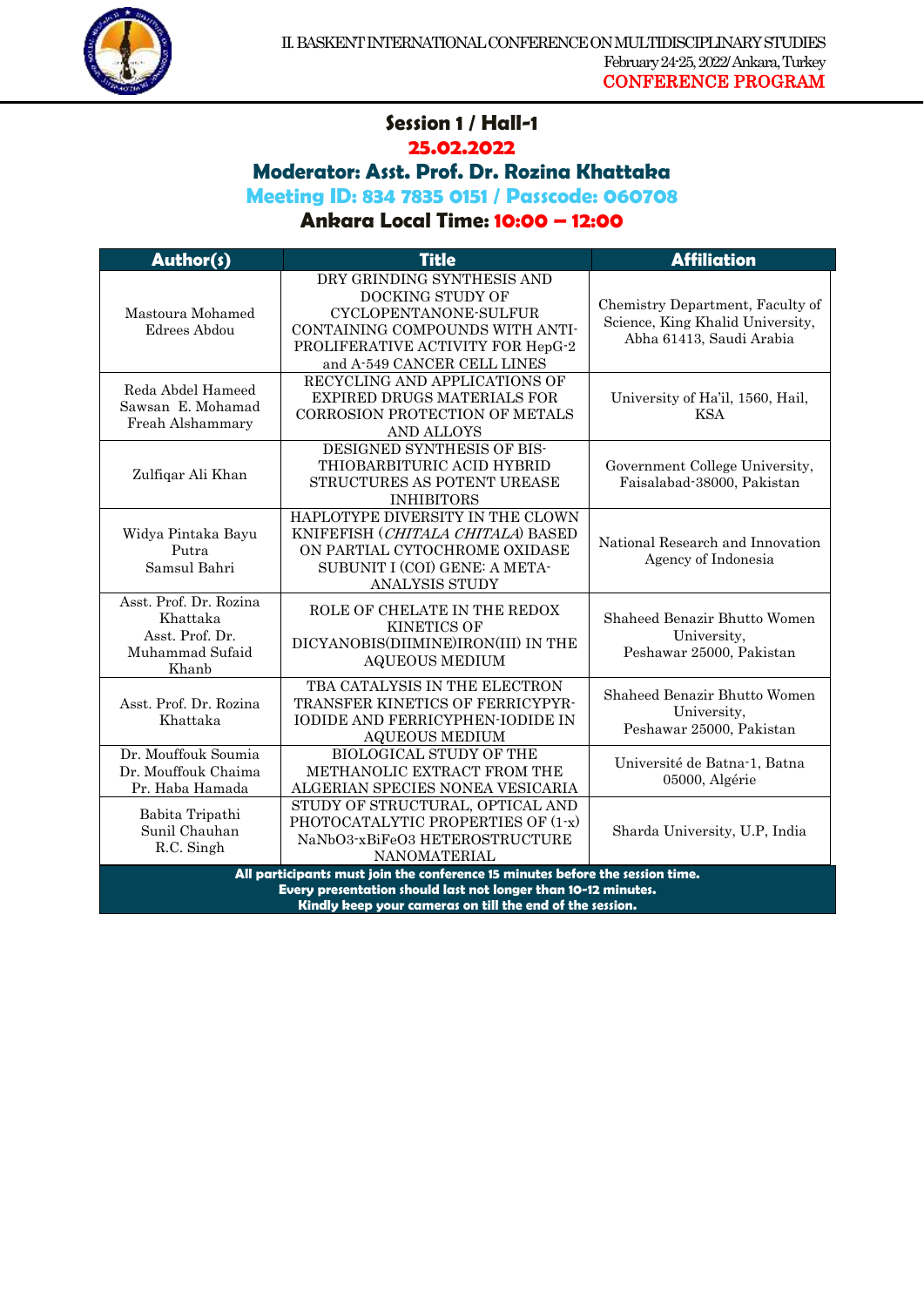

#### **Session 1 / Hall-2 25.02.2022**

1

**Moderator: Prof. Dr. Pramod K Singh**

**Meeting ID: 834 7835 0151 / Passcode: 060708**

## **Ankara Local Time: 10:00 – 12:00**

| Author(s)                                                                                                                                                                                                        | <b>Title</b>                                                                                                                                                                                | <b>Affiliation</b>                                                             |
|------------------------------------------------------------------------------------------------------------------------------------------------------------------------------------------------------------------|---------------------------------------------------------------------------------------------------------------------------------------------------------------------------------------------|--------------------------------------------------------------------------------|
| G. Asghar<br>F. Shabir<br>S. N. Khusro<br>G. H. Tariq<br>M. S. Awan<br>M. A. Rehman                                                                                                                              | FACILE SYNTHESIS AND<br>CHARACTERIZATION OF DOPED<br>M-TYPE HEXAFERRITE FOR HIGH<br>FREQUENCY DEVICES                                                                                       | University of Poonch Rawalakot,<br>Pakistan                                    |
| Bande A. B<br><b>I.ZAKARIYA'U</b><br>Garba M. M<br>Aliyu S.<br>Shehu A.                                                                                                                                          | PERFORMANCE EVALUATION OF<br>SPIRAL COIL RECIEVER FOR<br>THERMAL STEAM GENERATION<br>USING OPTICAL AND THERMAL<br>ANALYSIS OF PARABOLIC DISH<br><b>CONCENTRATOR</b>                         | Shehu Shagari College of<br>Education, Sokoto                                  |
| <b>I.ZAKARIYA'U</b><br>Bande A. B                                                                                                                                                                                | PERFORMANCE ANALYSES OF<br>PASSIVE SOLAR DRYING SYSTEM                                                                                                                                      | Shehu Shagari College of<br>Education, Sokoto                                  |
| Abhimanyu Singh<br>Sangeeta Rawal<br>Pramod K. Singh<br>Bhawana Joshi                                                                                                                                            | DEVOLOPMENT OF HIGHLY<br>EFFICIENT SUPERCAPACITOR<br>DERIVED FROM NOVEL SOLID<br>POLYMER ELECTROLYTE AND<br><b>GRAPHENE NANOSHEETS</b>                                                      | Gautam Buddha University,<br>India<br>Sharda University                        |
| Pramod K Singh                                                                                                                                                                                                   | ELECTROCHEMICAL DEVICES<br>BASED ON GREEN ELECTRODE-<br><b>ECTROLYTE</b>                                                                                                                    | Sharda University, Greater<br>Noida 201310, India                              |
| Sushant Kumar<br>Manoj K. Singh<br>Pramod K. Singh                                                                                                                                                               | HONEYCOMB BASED ACTIVATED<br>CARBON FOR SUPERCAPACITOR<br><b>APPLICATION</b>                                                                                                                | Sharda University, India                                                       |
| Subhrajit Konwar<br>Pramod K. Singh                                                                                                                                                                              | <b>FUTURE PROSPECTS OF</b><br>BIOPOLYMER- IONIC LIQUID<br>POLYMER ELECTROLYTE                                                                                                               | Sharda University, G. Noida,<br>201306, India                                  |
| Suneyana Rawata<br>Pramod K. Singha<br>Ram Chandra Singha                                                                                                                                                        | NEW INSIGHT IONIC LIQUID<br>DOPED POLYMER ELECTROLYTE                                                                                                                                       | Sharda University, Greater<br>Noida, 201310, India                             |
| Kağan YURDAL<br>İsmail Hakki KARAHAN                                                                                                                                                                             | DEPOSITION CHARACTERISTICS<br>AND CORROSION TESTS OF<br>COATINGS ELECTRODEPOSITED<br>UNDER DIFFERENT PULSE<br>FREQUENCIES FROM SOLUTIONS<br>CONTAINING COPPER AND ZINC<br><b>PRECURSORS</b> | Hatay Mustafa Kemal<br>University, Antakya Vocational<br>School, Hatay, TURKEY |
| Kağan YURDAL<br>Ismail Hakki KARAHAN                                                                                                                                                                             | MORPHOLOGY AND PHASE<br>FORMATION EXAMINATION OF<br><b>BRASS FILMS FABRICATED BY</b><br>ELECTRODEPOSITION USING<br>DIFFERENT PULSE FREQUENCIES                                              | Hatay Mustafa Kemal<br>University, Antakya Vocational<br>School, Hatay, TURKEY |
| All participants must join the conference 15 minutes before the session time.<br>Every presentation should last not longer than 10-12 minutes.<br><u> Utadhi kaan iisiin samaana an All Aka and af Aka sasta</u> |                                                                                                                                                                                             |                                                                                |

**Kindly keep your cameras on till the end of the session.**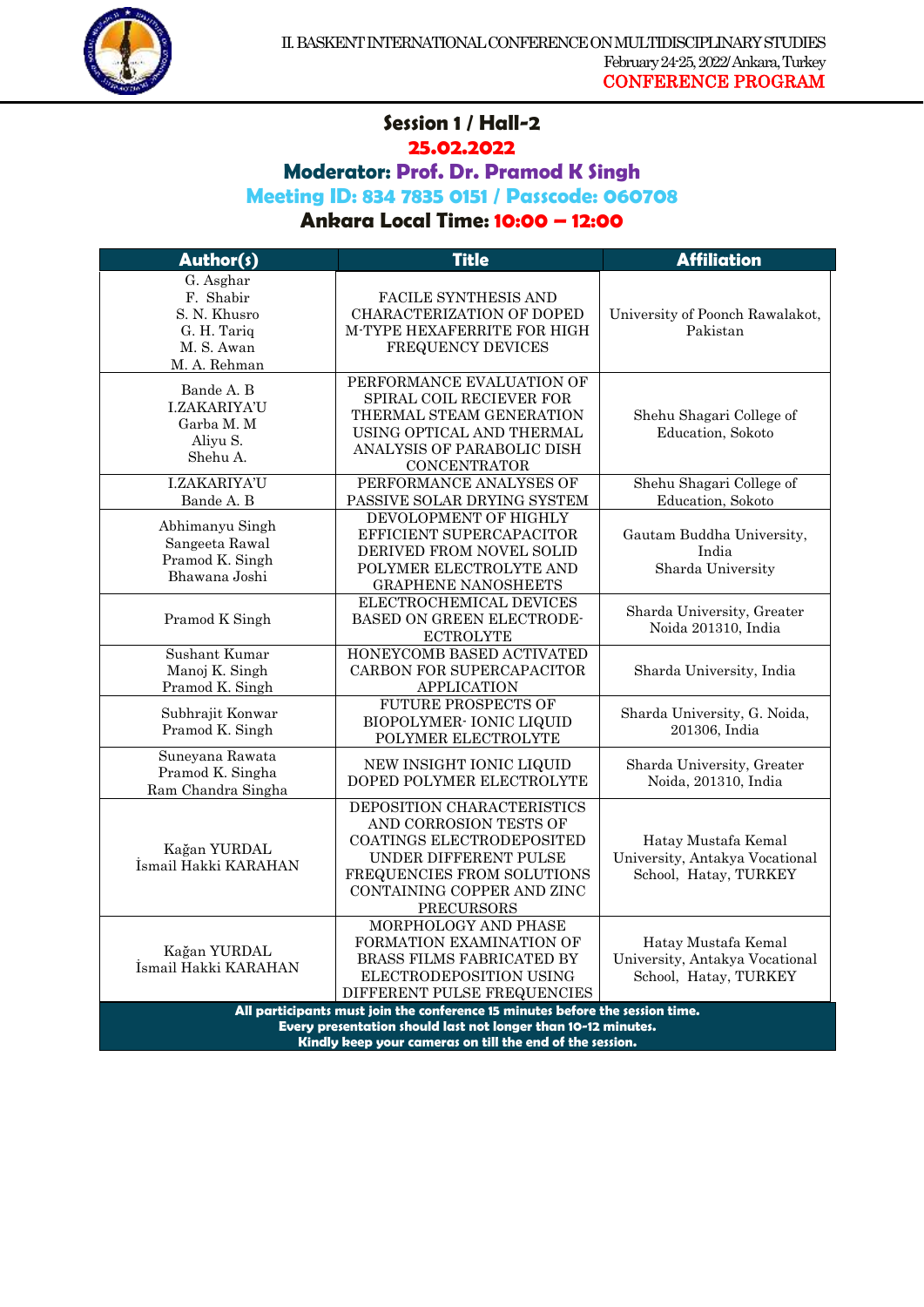

#### **Session 1 / Hall-3 25.02.2022**

1

**Moderator: Usman Yusuf Bello**

#### **Meeting ID: 834 7835 0151 / Passcode: 060708**

| Author(s)                                                                           | <b>Title</b>                                                                                                                                                                                               | <b>Affiliation</b>                                                                                                                                                             |
|-------------------------------------------------------------------------------------|------------------------------------------------------------------------------------------------------------------------------------------------------------------------------------------------------------|--------------------------------------------------------------------------------------------------------------------------------------------------------------------------------|
| Prof. Dr. Berrabah Hamza<br>Madjid                                                  | INFLUENCE OF THE PIEZOELECTRIC<br>EFFECT ON THE STRESSES FOR A<br>COMPOSITE DISK UNDER THE<br>PARABOLIC TEMPERATURE                                                                                        | Relizane University                                                                                                                                                            |
| Prof. Dr. Berrabah Hamza<br>Madjid                                                  | THE DISPLACEMENT DISTRIBUTION<br>FOR A CYLINDER WITH THE<br>PRESENCE OF THE NON-LOCAL<br><b>EFFECT</b>                                                                                                     | Relizane University                                                                                                                                                            |
| <b>Usman Yusuf Bello</b><br>Anji Reddy Polu<br>Burak Gultekin<br>Pramod K Singh     | INSIGHT INTO THE USE OF IONIC<br>LIQUID BASED POLYMER<br>ELECTROLYTE FOR SOLID STATE<br><b>BATTERIES</b>                                                                                                   | Sharda University, Greater<br>Noida 201310, India<br>Malla Reddy Engineering<br>College (Autonomous),<br>Telangana, India<br>Solar Energy Institute, Ege<br>University, Turkey |
| Amiya Kumar Sahoo<br>Dhananjay R. Mishra                                            | MULTI-RESPONSE OPTIMIZATION OF<br>EDM DRILLING OF NITINOL<br>SUBMERGED IN DISTILLED WATER<br>USING GRA AND TAGUCHI ANALYSIS                                                                                | Jaypee University of<br>Engineering and Technology,<br>Madhya Pradesh, India                                                                                                   |
| Luca Quaranta<br>Piera Di Marzio<br>Paola Fortini                                   | APPLICATION OF THE SINGLE IMAGE-<br>NORMALIZED DIFFERENCE<br>VEGETATION INDEX (SI-NDVI) FOR<br>THE MONITORING OF Quercus cerris L.<br>SEEDLINGS IN ITALY                                                   | University of Molise, Pesche,<br>Italy                                                                                                                                         |
| Bhatt Tirthraj HITESH<br>Arumuga PERUMAL D<br>Sivagamasundari M.S                   | COMPUTATIONAL STUDY OF FLUID<br><b>CHARACTERISTICS OF BOUNDED</b><br>DOMAINS USING LATTICE<br><b>BOLTZMANN METHOD</b>                                                                                      | NIT Karnataka, Surathkal,<br>Mangalore, India<br>VIT University, Chennai,<br>India<br>Amrita College of Engineering<br>& Technology, Nagercoil,<br>Tamilnadu                   |
| Maya KEBAILI<br>Lilia BENCHIKH<br>Ilyes ABACHA<br>Hichem CHORFI<br>Yazid AIT FERHAT | SYNTHESIS OF NATURAL AND<br>SYNTHETIC HYDROXYAPATITE USING<br>MECHANICAL AND CO-PRECIPITATION<br>METHODS: A COMPARATIVE STUDY                                                                              | Université les frères Mentouri<br>1, Constantine, Algérie                                                                                                                      |
| Dr. Nadire Nayir                                                                    | TUNING HETEROPOLAR BONDING<br>STRENGTHS OF PAIR ATOMS IN A<br>MULTICOMPONENT Si/O/Ge SYSTEMS<br>AT TERSOFF LEVEL: A MOLECULAR<br>DYNAMICS STUDY                                                            | Karamanoğlu Mehmetbey<br>universitesi                                                                                                                                          |
|                                                                                     | All participants must join the conference 15 minutes before the session time.<br>Every presentation should last not longer than 10-12 minutes.<br>Kindly keep your cameras on till the end of the session. |                                                                                                                                                                                |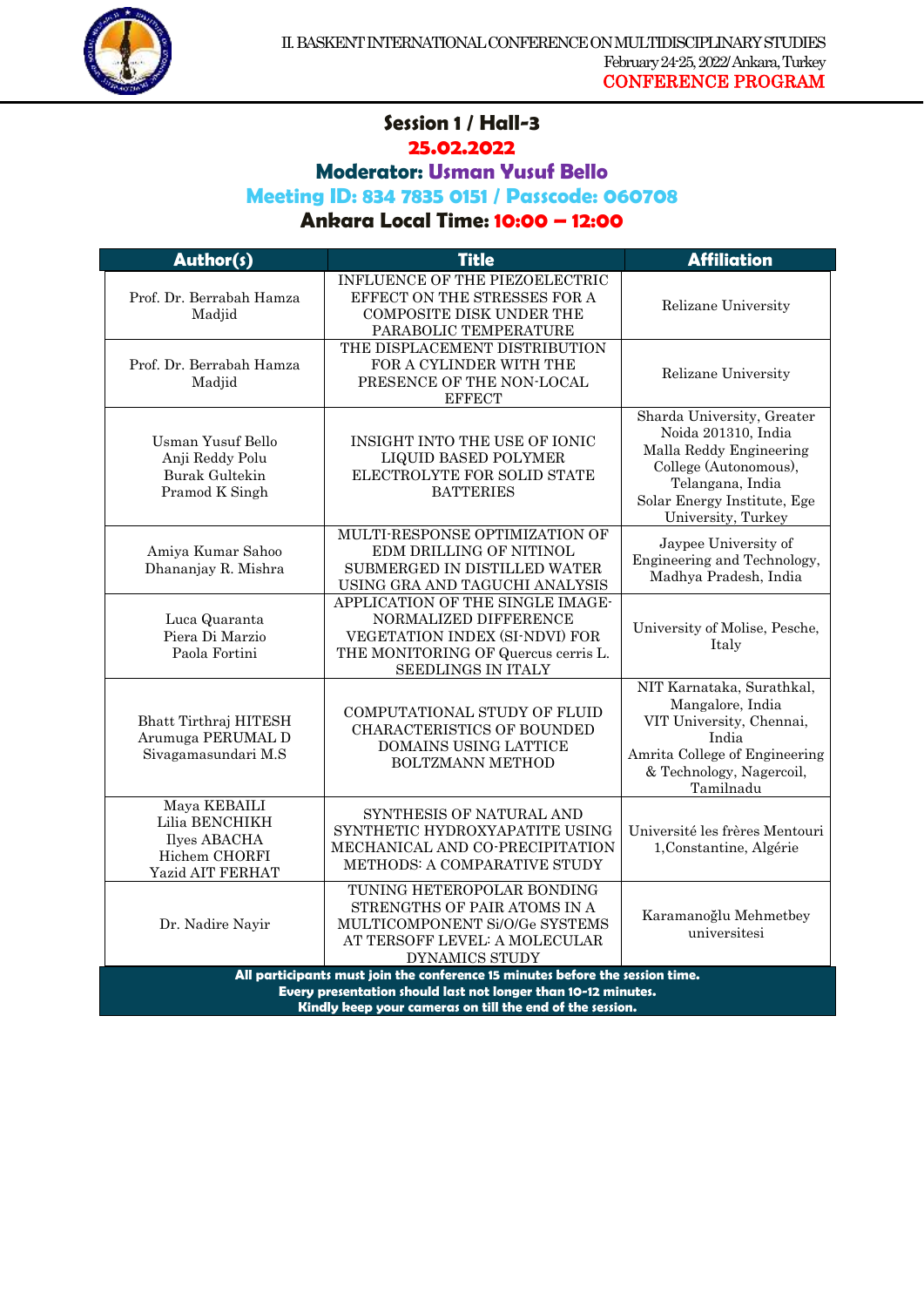

## **Session 1 / Hall-4 25.02.2022**

1

**Moderator: Assist. Prof. Dr. Adnan KILIÇ**

**Meeting ID: 834 7835 0151 / Passcode: 060708**

| Author(s)                                                                                                                                      | <b>Title</b>                                                                                                                                                                                         | <b>Affiliation</b>               |
|------------------------------------------------------------------------------------------------------------------------------------------------|------------------------------------------------------------------------------------------------------------------------------------------------------------------------------------------------------|----------------------------------|
| Emre Çelik<br>Adem Dalcalı                                                                                                                     | DRAGONFLY SEARCH ALGORITHM<br>BASED PID CONTROLLER DESIGN FOR<br>DYNAMIC RESPONSE AND STABILITY<br>IMPROVEMENT OF A STANDALONE<br>AUTOMATIC VOLTAGE REGULATOR<br><b>SYSTEM</b>                       | Duzce Universty, Duzce, Turkey   |
| Emre Çelik<br>Adem Dalcalı                                                                                                                     | DESIGN OF CASCADE FUZZY PI<br>CONTROLLER FOR IMPROVING<br>FREQUENCY STABILIZATON IN TWO-<br>AREA MULTI-SOURCE POWER<br><b>SYSTEMS</b>                                                                | Duzce Universty, Duzce, Turkey   |
| Adem Dalcalı<br>Emre Çelik                                                                                                                     | DESIGN AND OPTIMIZATION OF<br>DIRECT DRIVEN AC SYNCHRONOUS<br>MOTOR FOR ELEVATOR<br><b>APPLICATIONS</b>                                                                                              | Duzce Universty, Duzce, Turkey   |
| Adem Dalcalı<br>Emre Çelik                                                                                                                     | DESIGN AND ANALYSIS OF LOW<br>SPEED SURFACE MOUNTED<br>SYNCHRONOUS GENERATOR FOR<br>RUN-OF-THE-RIVER HYDROELECTRIC<br>POWER PLANTS                                                                   | Duzce Universty, Duzce, Turkey   |
| Mehmet Kenan DÖŞOĞLU<br>Mahmut ÖZBAY                                                                                                           | <b>INVESTIGATION OF THE EFFECTS OF</b><br>DIFFERENT POWER VALUE FUEL<br>CELLS ON SMALL SIGNAL STABILITY<br>IN A GRID-CONNECTED DFIG BASED<br>WIND TURBINE                                            | Duzce Universty, Duzce, Turkey   |
| Mehmet Kenan DÖŞOĞLU<br>Muhammet DEMIRBAS                                                                                                      | <b>INVESTIGATION OF VOLTAGE</b><br>STABILITY IN POWER SYSTEMS WITH<br>STATCOM-EDS                                                                                                                    | Duzce Universty, Duzce, Turkey   |
| Assist. Prof. Dr. Ümit<br><b>YILDIKO</b>                                                                                                       | SYNTHESIS AND CHARACTERIZATION OF<br><b>SULFONATED POLYIMIDE WITH THE</b><br>COMBINATION OF (S)-2-(BIS(4-<br>AMINOPHENYL)AMINO)BUTAN-1-OL AND<br>4,4'-DIAMINO-2,2'-STILBENEDISULFONIC<br><b>ACID</b> | Kafkas University, Kars, Türkiye |
| Adnan KILIC                                                                                                                                    | SIMULATION OF ELECTROMAGNETIC<br>SHOWER DEVELOPMENT IN A<br>LYSO(Ce) SCINTILLATION CRYSTAL                                                                                                           | Bursa Uludağ Universty           |
| All participants must join the conference 15 minutes before the session time.<br>Every presentation should last not longer than 10-12 minutes. |                                                                                                                                                                                                      |                                  |
| Kindly keep your cameras on till the end of the session.                                                                                       |                                                                                                                                                                                                      |                                  |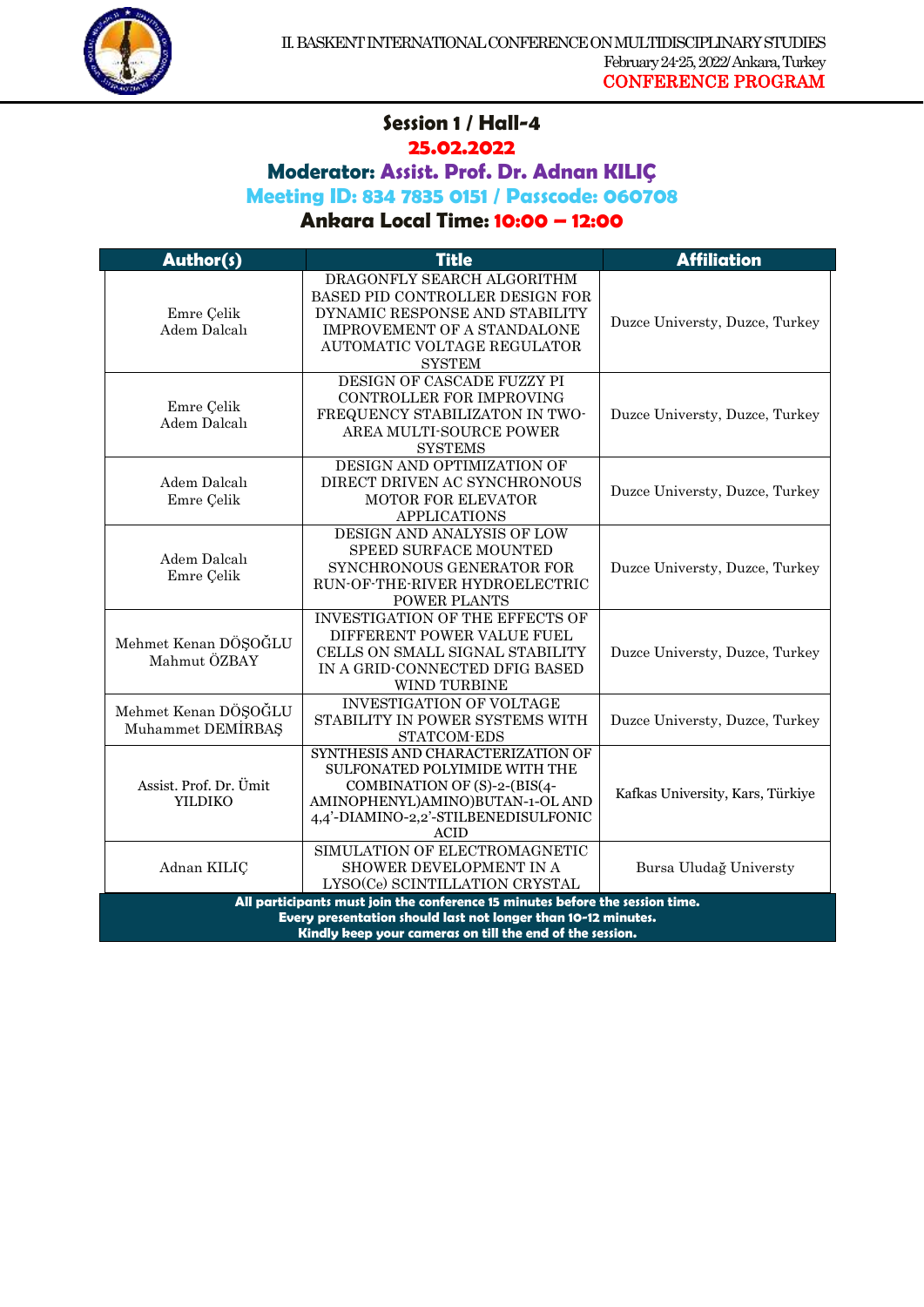

## **Session 2 / Hall-1 25.02.2022**

1

**Moderator: Assoc. Prof. Dr. Remzi Tuntaş**

**Meeting ID: 834 7835 0151 / Passcode: 060708**

| Author(s)                                                                                                                                                                                                  | <b>Title</b>                                                                                                                                         | <b>Affiliation</b>                                                                                          |
|------------------------------------------------------------------------------------------------------------------------------------------------------------------------------------------------------------|------------------------------------------------------------------------------------------------------------------------------------------------------|-------------------------------------------------------------------------------------------------------------|
| Assoc. Prof. Dr. Remzi<br>Tuntaş                                                                                                                                                                           | DESIGN OF AN INVERTING AMPLIFIER<br>CIRCUIT BY ARTIFICIAL NEURAL<br>NETWORK BASED MODELING<br><b>TECHNIQUE</b>                                       | Van Yüzüncü Yıl University,<br>VAN, TÜRKİYE                                                                 |
| Müslüm Aykut AKGÜN                                                                                                                                                                                         | SOME CHARACTERIZATIONS OF<br><b>CURVES ON CONTACT MANIFOLDS</b>                                                                                      | Adiyaman University, Technical<br>Sciences Vocational School,<br>Computer-Mathematics,<br>Adıyaman, Türkiye |
| Mehmet Zahit<br><b>KARABULUT</b><br>Assoc. Prof. Dr. Vildan<br><b>ATES</b>                                                                                                                                 | <b>EVALUATION OF THE SOFTWARE</b><br>DEVELOPMENT PROCESS IN PUBLIC<br>INSTITUTIONS ACCORDING TO THE<br>OPINIONS OF CONTRACTED IT<br><b>PERSONNEL</b> | Ankara Yıldırım Beyazıt<br>University, Ankara, Turkey                                                       |
| Yusuf Yalçın KARAKAYA<br>Murat YÜCEL                                                                                                                                                                       | GEOGRAPHIC INFORMATION SYSTEM<br>APPLICATIONS AND DEVELOPMENTS<br>IN ELECTRICITY DISTRIBUTION<br><b>NETWORKS</b>                                     | Gazi University, Ankara, Turkey                                                                             |
| Deniz YILDIZ<br>Prof. Dr. Rifat AKBIYIKLI<br>Dr. Volkan ATES                                                                                                                                               | ESTIMATION OF APPROXIMATE COST<br>UNCERTAINTIES IN FLOOD<br>PROTECTION PROJECTS USING<br>ARTIFICIAL INTELLIGENCE<br><b>TECHNIQUES</b>                | Duzce Universty, Duzce, Turkey                                                                              |
| All participants must join the conference 15 minutes before the session time.<br>Every presentation should last not longer than 10-12 minutes.<br>Kindly keep your cameras on till the end of the session. |                                                                                                                                                      |                                                                                                             |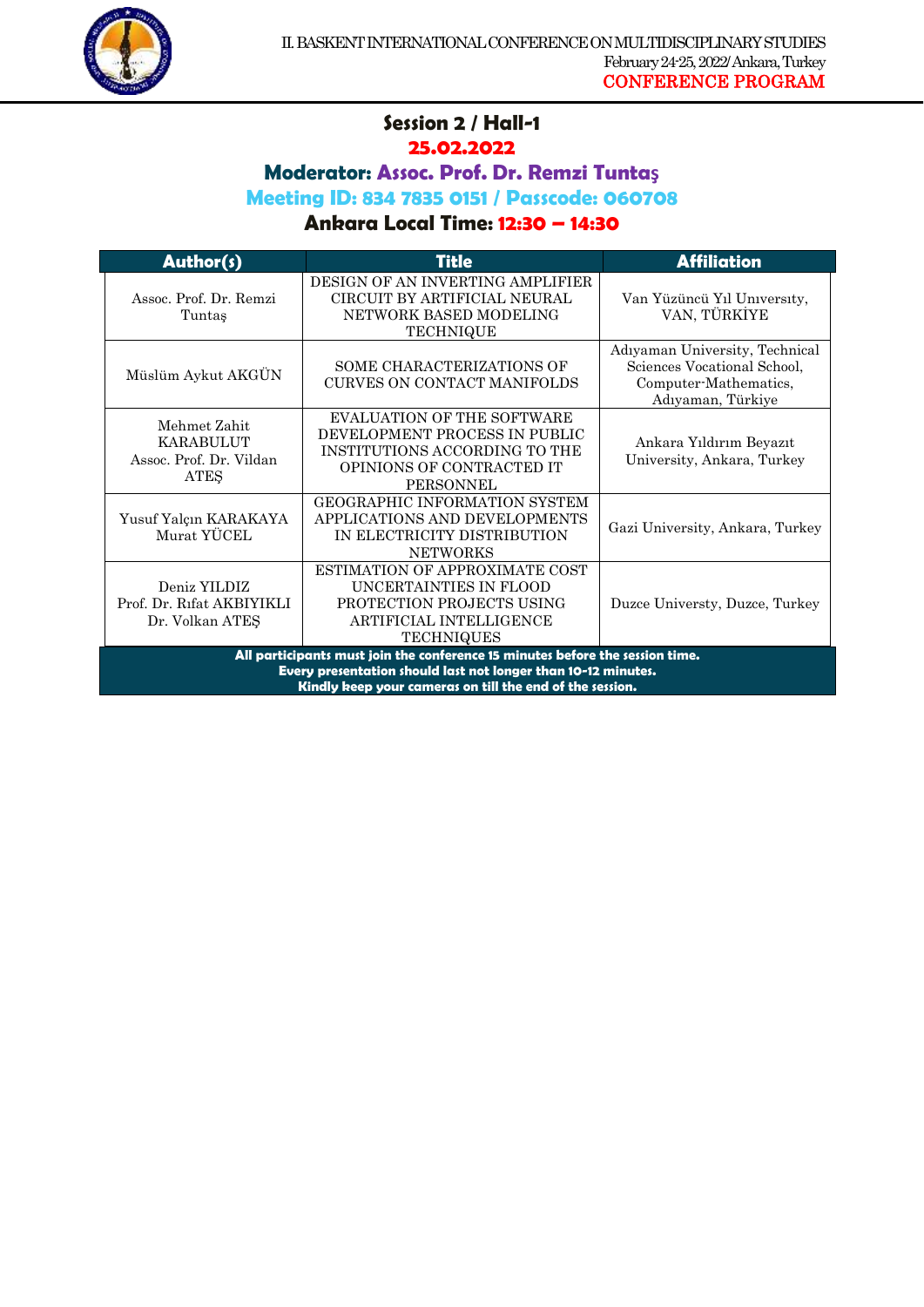

#### **Session 2 / Hall-2 25.02.2022**

1

**Moderator: Assoc. Prof. Dr. Erkan Efilti** 

**Meeting ID: 834 7835 0151 / Passcode: 060708**

| Author(s)                                                                                                                                                                                                  | <b>Title</b>                                                                                                                  | <b>Affiliation</b>                                                                         |
|------------------------------------------------------------------------------------------------------------------------------------------------------------------------------------------------------------|-------------------------------------------------------------------------------------------------------------------------------|--------------------------------------------------------------------------------------------|
| Dr. Nesrullah OKAN<br>Meryem DOĞANOĞLU<br>Amine ERGUN                                                                                                                                                      | <b>INVESTIGATION OF METAPHORICAL</b><br>PERCEPTIONS OF UNIVERSITY<br>STUDENTS ON THE CONCEPTS OF<br>SPIRIT AND SELF           | Fırat University, Elazığ, Türkiye                                                          |
| Metin BAYRAM<br>Selman HIZAL<br>Ahmet ZENGIN                                                                                                                                                               | THE EFFECTS OF INFORMATION<br>TECHNOLOGY INFRASTRUCTURE ON<br>DISTANCE EDUCATION SERVICE<br><b>QUALITY</b>                    | Sakarya University, Sakarya,<br>Türkiye                                                    |
| Bayram DELES<br>Nazan KAYTEZ                                                                                                                                                                               | <b>EVALUATION OF PROBLEMATIC</b><br>MEDIA USE OF PRESCHOOL<br><b>CHILDREN BY THEIR MOTHERS</b>                                | Ardahan University, Ardahan,<br>Turkey<br>Çankiri Karatekin University,<br>Çankırı, Turkey |
| Lect. Sümeyye DALAGAN<br>Assoc. Prof. Dr. Yeliz<br><b>PEKERSEN</b><br>Assoc. Prof. Dr. Ümit<br><b>SORMAZ</b>                                                                                               | ON THE ORGANIZATIONAL LOYALTY<br>OF ACADEMICIANSA QUALITATIVE<br><b>RESEARCH</b>                                              | Siirt University                                                                           |
| Erkan Efilti<br>Aykanış Almarsbek kızı                                                                                                                                                                     | <b>EXAMINING THE PROBLEMS</b><br>ENCOUNTERED BY WORKING<br>STUDENTS IN EDUCATION                                              | Kırgızistan - Türkiye Manas<br>University Kırgızistan                                      |
| Erkan Efilti<br>Fati KOZAN                                                                                                                                                                                 | <b>EXAMINING THE REASONS FOR</b><br><b>SCHOOL EXTENSION OF FOREIGN</b><br><b>STUDENTS</b>                                     | Kırgızistan - Türkiye Manas<br>University Kırgızistan                                      |
| Zeynep Özer<br>Assoc. Prof. Dr. R. Erol<br>Demirbatır                                                                                                                                                      | DETERMINING THE TENDENCIES OF<br>STEM/STEAM EDUCATION<br>RESEARCH CARRIED OUT FOR<br>GIFTED STUDENTS IN TURKEY                | Bursa Uludağ University, Bursa,<br>Turkey                                                  |
| Bünyamin SARİKAYA                                                                                                                                                                                          | DO TEXTBOOKS DEVELOP HIGH-<br>LEVEL THINKING SKILLS?: SAMPLE<br>OF 7TH GRADE TURKISH TEXTBOOK                                 | Muş Alparslan University                                                                   |
| Bünyamin SARİKAYA                                                                                                                                                                                          | AN INVESTIGATION OF THE WORK<br>TITLED "THE OX FALL INTO THE<br>LIBRARY" IN TERMS OF SUITABILITY<br>FOR CHILDREN'S LITERATURE | Muş Alparslan University                                                                   |
| All participants must join the conference 15 minutes before the session time.<br>Every presentation should last not longer than 10-12 minutes.<br>Kindly keep your cameras on till the end of the session. |                                                                                                                               |                                                                                            |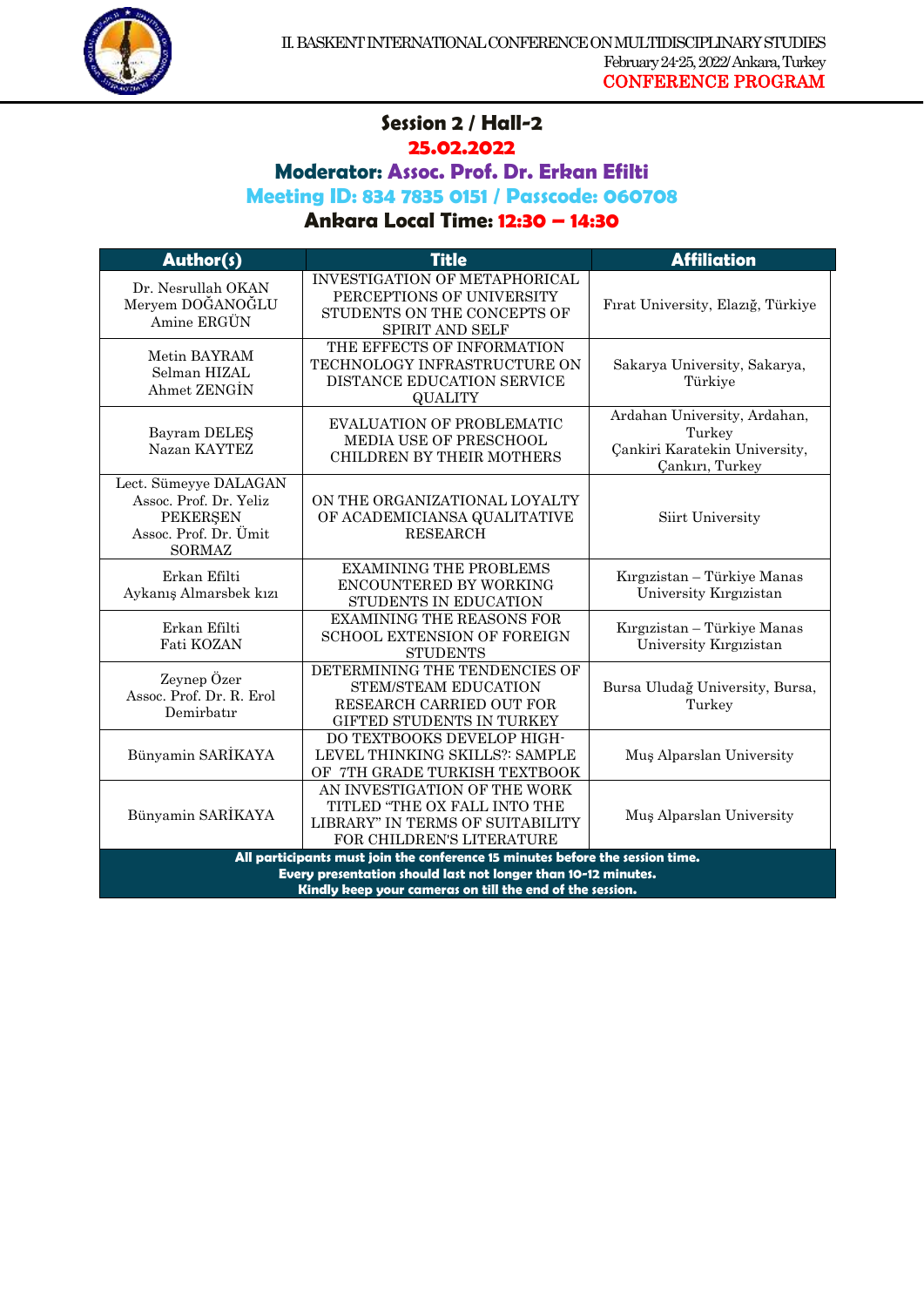

#### **Session 2 / Hall-3 25.02.2022**

1

**Moderator: Assoc. Prof. Dr. Sarita Dhawale**

**Meeting ID: 834 7835 0151 / Passcode: 060708**

| Author(s)                                                                                                                                                                                                  | <b>Title</b>                                                                                                                                     | <b>Affiliation</b>                                                               |
|------------------------------------------------------------------------------------------------------------------------------------------------------------------------------------------------------------|--------------------------------------------------------------------------------------------------------------------------------------------------|----------------------------------------------------------------------------------|
| Favour C. Uroko                                                                                                                                                                                            | VACCINE HESITANCY, ACCEPTANCE<br>AND JEWISH APOCALYPTIC<br>LITERATURE IN SUB-SAHARAN<br><b>AFRICA</b>                                            | University of Nigeria                                                            |
| Assoc. Prof. Dr. Sarita<br>Dhawale                                                                                                                                                                         | THE HOLISTIC DEVELOPMENT IN<br><b>MANAGEMENT EDUCATION: CASE</b><br>STUDY OF BUSINESS SCHOOL                                                     | Ashoka Business School                                                           |
| Assoc. Prof. Dr. Boróka<br>Prohászka-Rád                                                                                                                                                                   | TEACHING POETRY THROUGH<br>MUSIC AND PAINTING                                                                                                    | Sapientia Hungarian University of<br>Transylvania                                |
| Ágnes Sántha-Malomsoki<br>PhD                                                                                                                                                                              | A MIXED METHODS STUDY ON THE<br>VERBAL ABILITIES AND COGNITIVE<br>FLEXIBLITY OF HUNGARIAN<br>LEARNERS IN CLIL AND GENERAL<br>LANGUAGE PROGRAMMES | University of Pannonia, Veszprém,<br>Hungary                                     |
| Ilnitska Tetyana S.                                                                                                                                                                                        | INFORMATION AND EDUCATIONAL<br>ENVIRONMENT OF MEDICAL<br>COLLEGES IN TRAINING OF<br><b>SPECIALISTS</b>                                           | Vinnytsia Mykhailo Kotsiubynskyi<br><b>State Pedagogical University</b>          |
| Daniel Seabra                                                                                                                                                                                              | THE COSTS OF THE ABSENCE OF<br>MULTIDISCIPLINARY IN THE FIGHT<br><b>AGAINST VIOLENCE IN SPORTS</b><br>EVENTS IN PORTUGAL                         | Fernando Pessoa University,<br>Portugal                                          |
| Dr. Sharanpal Singh<br>Shilpi Goyal                                                                                                                                                                        | SIGN AND SIGNIFICATION:<br>LINGUISTIC TURN                                                                                                       | Deemed to be University, Mullana,<br>Ambala, Haryana                             |
| Lect. Vasyl PUZANOV                                                                                                                                                                                        | PROFESSIONAL PREPARATION OF<br><b>BLOG POSTS</b>                                                                                                 | Zaporizhzhia National University,<br>Zaporizhia, Ukraine                         |
| Nusrat Raza Mangi<br>Peter Nigel Power                                                                                                                                                                     | AN INVESTIGATION INTO PRIMARY<br><b>SCHOOL DRAWING EDUCATION IN</b><br><b>PAKISTAN</b>                                                           | King Mongkut's University of<br>Technology Thonburi(KMUTT),<br>Bangkok, Thailand |
| Assist. Prof. Dr. Ulviyya<br>Hajiyeva                                                                                                                                                                      | THE NOTION OF LEXICAL MEANING<br>IN THE ENGLISH LANGUAGE                                                                                         | Azerbaijan State Pedagogical<br>University, Azerbaijan                           |
| All participants must join the conference 15 minutes before the session time.<br>Every presentation should last not longer than 10-12 minutes.<br>Kindly keep your cameras on till the end of the session. |                                                                                                                                                  |                                                                                  |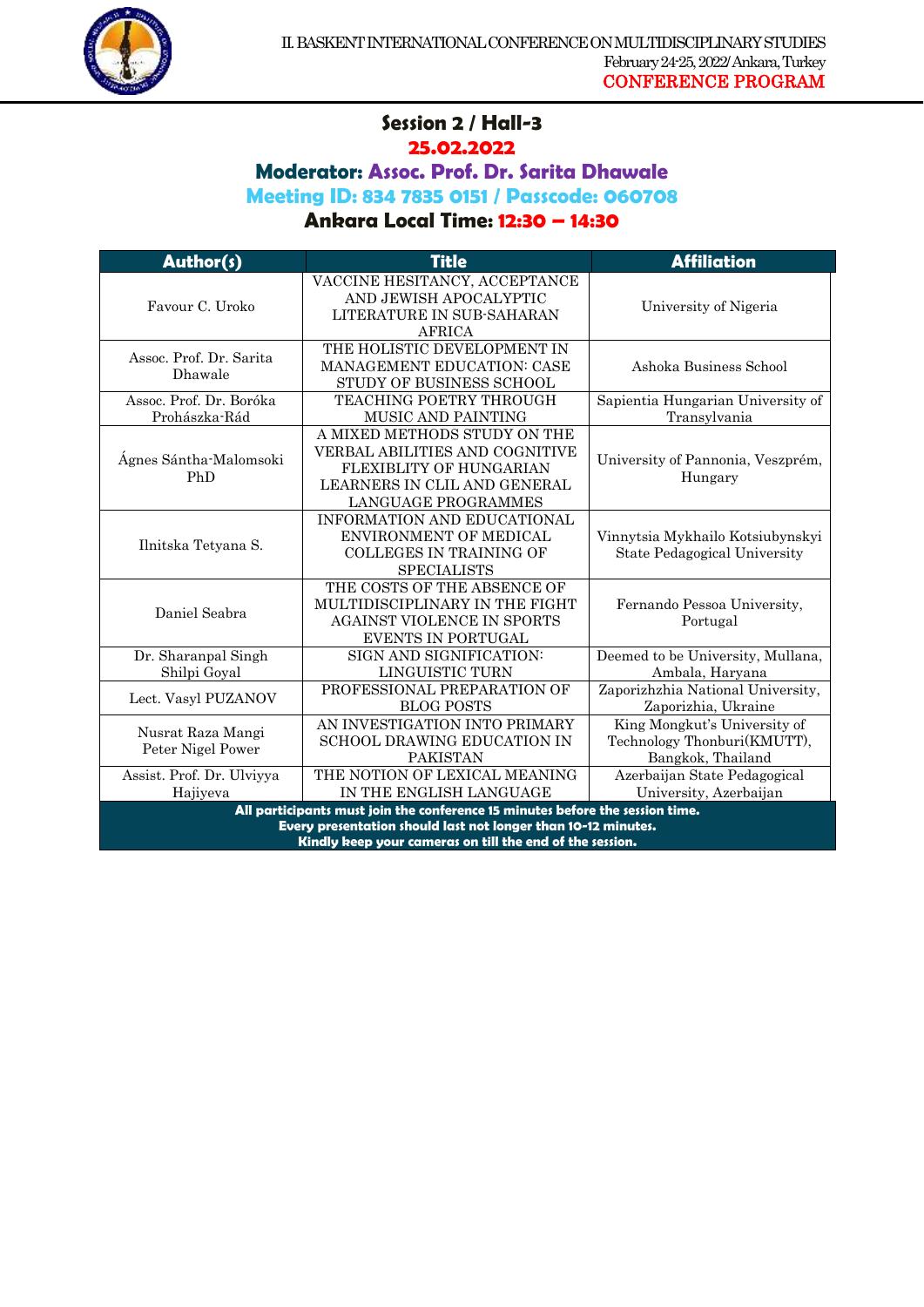

#### **Session 2 / Hall-4 25.02.2022**

1

**Moderator: Usman Lawal Usman**

**Meeting ID: 834 7835 0151 / Passcode: 060708**

| Author(s)                                                                                                                                                                                                  | <b>Title</b>                                                                                                                                                                                             | <b>Affiliation</b>                                                                               |
|------------------------------------------------------------------------------------------------------------------------------------------------------------------------------------------------------------|----------------------------------------------------------------------------------------------------------------------------------------------------------------------------------------------------------|--------------------------------------------------------------------------------------------------|
| Anuradha Pandey Dubey<br>Madhuri Sharon                                                                                                                                                                    | MICROBES REGULATE THE<br><b>BIOLUMINESCENCE OF SOME</b><br><b>MARINE FISHES</b>                                                                                                                          | Parishkar College of Global<br>Excellence, Jaipur, Rajasthan, India                              |
| Soumen Roy<br>Saumita Ghosh                                                                                                                                                                                | MICROSTRUCTURES OF THE<br>OTOLITH IN DIFFERENT BODY SIZE<br>GROUPS OF BANDED GOURAMI<br>TRICHOGASTER FASCIATA<br>(OSPHRONEMEDIAE,<br>ANABANTIFORMES)                                                     | University of Calcutta, West Bengal,<br>India                                                    |
| Mahendra Kumar Savita<br>Vinay Dwivedi<br>Prachi Srivastava                                                                                                                                                | IN-SILICO ANALYSIS UNCOVER<br>ANTIBACTERIAL PROPERTIES OF<br>ALLIUM SATIVUM AGAINST<br>AEROMONAS HYDROPHILA                                                                                              | Amity University, Uttar Pradesh,<br>Lucknow Campus                                               |
| I. ABACHA<br><b>M.KEBAILI</b><br>L. BENCHIKH<br>Y.AIT FERHAT<br>H.CHORFI                                                                                                                                   | <b>SYNTHESIS AND</b><br>CHARACTERIZATION OF CU-ZN<br>ALLOY BY ELECTRODEPOSITION-<br>ANNEALING ROUTE USING ZINC<br>CHLORIDE BATH AND THE STUDY<br>OF THE EFFECT OF CORROSION BY<br>IMPEDANCE SPECTROSCOPY | CRM Constantine 25000, Algeria                                                                   |
| Usman Lawal Usman                                                                                                                                                                                          | FACILE GREEN FABRICATION OF<br>IRON OXIDE-CHITOSAN (Fe3O4-<br>CHITOSAN) NANOCOMPOSITES FOR<br>THE ADSORPTION OF MERCURY IN<br>AQUEOUS SOLUTION                                                           | Sharda University, Greater Noida,<br>India<br>Umaru Musa Yar'adua University,<br>Katsina Nigeria |
| Pratibha Pansari<br>Prof. Geeta Durga                                                                                                                                                                      | <b>SYNTHESIS AND</b><br><b>CHARACTERIZATION OF GREEN</b><br>SOURCE DERIVED NOVEL<br>FLUORESCENT CARBON QUANTUM<br>DOT AS A PROMISING<br>NANOMEDICINE                                                     | Sharda University, Greater Noida,<br>India                                                       |
| Babatunde, Shakirat<br>Adepeju                                                                                                                                                                             | ANOTHER 17.126 TRILLION NAIRA<br>AND 100 MILLION PEOPLE IN<br><b>EXTREME POVERTY</b>                                                                                                                     | University of Lagos Business School,<br>Akoka, Lagos, Nigeria                                    |
| Kanwal Shabbir<br>Fakhar Ud-Din<br>Muhammad Moneeb Khan<br>Sara Imtiaz                                                                                                                                     | MACROPHAGE TARGETING WITH<br>RIFAMPICIN-LOADED<br>NANOTRANSFEROSOMAL GEL FOR<br>TREATMENT OF CUTANEOUS<br>LEISHMANIASIS                                                                                  | Quaid-i-Azam University,<br>Islamabad, Pakistan                                                  |
| All participants must join the conference 15 minutes before the session time.<br>Every presentation should last not longer than 10-12 minutes.<br>Kindly keep your cameras on till the end of the session. |                                                                                                                                                                                                          |                                                                                                  |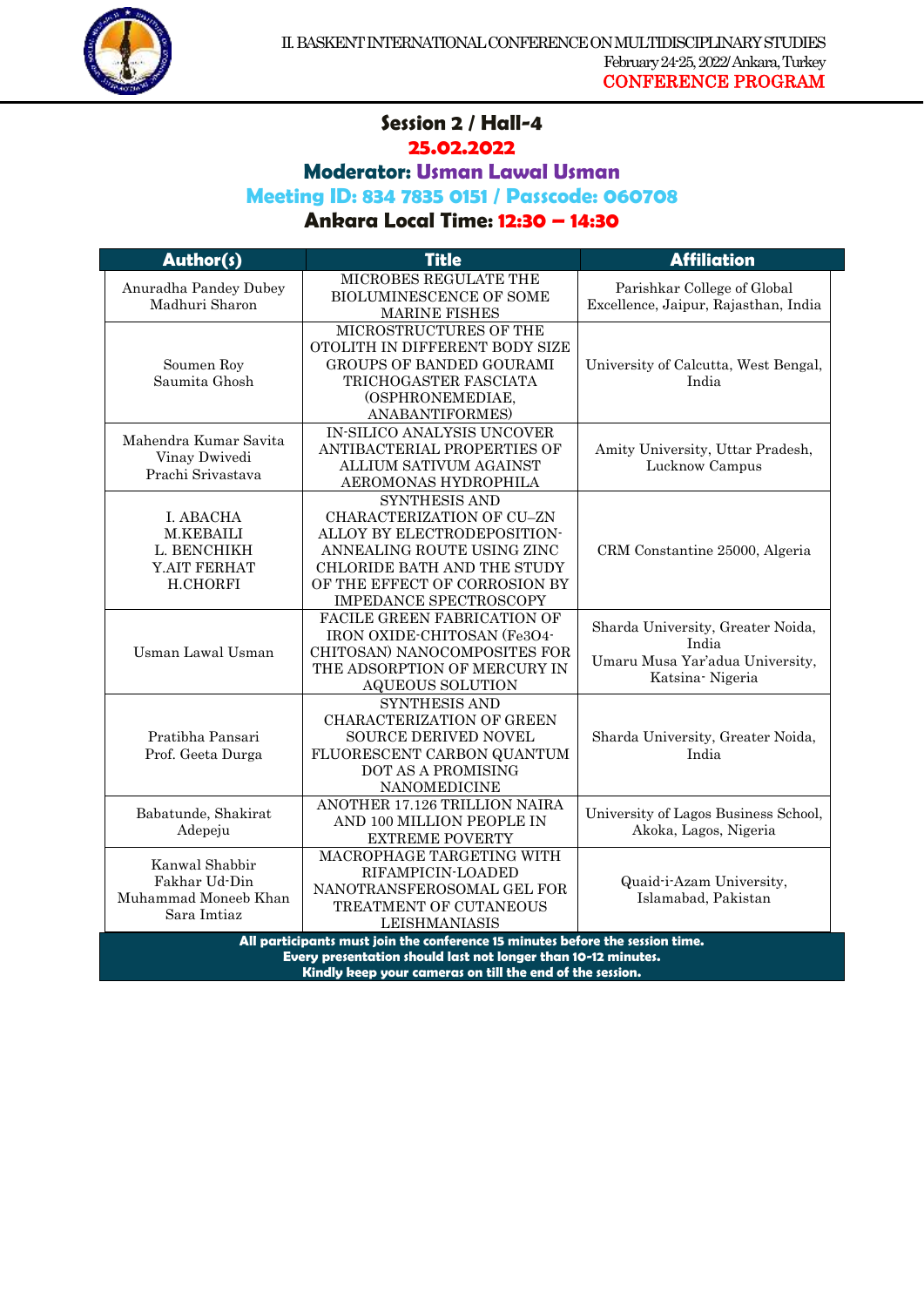

#### **Session 3 / Hall-1 25.02.2022**

1

**Moderator: Лысенко В.С.**

## **Meeting ID: 834 7835 0151 / Passcode: 060708**

| <b>Author(s)</b>                                                                                                                                                                                           | <b>Title</b>                                                                                                       | <b>Affiliation</b>                                                              |
|------------------------------------------------------------------------------------------------------------------------------------------------------------------------------------------------------------|--------------------------------------------------------------------------------------------------------------------|---------------------------------------------------------------------------------|
| Куанбекова Зарина<br>Жаркыновна                                                                                                                                                                            | ЭКОНОМИЧЕСКИЙ АНАЛИЗ<br>ДЕЯТЕЛЬНОСТИ ПРЕДПРИЯТИЯ                                                                   | НАО «Университет Нархоз»                                                        |
| Moldovan A.I.<br>Golubkina N.A.<br>Kharchenko V.A.                                                                                                                                                         | OBTAINING DIETARY FUNCTIONAL<br><b>FOODS BASED ON CELERY AND</b><br>PARSLEY ROOTS FROM THE CELERY<br><b>FAMILY</b> | Federal Scientific Center of<br>Vegetable Production, Russia                    |
| Лысенко В.С.<br>Кураков Ю.А.<br>Сулейменов Б.Т.                                                                                                                                                            | ДИНАМИЧЕСКИЙ АНАЛИЗ<br>ПЛАНЕТАРНОГО МЕХАНИЗМА С<br>ЭКСЦЕНТРИЧЕСКИМИ МАССАМИ                                        | Казахский Национальный<br>педагогический университет им.<br>Абая                |
| Yulija Strilchuk                                                                                                                                                                                           | <b>SUSTAINABLE FINANCIAL</b><br>ECOSYSTEMS IN DIGITAL ERA                                                          | Kyiv National Economic<br>University named after Vadym<br>Hetman, Kyiv, Ukraine |
| Поліщук Дарина                                                                                                                                                                                             | ПСИХОЛОГІЧНІ ОСОБЛИВОСТІ<br>ВІРТУАЛЬНИХ КОМУНІКАЦІЙ                                                                | Дніпровського гуманітарного<br>університету                                     |
| All participants must join the conference 15 minutes before the session time.<br>Every presentation should last not longer than 10-12 minutes.<br>Kindly keep your cameras on till the end of the session. |                                                                                                                    |                                                                                 |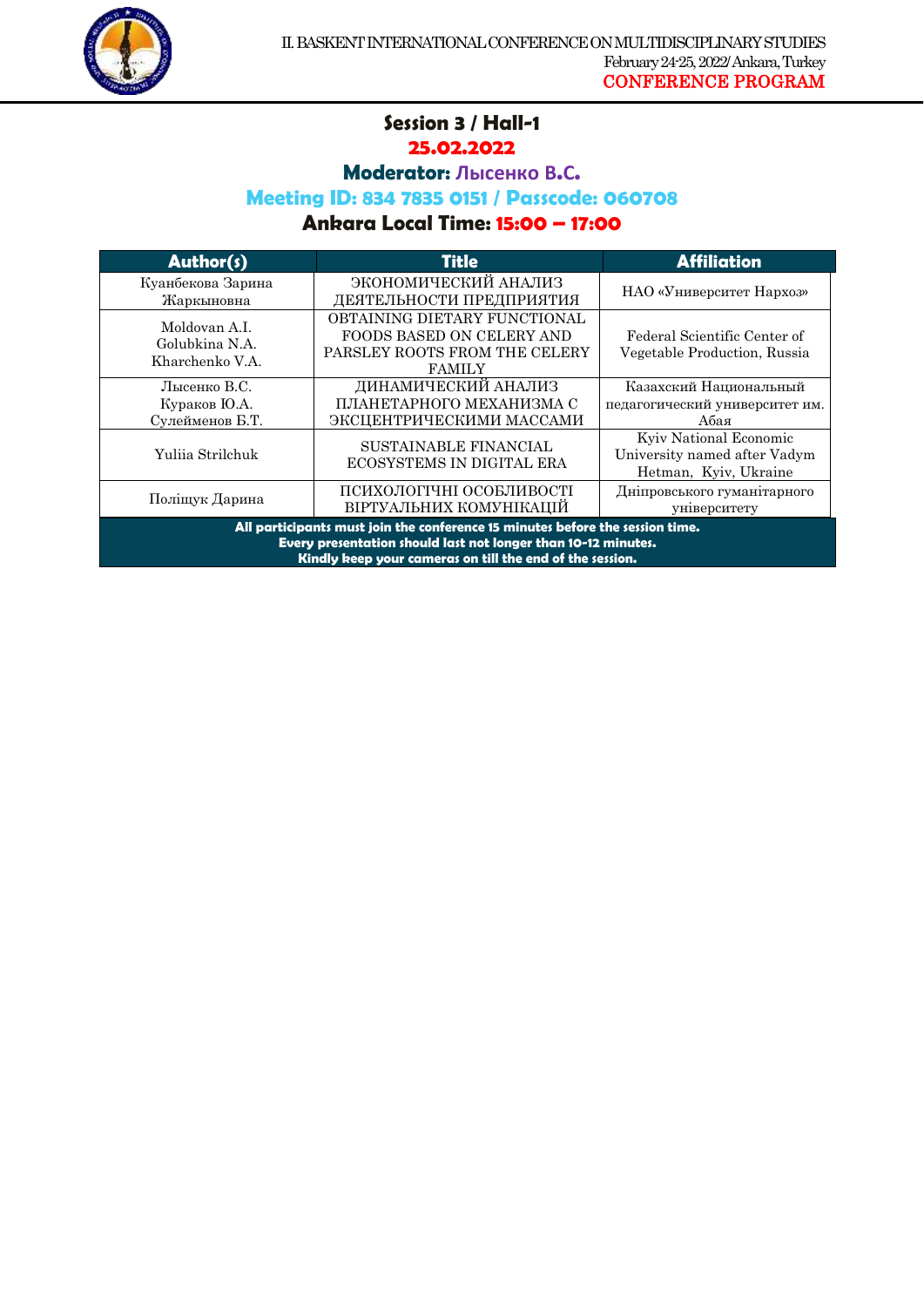

#### **Session 3 / Hall-2 25.02.2022**

1

**Moderator: Lect. Derya ALTINTAS** 

#### **Meeting ID: 834 7835 0151 / Passcode: 060708**

| Author(s)                                                                                                                                                                                                  | <b>Title</b>                                                                                                                              | <b>Affiliation</b>                                                                                                                                                                |
|------------------------------------------------------------------------------------------------------------------------------------------------------------------------------------------------------------|-------------------------------------------------------------------------------------------------------------------------------------------|-----------------------------------------------------------------------------------------------------------------------------------------------------------------------------------|
| Andrei, Felicia<br>Anca Dragomirescu                                                                                                                                                                       | A COUNSELING GUIDE FOR THE<br><b>GOOD USE OF DECORATIVE</b><br><b>COSMETICS</b>                                                           | University of Medicine and<br>Pharmacy, Timisoara, Romania                                                                                                                        |
| Wefa BOUGHRARA<br>Fatima Zohra MOGHTIT<br>Amina CHENTOUF<br>Meriem ABERKANE                                                                                                                                | MOLECULAR CYTOGENETIC<br><b>APPROACHES ON</b><br>NEUROFIBROMATOSIS TYPE 1                                                                 | Université d'Oran 1, Algérie                                                                                                                                                      |
| Benouis Ali<br>Djebbar Noureddine<br>Moulgada Abdelmadjid<br>Rachid Zahi<br>Djafar Ait Kaci                                                                                                                | LOOSENING THR, STUDY OF THE<br><b>EVOLUTION OF STRESS</b><br><b>INTENSITY FACTOR IN THE</b><br>ORTHOPEDIC CEMENT                          | University of Saida, Bp 138 saida,<br>20000, Algeria<br>Djillali Liabes University of Sidi<br>Bel-Abbes, Algeria<br>University of Chlef, Algeria<br>University of Tiaret, Algeria |
| Bazhutin G.A.<br>Subbotina M.V.<br>Vihareva E.V.<br>Ivshina I.B.                                                                                                                                           | <b>OPTIMIZATION OF IBUPROFEN</b><br><b>BIOTRANSFORMATION BY</b><br>RHODOCOCCUS CERASTII IEGM<br>1243                                      | Perm State University, Perm,<br>Russia                                                                                                                                            |
| Sabina Farhadova<br>Amani Ghousein<br>Robert Feil                                                                                                                                                          | DISSECTION OF THE MOLECULAR<br><b>AETIOLOGY OF IMPRINTING</b><br>DISORDERS USING GENETIC AND<br>EPIGENETIC CRISPR EDITING<br><b>TOOLS</b> | Azerbaijan National Academy of<br>Sciences (ANAS), Baku,<br>Azerbaijan.<br>Institute of Molecular Genetics of<br>Montpellier (IGMM), Montpellier<br>University of Montpellier     |
| Jafar Massah                                                                                                                                                                                               | ELECTRO-OSMOTIC IMPLEMENT<br>FOR SOIL ADHESION REDUCTION                                                                                  | University of Tehran, Tehran, Iran                                                                                                                                                |
| Derya ALTINTAS<br>Yesim YESILOGLU                                                                                                                                                                          | ENZYMATIC ANTIOXIDANTS IN<br>THE PREVENTION AND<br>DIAGNOSIS OF CANCER: A SHORT<br><b>LITERATURE REVIEW</b>                               | Trakya University, Arda<br>Vocational College, Department of<br>Pharmacy Services, Edirne, Turkey                                                                                 |
| All participants must join the conference 15 minutes before the session time.<br>Every presentation should last not longer than 10-12 minutes.<br>Kindly keep your cameras on till the end of the session. |                                                                                                                                           |                                                                                                                                                                                   |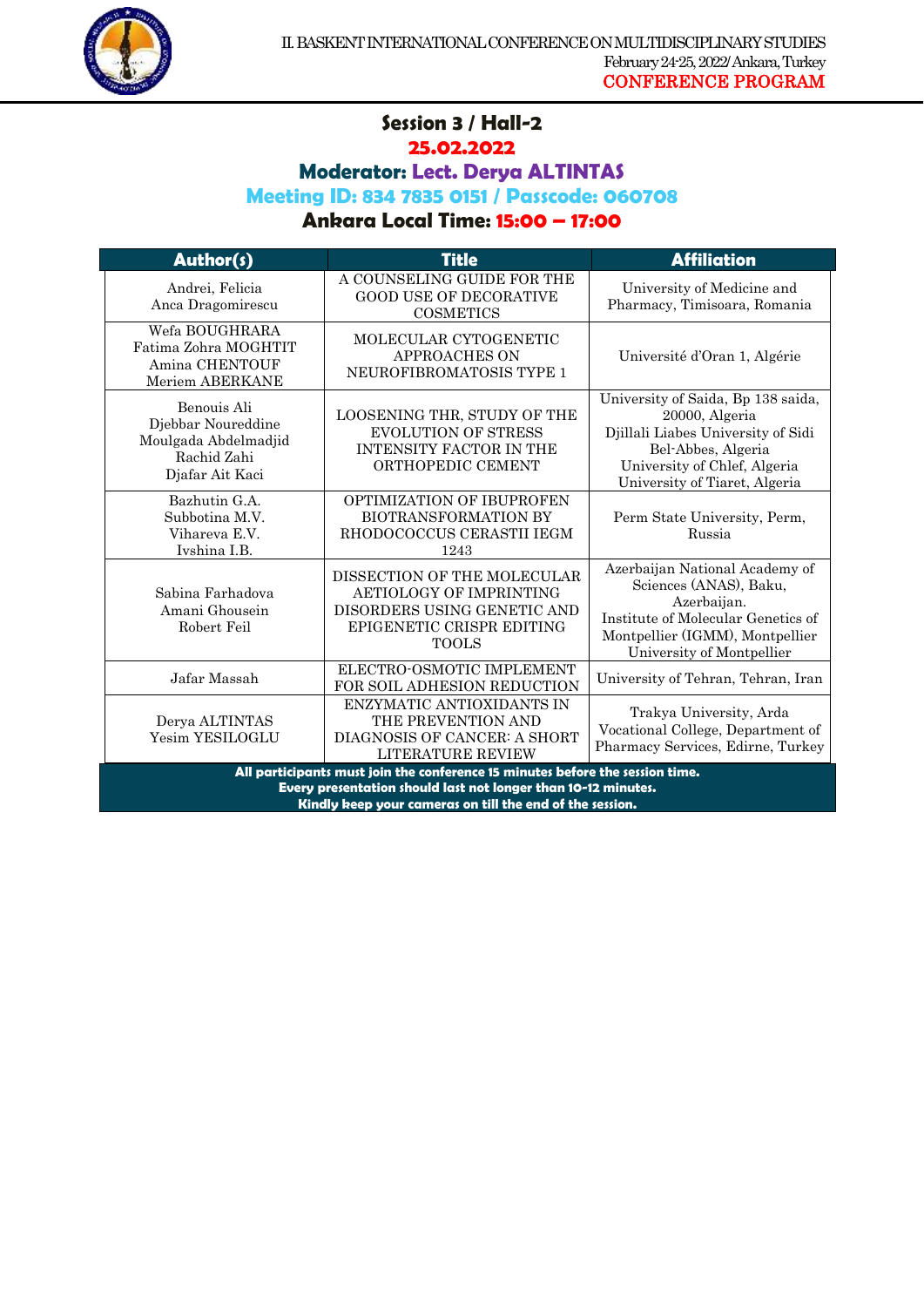

## **Session 3 / Hall-3 25.02.2022**

1

# **Moderator: Youcef BECHEFFAR**

#### **Meeting ID: 834 7835 0151 / Passcode: 060708**

| Author(s)                                                                                                                                      | <b>Title</b>                                                                                                                                           | <b>Affiliation</b>                                                                                                                                        |
|------------------------------------------------------------------------------------------------------------------------------------------------|--------------------------------------------------------------------------------------------------------------------------------------------------------|-----------------------------------------------------------------------------------------------------------------------------------------------------------|
| Naïma AISSA                                                                                                                                    | <b>GLOBAL EXISTENCE OF SOLUTIONS</b><br>TO NONLINEAR PARABOLIC<br><b>PROBLEM</b>                                                                       | USTHB, El Alia Bab Ezzouar,<br>Algeria                                                                                                                    |
| Maria Hanif<br>Muhammad Hanif                                                                                                                  | RATIONAL SOLUTIONS AND THEIR<br><b>INTERACTIONS WITH KINK AND</b><br>PERIODIC FOR A NONLINEAR<br>DYNAMIC PHENOMENON                                    | COMSATS University Islamabad,<br>Lahore Campus, Pakistan.                                                                                                 |
| Mohsin Nasir<br>Asifa Ilyas                                                                                                                    | ON q-Quasi CONVEXITY RELATED<br>WITH STRONGLY JANOWSKI<br><b>FUNCTIONS</b>                                                                             | COMSATS University Islamabad,<br>Islamabad, Pakistan                                                                                                      |
| <b>Youcef BECHEFFAR</b><br>Mohamed ABDI<br>Dalal Adnan Amer Maturi<br>Hayriye Sevil Ergür                                                      | NATURAL CONVECTION OF SINGLE-<br>WALLED CARBON NANOTUBE IN<br>GROOVED SQUARE CAVITY                                                                    | Ibn Khaldoun, University of Tiaret,<br>14000 Algeria.<br>King Abdulaziz University, Jeddah,<br>Saudi Arabia.<br>Eskişehir Osmangazi University,<br>Turkey |
| Tokar Andre                                                                                                                                    | <b>INFORMATION SUPPORT OF THE</b><br><b>ACTIVITIES OF THE PREVENTIVE</b><br>ACTIVITIES OF THE NATIONAL<br><b>POLICE</b>                                | University of Internal Affairs,<br>Dnipro, Ukraine                                                                                                        |
| S. H. Abbasi<br>A. Mahmood<br>Abdul Khaliq                                                                                                     | REDUCED ORDER MODELING AND<br>PROPORTIONAL DERIVATIVE<br><b>CONTROL OF AN</b><br>ELECTROMECHANICAL COVERT<br>FEATHER FOR A FLAPPING WING<br><b>UAV</b> | SS CASE IT, Islamabad, Pakistan                                                                                                                           |
| Sunil Benawadi                                                                                                                                 | SHAPE EFFECTS ON THE MIXED<br>CONVECTIVE HYBRID NANOLIQUID<br>FLOW OVER A ROUGH SLENDER<br>CYLINDER WITH CONVECTIVE<br><b>BOUNDARY CONDITION</b>       | Karnatak University, Pavate<br>Nagar, Dharwad, 580003, India                                                                                              |
| All participants must join the conference 15 minutes before the session time.<br>Every presentation should last not longer than 10-12 minutes. |                                                                                                                                                        |                                                                                                                                                           |
| Kindly keep your cameras on till the end of the session.                                                                                       |                                                                                                                                                        |                                                                                                                                                           |